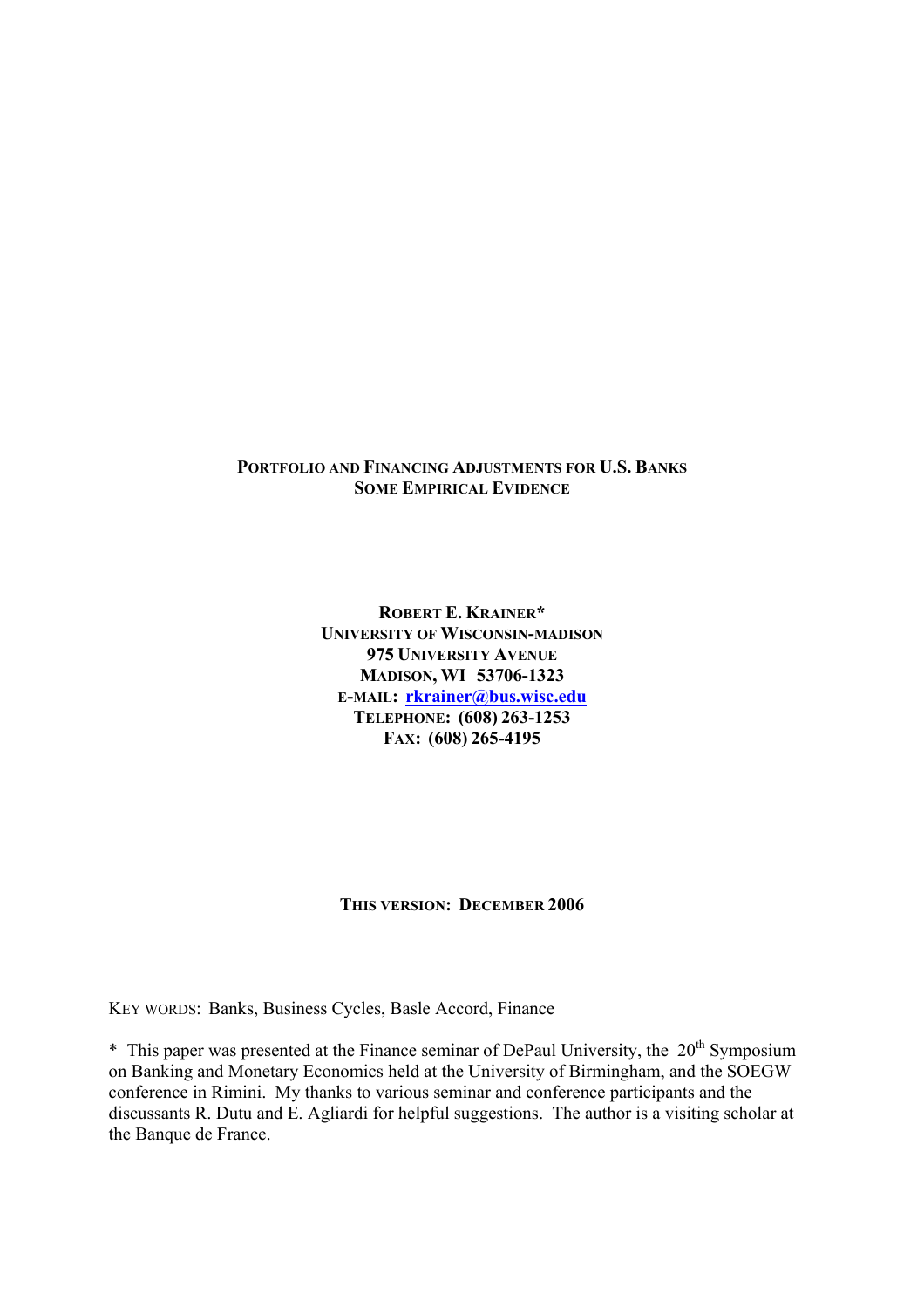## **PORTFOLIO AND FINANCING ADJUSTMENTS FOR U.S. BANKS: SOME EMPIRICAL EVIDENCE**

# **ROBERT E. KRAINER UNIVERSITY OF WISCONSIN-MADISON**

#### **ABSTRACT**

This paper presents a model of the portfolio and financing adjustments of U.S. banks over the business cycle. At the core of the model is a moral hazard problem between depositors/bank regulators and stockholders. The solution to this problem takes the form of shared management of the bank. Stockholders manage the bank's portfolio and the regulator manages the financing of the portfolio. The model predicts that portfolio adjustments are made to conform to the risk aversion of shareholders and financing adjustments are made to offset changes in portfolio risk. Regression evidence for 1955-2000 fails to reject these predictions.

JEL Classification E3, G2, L2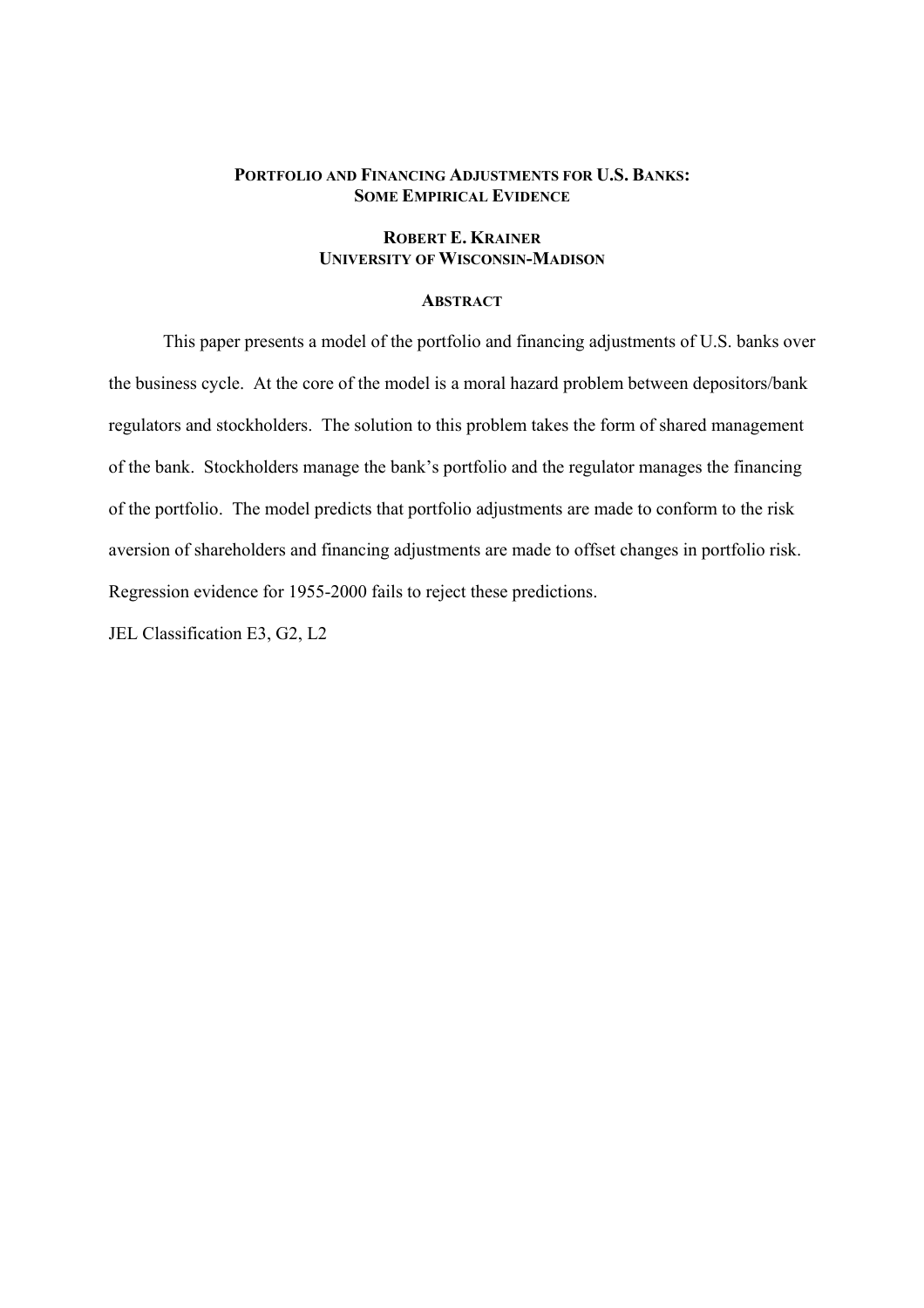#### **I. INTRODUCTION**

There is a substantial body of research indicating that a well-developed financial system makes a positive contribution to the average long-run growth rate in the real output of a country (see for example Levine 2002 and Beck and Levine 2002). Moreover it does not seem to matter whether the country has a stock market oriented financial system like those in the U.K. and the U.S., or, a bank oriented system like those in Germany and Japan. Apparently the only thing that does seem to matter is whether the financial system is built on the substructure of an efficient legal system that respects property rights and contracts (see LaPorta, Lopez-de-Silanes, Shleifer, and Vishny 1998 and Beck, Demirguc-Kunt, and Levine 2003). This growth does not come free since there is also a substantial body of research indicating that both the stock market and the banking system in a financially well-developed country like the U.S. amplifies fluctuations in real economic activity. Volatility in share valuations in the stock market induces volatility in real corporate investment and GDP as the evidence of Polk and Sapienza (2002), Panagreas (2003), Gilchrist, Himmelberg, and Huberman (2004), and Kau, Linck, and Rubin (2004) indicates. According to this research firms "just can't say no" to the stock market. The stock market is not the only financial source of instability in the real economy. There is also considerable research indicating that volatility in bank lending amplifies and prolongs fluctuations in real corporate investment and GDP. However in the case of banks the "excessive" asset adjustments in the form of procyclicality in bank lending is not attributable to excessive volatility in bank share valuations in the stock market, but instead to other factors (see Lang and Nakamura 1992, Stanton 1998, Borio, Furfine, and Lowe 2001, and Catarineu-Rabell, Jackson, and Tsomocos 2002 among others).

1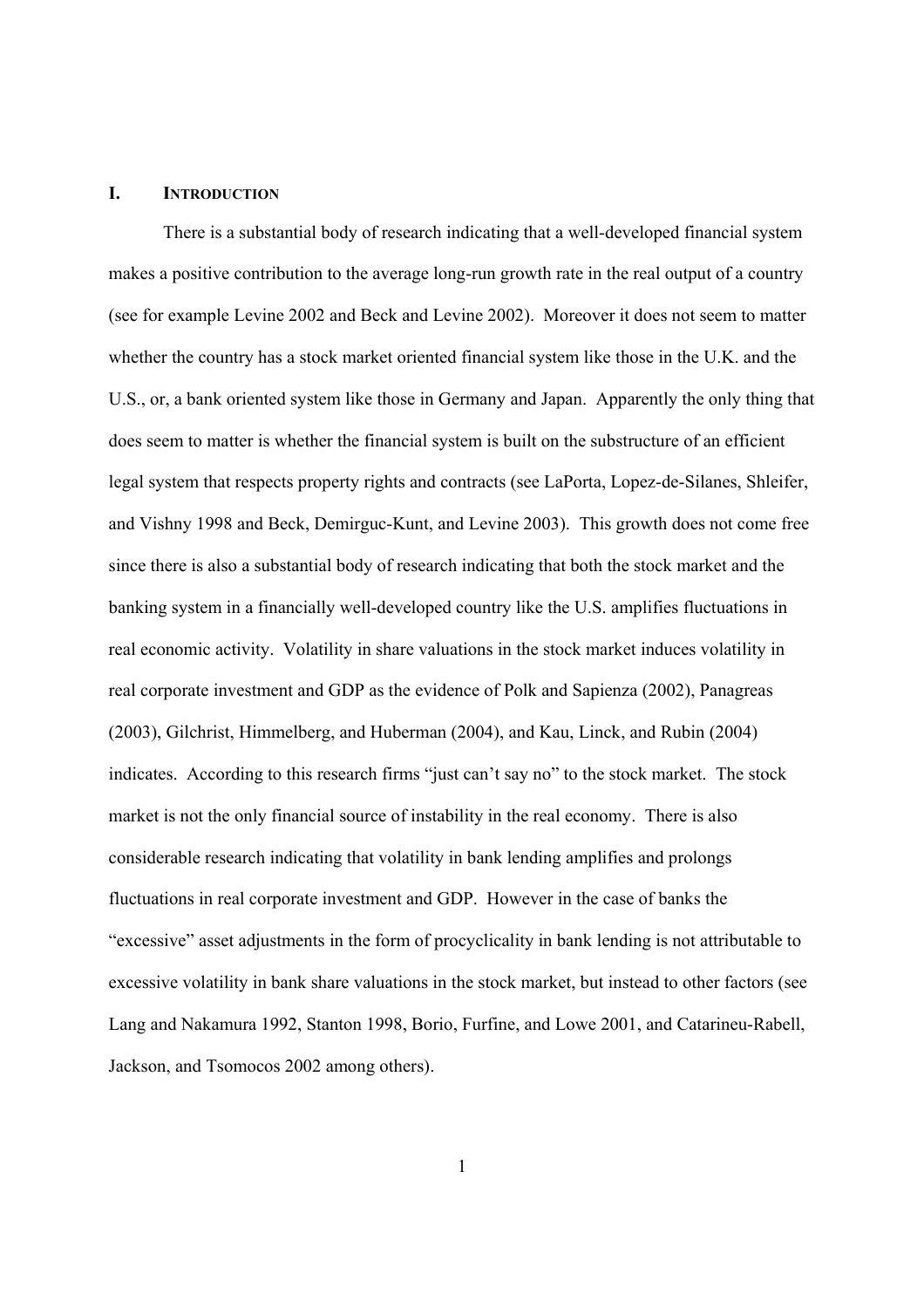What are these other factors that cause banks to both overfund and underfund real corporate investment thereby prolonging and amplifying fluctuations in real economic activity? In this connection Bernanke and Gertler (1989), Bernanke, Gertler, and Gilchrist (1996), and Kiyotaki and Moore (1997) develop models of investment and finance based on agency costs resulting from asymmetric information and moral hazard problems between firms and suppliers of external finance. In these models agency costs are countercyclical. This is because outside lenders like banks require collateral and/or a net worth cushion to back-up any loans they make because of the asymmetric information and moral hazard problems associated with the firm's opaque investments. It is then argued that the collateral value of a firm's assets and the magnitude of it's net worth follow a procyclical path thereby tightening these two-financing constraints in periods of recession and relaxing the two constraints in expansions. The end result is that the availability of bank loan finance is procyclical thereby prolonging and amplifying cyclical fluctuations in real economic activity.

The models of Bernanke, Gertler, Gilchrist, Kiyotaki, and Moore were primarily used to explain the phenomena of a "credit crunch" and how a credit crunch could prolong and amplify recessions.<sup>1</sup> Rajan (1994), on the other hand, developed a model where banks under certain circumstances over-lend to their customers; i.e., fund negative NPV projects that in turn prolong and amplify cyclical expansions. To get this result Rajan invokes two key assumptions: i) banks are able to credibly manipulate their earnings over a given short period of time; and ii) investors in bank shares value managerial ability relatively more in normal states of the economy than in recessions where it is expected that all managers will perform poorly. To see how this model works consider some bank (i) that has just learned that some of its loans have funded negative NPV real projects. Should bank (i) terminate these loans and realize a loss, or, continue to finance the negative NPV projects that still provide illusory short-term profits? According to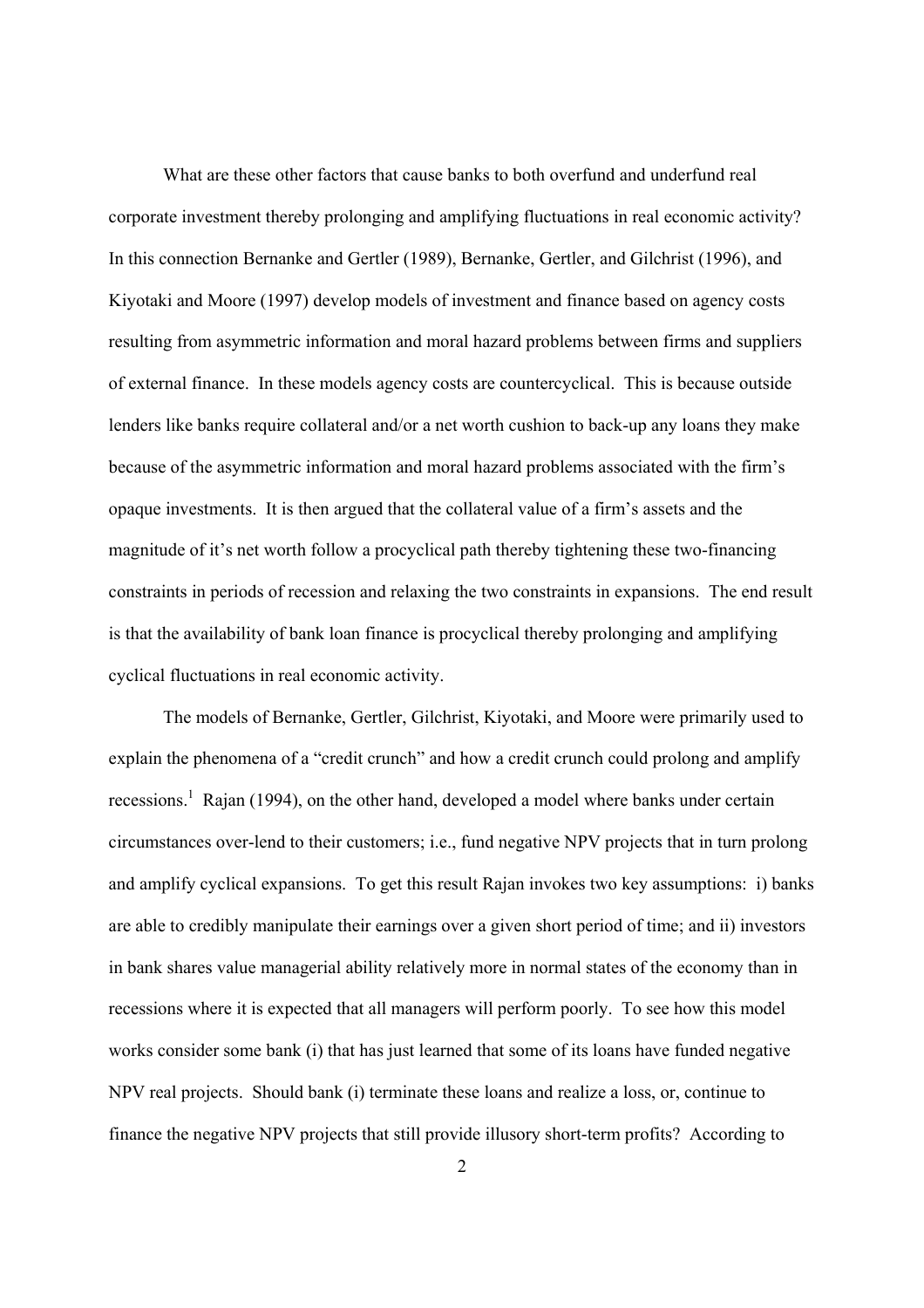Rajan bank (i) is more likely to continue financing these negative NPV projects in a normal state of the economy if some competitor bank (j) announces a positive return on their loans. For bank (i) to terminate the bad loans and realize the losses in the good state will make (i) look relatively worse than bank (j). This is something bank (i) will try to avoid since their managers are comparatively evaluated only in the good states by assumption. If enough bank (i's) herd in this way a cyclical expansion will eventually occur caused by overinvestment in negative NPV projects financed with bank loans.2

Another class of economic arguments lay the blame for procyclical lending on the human frailty of bank loan officers and bank regulators. In this vein Borio, Furfine, and Lowe (2001) argue that procyclicality is the result of lenders mismeasuring risk. Risk is underestimated in cyclical expansion when lenders are exuberant, and overestimated in recessions when lenders are pessimistic. This cyclical mismeasurement of risk arises because of the short-term horizon of lenders. In expansions when the demand for loan finance by firms is high (along with lucrative up-front fees), lenders tend to ignore the risks of the real projects that are being financed with loans and focus their attention on returns. The reverse occurs in recession when lenders ignore returns and focus their attention on risk. In this way too many negative NPV loans are made in expansions and too many positive NPV loans are passed-up in recessions. A variant of this line of economic reasoning is found in Berger and Udell (2003),. They argue that there is an "institutional memory" problem in bank lending. As time moves on from the depths of the previous recession with its peak in loan defaults, the memory of this bad event fades away. As a result credit standards are eased and bank loans increasingly finance negative NPV projects thereby temporarily prolonging the expansion. Part of the memory loss is the result of experienced loan officers just forgetting the previous bad times, and part is the result of newly hired loan officers that never experienced the bad times. Eventually the losses on the negative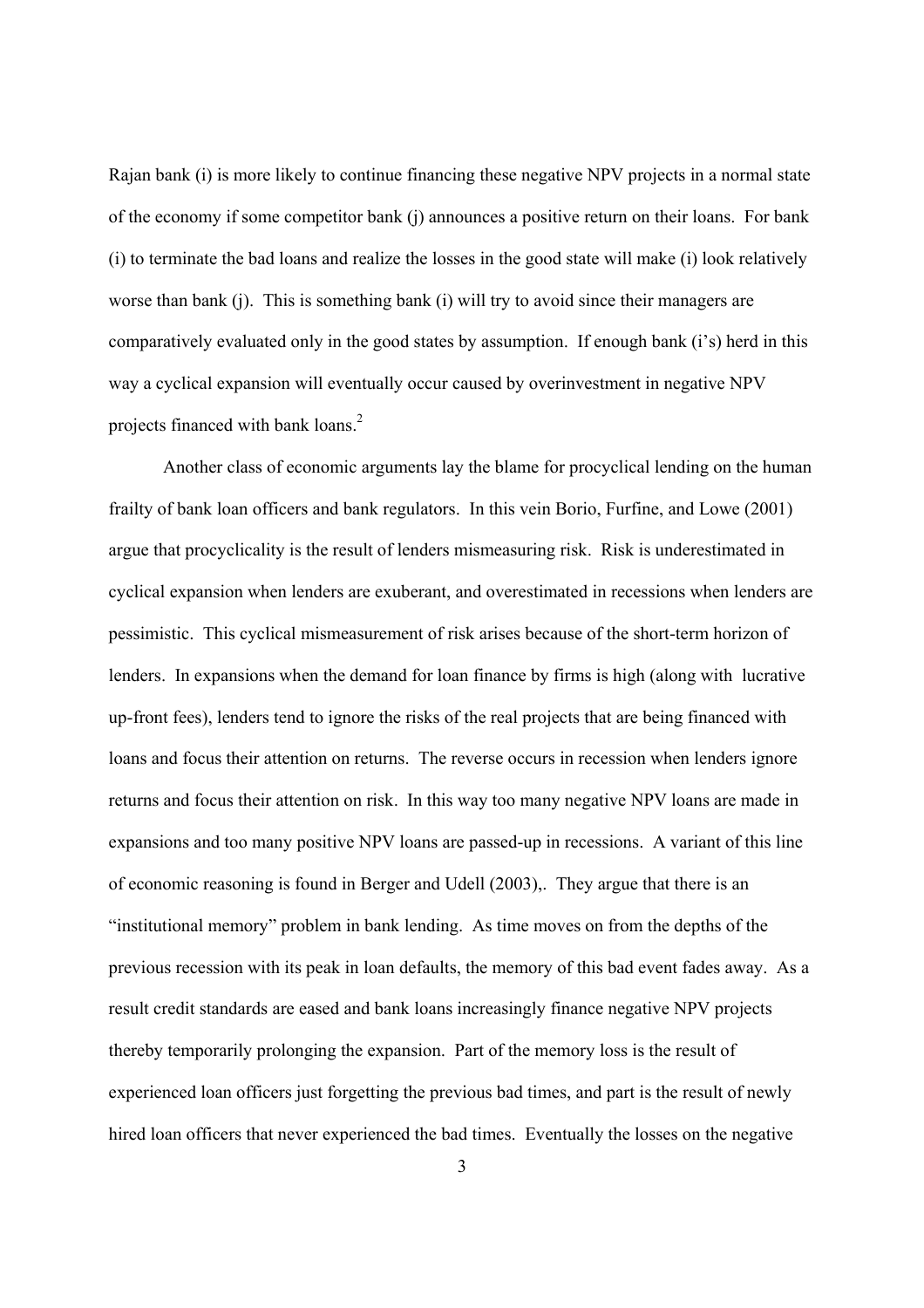NPV projects are realized resulting in loan defaults, and the economy then slips into a recession. As this occurs banks tighten their credit standards and some positive NPV projects go unfunded thereby amplifying and prolonging the recession. According to Berger, Kyle, and Scalise (2001) bank supervision reinforces this procyclicality with lax supervision in and around cyclical expansions and stifling supervision during recessions.

All of the above-mentioned literature has something useful to say on the asset adjustment decisions of banks, and the effect these adjustments have on the real economy. And yet it is somewhat surprising that in this literature the stock market plays no role whatsoever in the portfolio adjustments of banks. Why should the stock market play an important role in the investment decisions of nonfinancial enterprises and yet play no role in the investment decisions of banks? Is it really the case that bank managers can say no to the stock market? We believe this to be an oversight in the banking literature. Stock market valuations provide information on the risk aversion of investors. It would therefore seem that this information would be useful to managers of banks and nonfinancial enterprises in formulating their ex-ante asset adjustment and financing adjustment decisions. Moreover, market valuations also reflect investors' ex-post evaluations of these decisions when they have been implemented by managers. This signaling and evaluation function of an efficient stock market would seemingly be useful in a study of both banks and nonfinancial enterprises. For these reasons financial and nonfinancial enterprises will be viewed in more or less the same way; namely, as firms that manage their balance sheet in some purposeful way.

The next section presents a macroeconomic framework of analysis that describes the investment decisions and financing decisions for a representative enterprise over the business cycle. There are many ways in which a bank is different from a steel company, but in terms of asset adjustments and rational financing adjustments over the business cycle the two are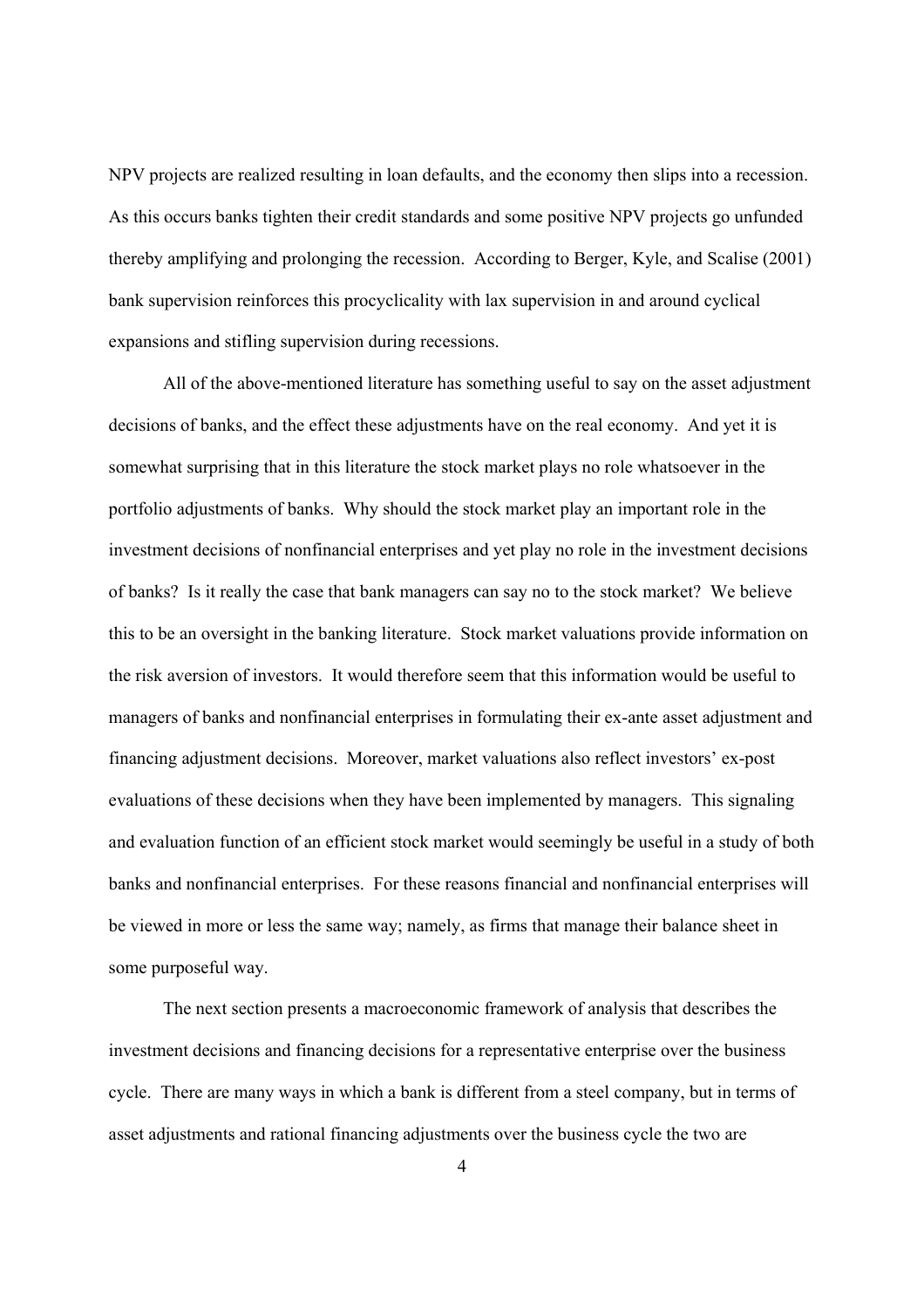remarkably similar. In previous work (Krainer; 1985, 1992, 1996, 2000, and 2003) we have described and measured these asset adjustments and financing adjustments for nonfinancial enterprises. This research indicates that shock-induced changes in equity valuations initiate asset adjustments. Rising (or falling) equity share valuations cause nonfinancial enterprises to increase (or decrease) their investments in speculative inventories and plant and equipment thus causing cyclical expansions (or contractions) in business activity, and increases (or decreases) in the operating risk of firms. We also found that when nonfinancial enterprises adjust the asset side of their balance sheet by investing more (or less) in these risky assets, they match that investment strategy by financing more of their investments with equity (or debt). In other words, economic expansions are financed at the margin with equity while recessions are supported with debt. Long-term financial leverage and financial risk is countercyclical. In Section III below we present similar empirical evidence on these asset or portfolio adjustments and financing adjustments for the entire U.S. banking sector over the period 1956-2000. We will see in this section that U.S. banks invest more heavily in private risky loans (or cash and securities) in response to increases (or decreases) in lagged bank share valuations. Moreover, when banks adjust the asset side of their balance sheets by investing more (or less) in business and consumer loans, they finance more (or less) of their assets with equity compared to deposits. Furthermore, these asset adjustments and financing adjustments for U.S. banks are observed in the data long before the enactment of the FDIC Improvement Act of 1991 that implemented the prompt and corrective action feature of risk-based capital requirements for depository institutions. Finally, this paper concludes in Section IV with a short summary of the main results.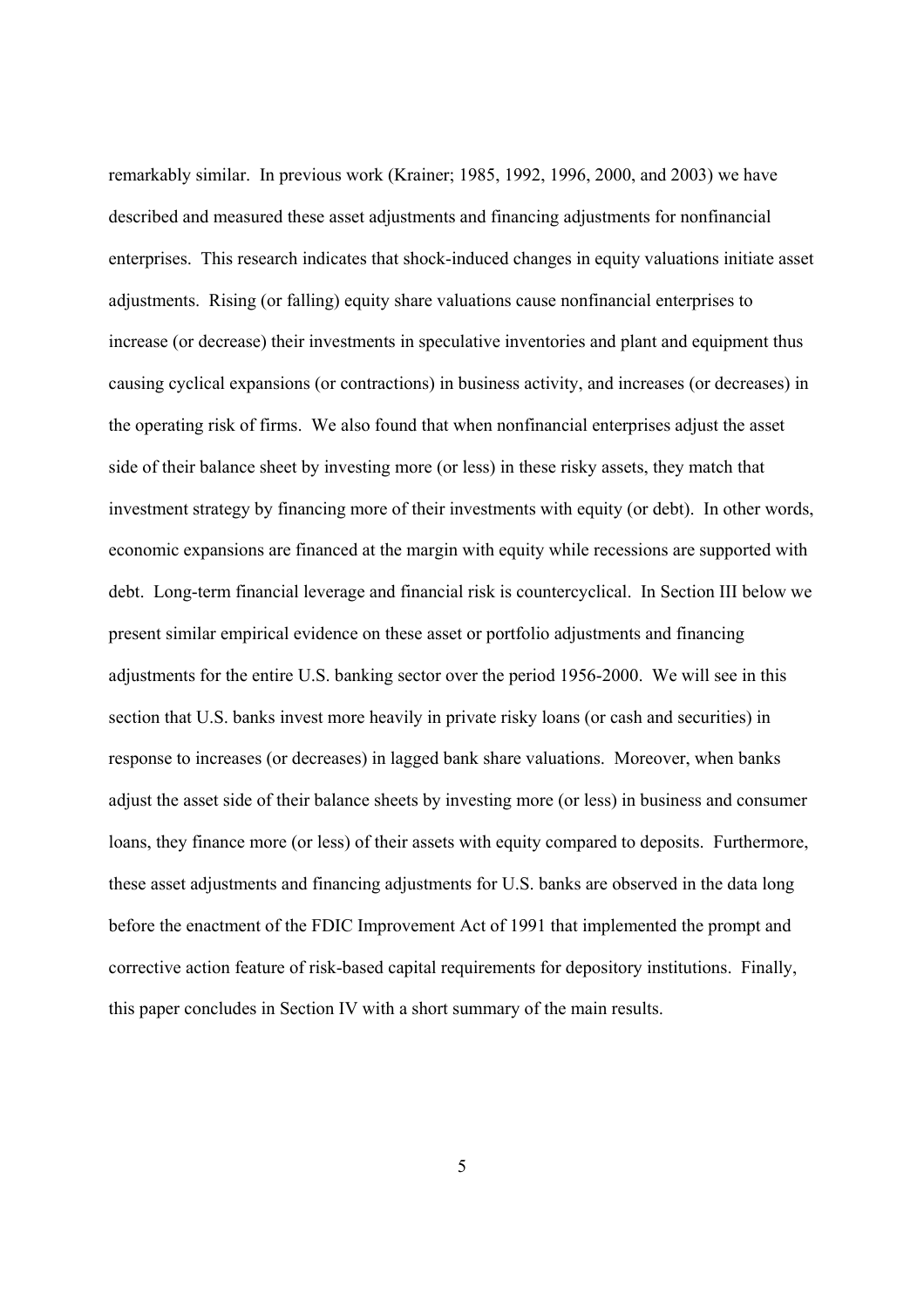## **II. ASSET ADJUSTMENTS AND FINANCING ADJUSTMENTS FOR NONFINANCIAL AND FINANCIAL ENTERPRISES**

This section presents an overview of a model of asset allocation and financial adjustments that will guide the empirical work on U.S. banks in the next section. Towards this end consider an enterprise with total assets A—e.g., real productive assets such as inventories, plant, and equipment, or, financial assets such as government securities and private loans generating expected nominal returns of  $\overline{X}$ . If the assets of this enterprise are financed with equity A(E) and debt/deposits A(D), then the existence of risk aversion and the legal priority of debt/deposits over equity requires the existence of a positive risk premium; namely,

 $R(d) < R(e)$ where

 $R(d) = \overline{X}(d) / A(D)$  is the rate of return on debt/deposit type securities.

and

 $R(e) = \overline{X}(e)/A(E)$  is the rate of return on levered equity securities.

Figure 1 presents a geometric description in the form of an Edgeworth-Bowley box diagram of this enterprise. The horizontal axis of this box diagram measures the total assets A invested in the enterprise, and the vertical axis measures the expected returns  $\overline{X}$  generated on those assets. The point Z in the box represents a particular combination of equity finance  $A(E)$ on the upper horizontal axis and debt/deposit finance A(D) on the lower horizontal axis, along with their respective expected returns of  $\overline{X}(e)$  and  $\overline{X}(d)$  on the right and left vertical axis. Note also that in and around the small neighborhood of Z the rates of return  $R(d)$  along DD and  $R(e)$ along EE are assumed to be constant indicating the firm is a price-taker in the financial market.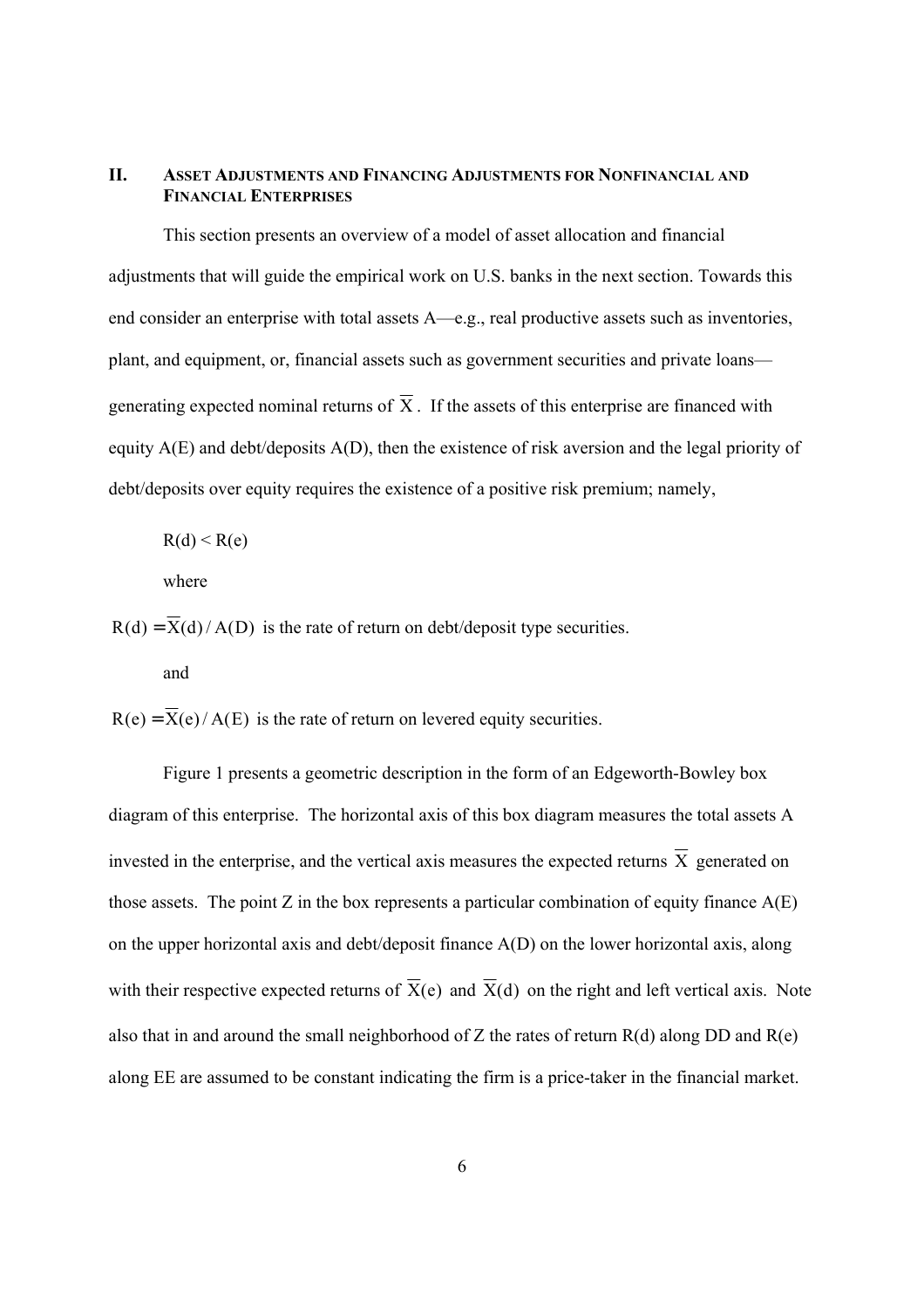--------------------------- Insert Figure 1 here

The sharing of finance and expected returns among debt/depositor investors and equity investors described in Figure 1 can be presented in a somewhat different way. To see this in the context of the box diagram in Figure 1 note that,

1.  $\overline{X}(d) = R(d)A(D)$  is the required income for debt/depositor investors.

For the enterprise as a whole we have,

2. 
$$
\overline{X} = R[A(D) + A(E)]
$$
  
where  $R = \overline{X}/A$   
leaving

3.  $\overline{X}(e) = \overline{X} - \overline{X}(d)$  or the expected income for the equity investors.

Substituting the rhs of (2) for  $\overline{X}$  in (3) and then dividing the result into (1) and rearranging yields,

4. 
$$
\frac{X(d)}{\overline{X}(e)} = \frac{A(D)/A(E)}{R(d)} + \left[\frac{R - R(d)}{R(d)}\right] \frac{A(D)}{A(E)} \ge 0
$$

a concave relationship between  $\overline{X}$  (d)/ $\overline{X}$  (e) and A(D)/A(E). A linear approximation to (4) is presented in Figure 2 and labeled dd. The dd schedule presents the combinations of expected income sharing between debt/depositor investors and equity investors, and financial leverage for which the rate of return  $R(d)$  in the small neighborhood of Z in Figure 1 is a constant.

> --------------------------- Insert Figure 2 here ---------------------------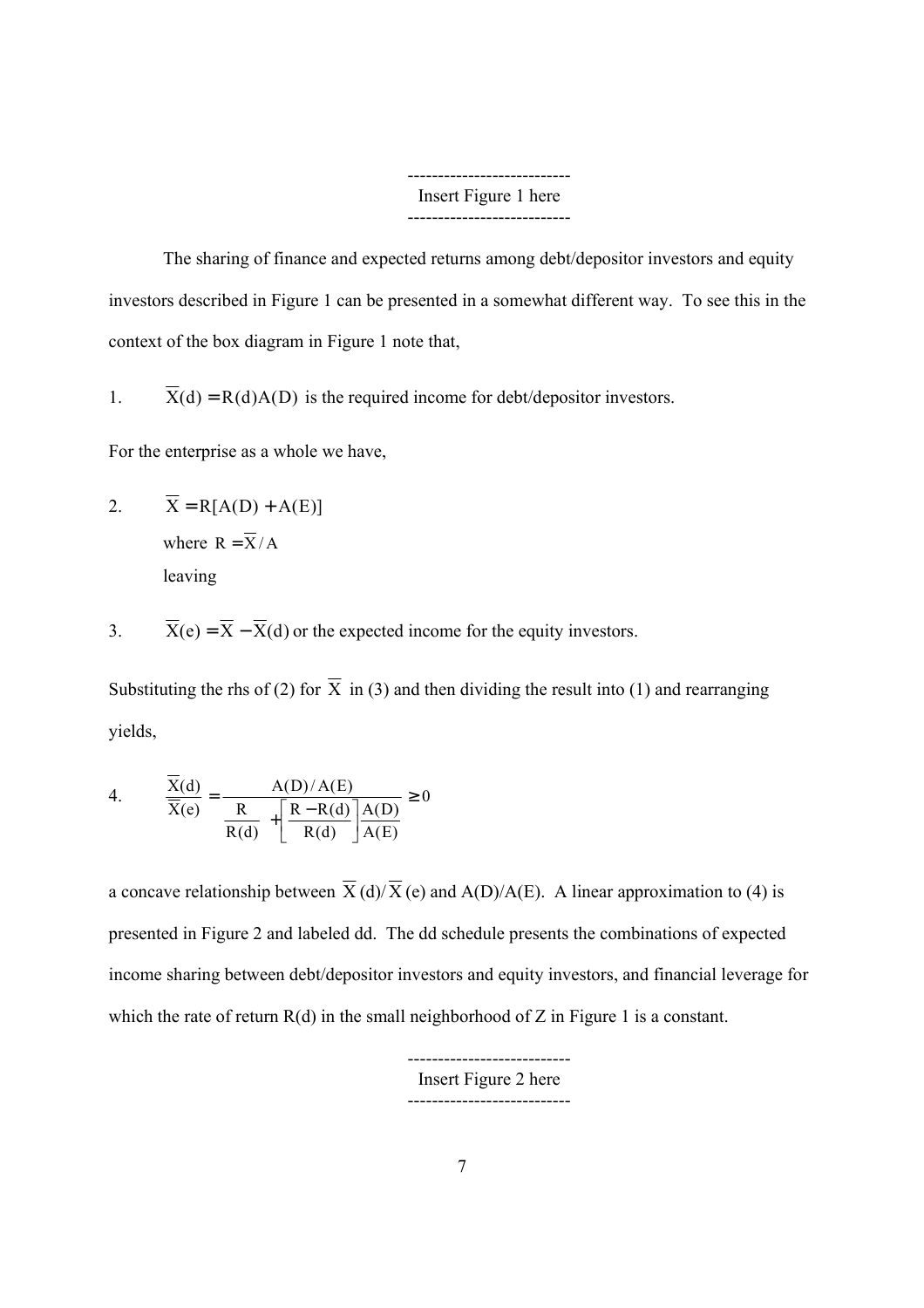An equity market schedule based on the small neighborhood in and around point Z in Figure 1 can also be computed in the same way. In this connection note that

5.  $\overline{X}$  (e) = R(e)A(E) is the required income for an investment of A(E) for equity investors. For the enterprise as a whole we again have,

2. 
$$
\overline{X} = R[A(D) + A(E)]
$$

leaving

6.  $\overline{X}$  (d) =  $\overline{X}$  –  $\overline{X}$  (e) or the expected income for debt investors.

Substituting the rhs of (2) into (6), and then dividing (6) by (5) and rearranging yields

7. 
$$
\frac{\overline{X}(d)}{\overline{X}(e)} = \frac{R - R(e)}{R(e)} + \frac{R}{R(e)} \left[ \frac{A(D)}{A(E)} \right] \ge 0
$$

a linear relationship between  $\overline{X}$  (d)/ $\overline{X}$  (e) and A(D)/A(E). This linear relationship is also presented in Figure 2 and labeled the ee schedule. Everywhere along this ee schedule the rate of return on equity R(e) is the constant given by the slope of the EE schedule in and around point Z in Figure 1.

 Equations (4) and (7) indicate that both the dd and ee schedules slope upward. It can be shown (Krainer; 2003, pp. 42-43) that when  $R(d) < R(e)$ , the ee schedule intersects the dd schedule from below as drawn in Figure 2. The  $(+)$  and  $(-)$  around the dd and ee schedules in the figure indicate the direction of increasing and decreasing rates of return on debt securities and equity securities, and are the direct implication of equations (4) and (7).

Figure 2 describes a production economy of fixed size in terms of A and  $\overline{X}$  in Figure 1. However, from the perspective of business cycle analysis the interesting question is what happens to the length and height of the box in Figure 1 during cyclical expansions and recessions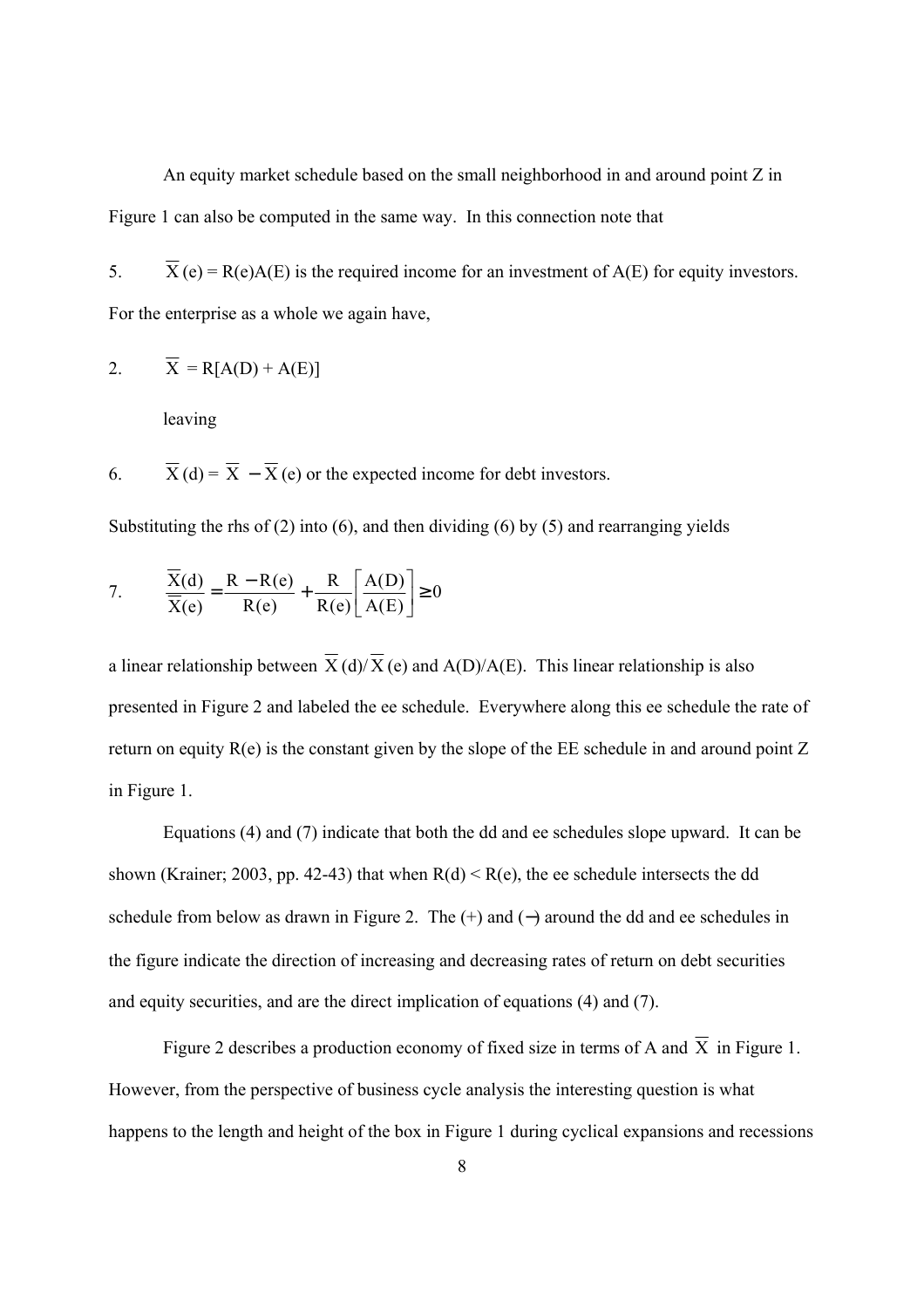along with the embedded risk associated with various levels of investment. To begin answering this question it is necessary to understand how expected returns,  $\overline{X}$ , and a measure of risk,  $\sigma$ , vary with different levels of productive assets in the enterprise/economy. In this connection it will be assumed that the return generating process takes the following form.

8.  $\overline{X} = f(A)$   $f' \ge 0$ ,  $f'' \le 0$  and 9.  $\sigma = g(A)$  g' > 0, g" ≥ 0

where

 $A =$  Investments in productive assets.

Equation (8) indicates that expected income increases with investments in productive assets at a decreasing rate. Equation (9) indicates that risk is an increasingly convex function of investments in productive assets. This is a less common assumption than (8) although it is not without precedent.<sup>3</sup> Together equations  $(8)$  and  $(9)$  imply that the ratio of expected returns to risk,  $\overline{X}/\sigma$ , for the enterprise/economy declines (or increases) with increasing (or decreasing) levels of investment in productive assets. In other words the return to risk tradeoff or Sharpe ratio generated by the productive assets of enterprises deteriorates during business cycle expansions and improves during recessions for the return generating process given in equations (8) and (9). This assumption on the return generating process suggests that in order for an enterprise/economy in this model to increase (or decrease) its investments in productive assets and thereby create cyclical expansions (or recessions), it is first necessary for investors to reduce (or increase) their required rates of return. For debt investors a reduction (or increase) in their required rate of return implies by equation (4) a downward (or upward) shift of the dd schedule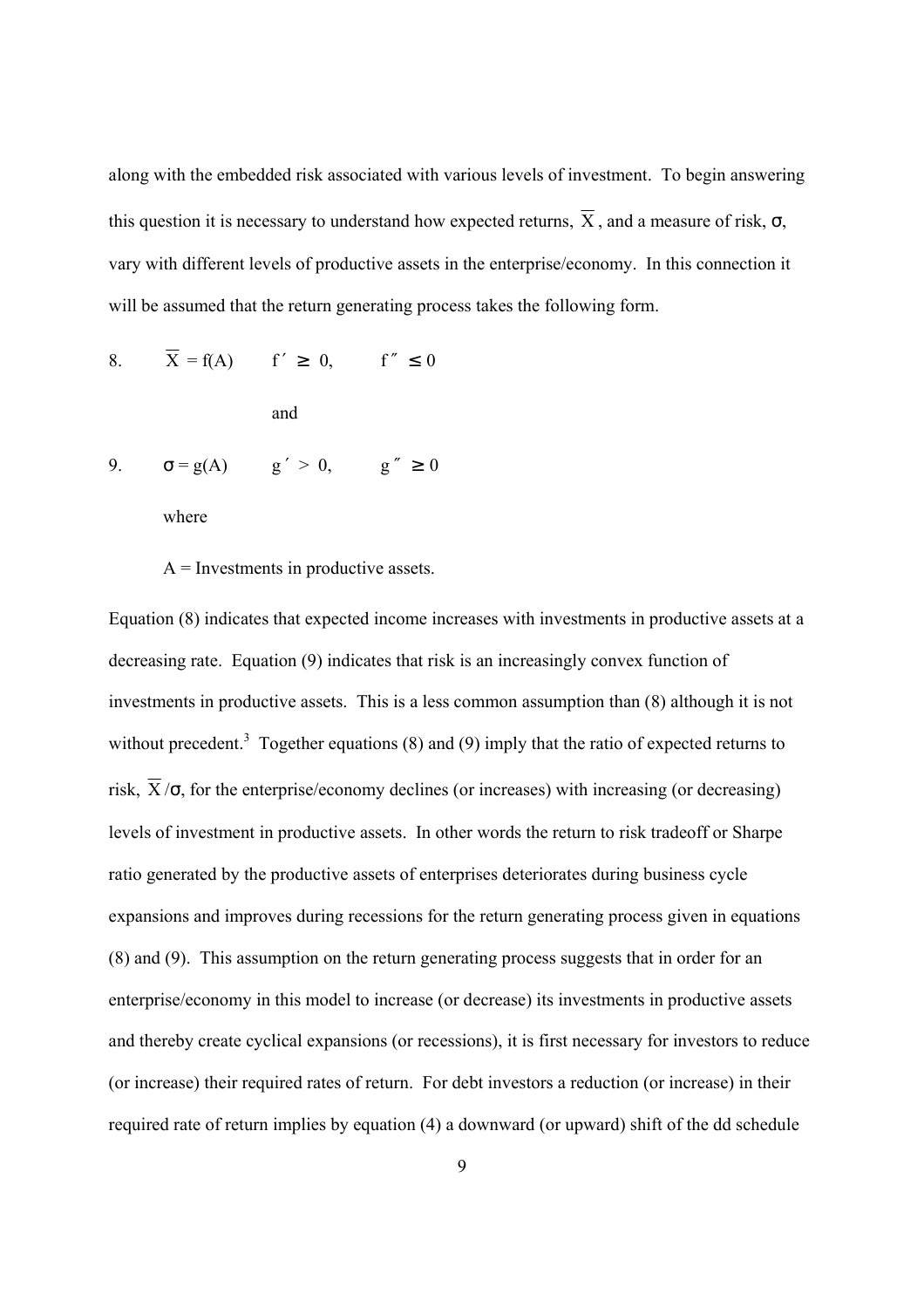in Figure 2, while for equity investors it would imply by equation (7) a leftward (or rightward) shift in the ee schedule in Figure 2. It will be assumed in this analysis that only equity investors change their required rate of return in response to some external shock; for example, a change in risk and/or risk aversion. While this assumption is not necessary it will simplify the presentation particularly in subsequent figures. In addition to simplicity it is empirically the case that equity yields fluctuate more than debt yields. It is also the case that equity yields, the Sharpe ratio, and the risk premium follow a countercyclical path as implied in (8) and (9) and observed in the empirical work of Fama and French (1989), Ferson and Harvey (1991), Hardouvelis and Wizman (1992), Harrison and Zhang (1999), and Harvey (2001) among others, and the theoretical work of Campbell and Cochrane (1999), Chan and Kogin (2002), and Bekaert, Engstrom, and Grenadier (2004).

 The analysis so far suggests that economic fluctuations occur when enterprises change the level and structure of their assets. But in order for enterprises to change the level and structure of their assets, it is first necessary for the required rates of return of investors to change. To develop this idea further we define the nominal price of one debt security/deposit P(d) to be:

10. 
$$
P(d) = \frac{X(d)}{R(d, RR)} \cdot \frac{1}{N(d)}
$$

where

 $R(d, RR)$  = The required rate of return of debt/deposit investors.

 $N(d)$  = Number of debt securities/deposits.

Multiplying the numerator of the rhs of (10) by A(D)/A(D) and defining R(d, ER) =  $\overline{X}$  (d)/A(D) to be the expected rate of return (returns delivered to investors by the operating and financing decisions of firms) on debt securities enables us to rewrite (10) as: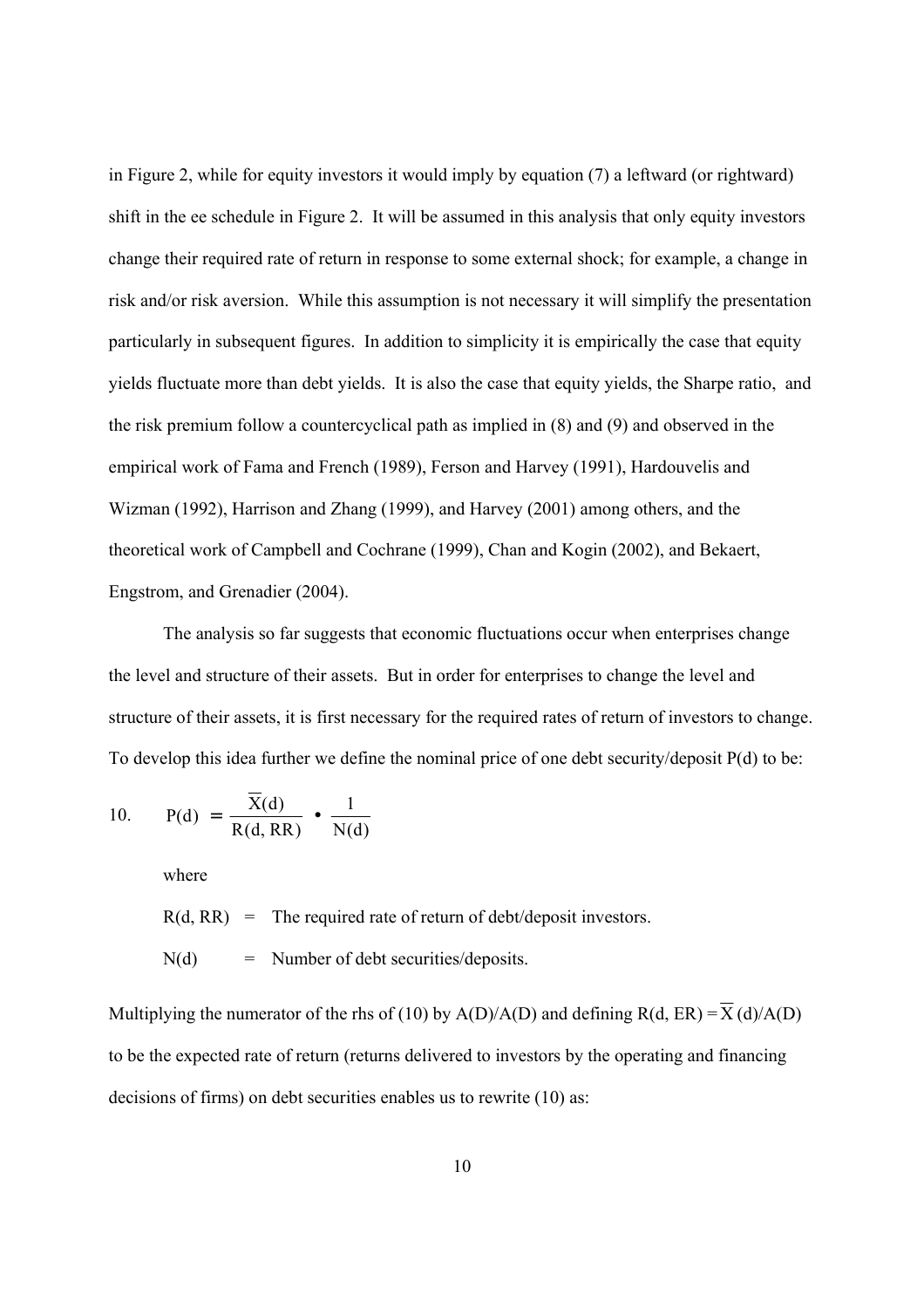11. 
$$
P(d) = \frac{R(d, ER)}{R(d, RR)} \cdot \frac{A(D)}{N(d)}
$$

Equation (11) says the market value of debt is the book value of one unit of debt scaled by the ratio R(d, ER)/R(d, RR). Similarly for equity we can write the market price of one share of stock P(e) as:

12. 
$$
P(e) = \frac{X(e)}{R(e, RR)} \cdot \frac{1}{N(e)}
$$

where

 $R(e, RR)$  = The required rate of return for equity investors.

 $N(e)$  = Number of shares.

Again multiplying the numerator on the rhs of (12) by  $A(E)/A(E)$  and defining  $R(e, ER)$  =  $\overline{X}$  (e)/A(E) to be the expected rate of return on equity shares enables us to rewrite (12) as:

13. 
$$
P(e) = \frac{X(e)/A(E)}{R(e,RR)} \cdot \frac{A(E)}{N(e)} = \frac{R(e, ER)}{R(e,RR)} \cdot \frac{A(E)}{N(e)}
$$

The first term on the rhs of (13),  $R(e, ER)/R(e, RR)$ , is a Q - ratio for equity, while the second term, A(E)/N(e), is the economic book value of one share of equity stock. In effect the market price of one share of stock is the economic book value (replacement cost of the assets minus the book value of debt) of one share of equity stock scaled by an equity Q-ratio.

 To see the link between the capital market and general economic activity, consider some initial position where the market value of debt and equity securities equals their respective book values. Now suppose there is a positive external shock that reduces the risk aversion of equity investors that in turn reduces  $R(e, RR)$ . (Suppose also there is no change in  $R(d, RR)$ .) The reduction in  $R(e, RR)$  in equation (13) will drive up equity share prices above their economic book value. Managers in this model then respond to this stock market signal by increasing their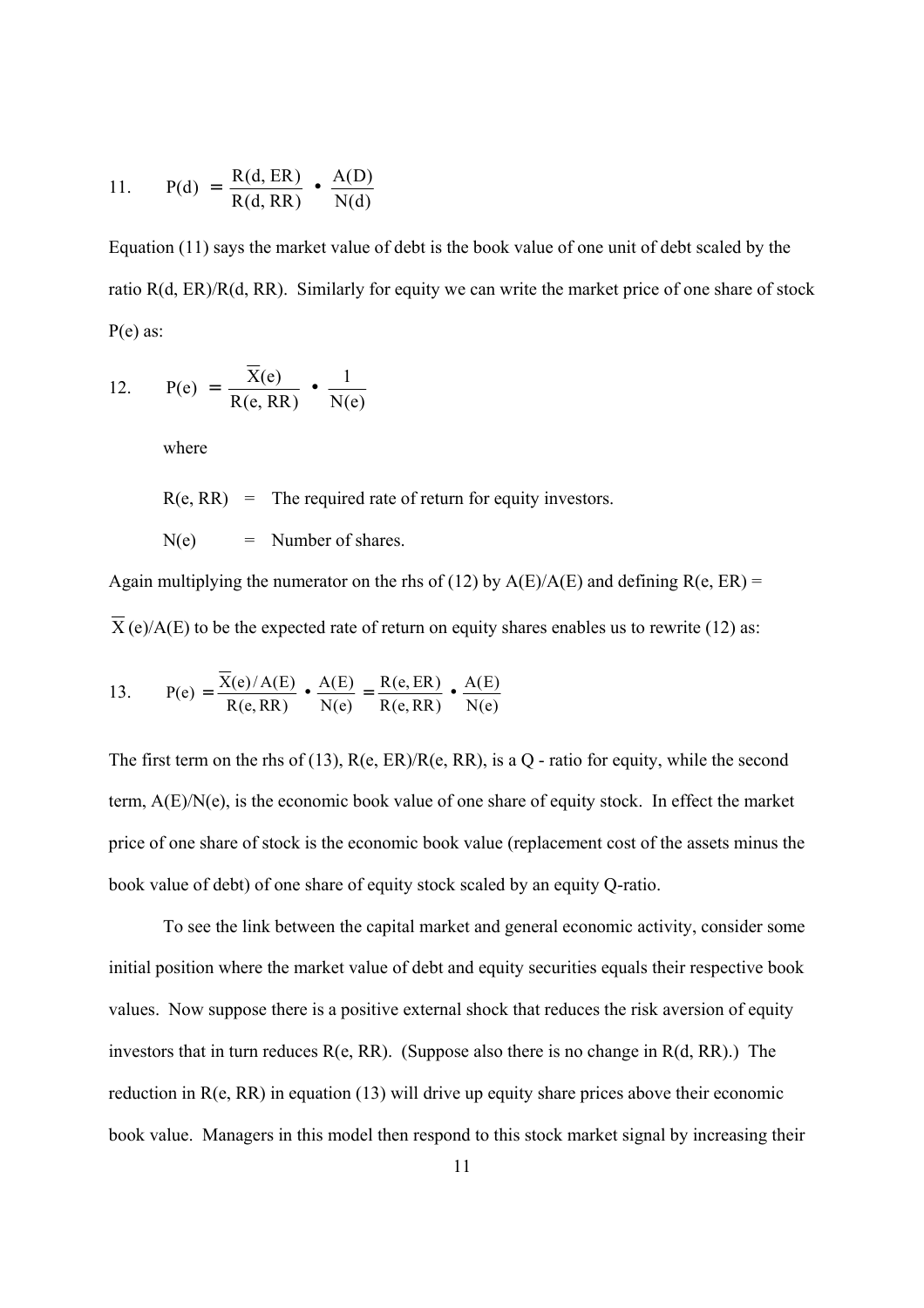investments in risky assets such as inventories, plant, and equipment. Bank managers respond to their stock market signal by increasing their investment in risky loans which in turn helps finance the investments of nonfinancial enterprises. Since the expected returns of the firm/economy  $\overline{X}$ are increasing at a decreasing rate by equation (8), eventually the expected rate of return on equity,  $\overline{X}$  (e)/A(E) = R(e, ER), is driven down to the shock-induced required rate of return on equity R(e, RR) at which point the equity Q-ratio in (13) is again unity and market valuations equal economic book values for equity shares. For nonfinancial enterprises the resulting operating decisions to increase investment in risky assets—that in turn increases the operating risk of firms by equation (9)—causes a business cycle expansion. For financial enterprises such as banks the resulting decision to shift their portfolios towards risky business loans—in response to the shock induced reduction in risk aversion that increases the market value of bank shares helps finance the business cycle expansion caused by the increased risky investments of nonfinancial enterprises. The opposite sequence of events would result in an economic contraction. A negative external shock increases risk aversion and the required yield on equity driving share prices below economic book values. Managers in this model respond to the decline in share prices by reducing production and their investments in risky assets, which in turn causes a recession. The reduction in bank share prices causes a "flight to safety" as banks reduce their loans to nonfinancial enterprises and shift their portfolios towards the safe securities issued by government.4

 The discussion so far indicates that a business cycle expansion is characterized by an increase in the operating risk of nonfinancial enterprises and a shift towards more speculative business loans by financial enterprises. From the perspective of equity investors the resulting speculative asset adjustments by nonfinancial and financial enterprises that created the business cycle expansion are optimal since it was a reduction in their required rate of return that triggered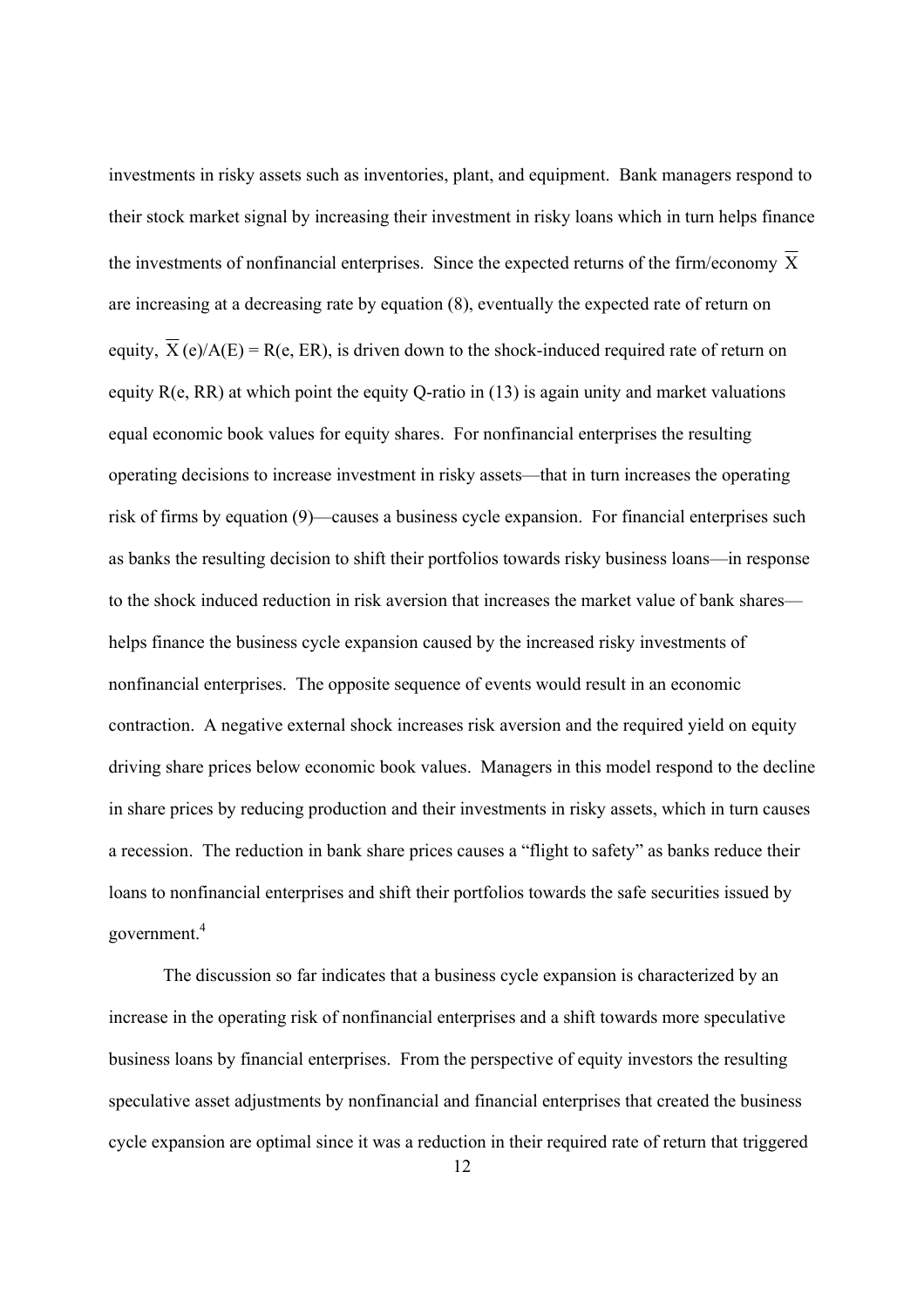these investment decisions. But what about the debt/depositor investors? They surely are worse off as a result of the production-investment-portfolio decisions of these nonfinancial and financial enterprises. All they can gain is their up-front promised payment on their debt/deposit investments in the firm if the speculative investments turn out to be successful, but potentially they could lose everything if the speculative investments turn out to be a complete failure.<sup>5</sup> Can anything be done for debt/depositor investors that ameliorates the effect of the speculative investment decisions that cause and enable business cycle expansions? It has been shown in Krainer (1985, 1992, 1996, 2000, and 2003) that if production-investment-portfolio decisions are made to conform to the risk aversion of equity investors in the firm, then investor rationality requires that the financing decisions should be made to preserve the valuation of the debt/deposit securities in the nonfinancial and financial enterprises. In other words, if managers make operating or portfolio decisions in the interest of their shareholders, then a rational debt/deposit contract (or regulation) would require managers to make financing decisions in the interest of their debt/depositor investors. In this way the welfare of both types of investors would be coalesced over the business cycle, and both types of investors would be more confident in investing in the firm. For a business cycle expansion resulting from the implementation of speculative investment decisions, the optimal financing decision from the perspective of debt/depositor investors is to increasingly finance the asset acquisitions of the nonfinancial and financial enterprises with equity. The end result is that debt/depositor investors offset increases in the operating risk of the enterprise with financing decisions that reduce the financial risk. In the case of a recession resulting from a flight to safety by both nonfinancial and financial enterprises, the financing constraint in the debt/deposit contract is relaxed and both types of enterprises can rely more heavily on debt and deposit finance. For banks it will be immediately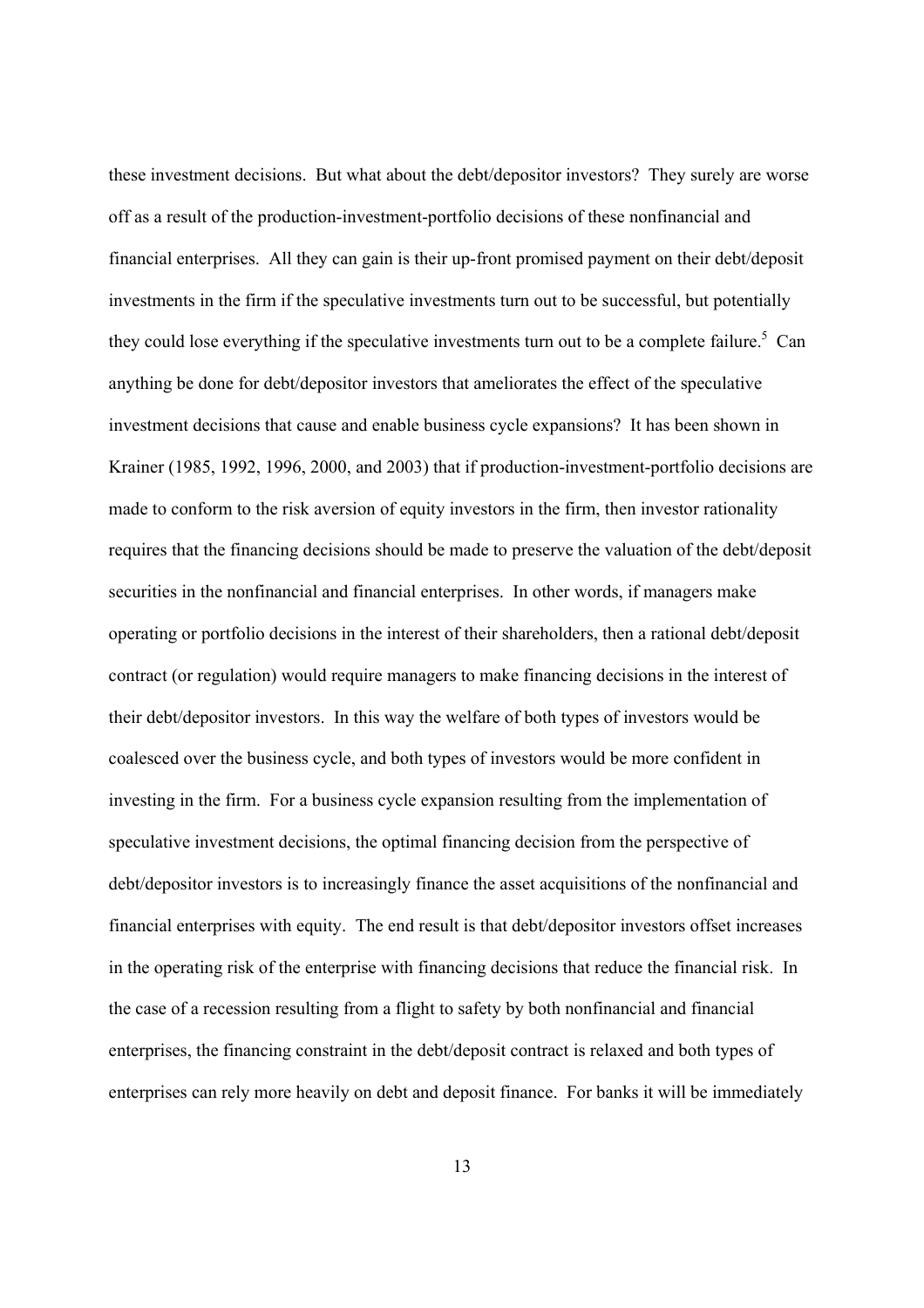recognized that this model contract between depositors and equity investors takes the form of the Basle Accord regulations on risk-based capital requirements.

> --------------------------- Insert Figure 3 here ---------------------------

 A geometric description of a business cycle expansion is presented in Figure 3. The intersection of the dd schedule and the ee schedule at point z represents some initial product market and capital market equilibrium where  $R(d, ER) = R(d, RR)$  and  $R(e, ER) = R(e, RR)$  and the capital market value of the firm/economy equals the economic book value of the assets employed by the firm/economy. Now suppose an external shock reduces the risk and/or risk aversion of equity investors which in turn reduces R(e, RR) and increases equity share prices. As mentioned before, we assume for simplicity the shock has no effect on  $R(d, RR)$ . The reduction in the required yield on equity shifts the ee schedule to e″e″ and a new equilibrium emerges at z″ in the figure. When the firm/economy is at point z in terms of generating the expected rate of return R(e, ER) but at point z″ in terms of the investor's required yield R″(e, RR), the capital market value of the firm/economy by equation 13 rises above the book value of its productive resources. Managers of enterprises react to this arbitrage opportunity by increasing production and investments in risky assets. These decisions increase the level of productive assets in the economy but at the same time change the composition of assets with more being invested in the risky category. These decisions by nonfinancial enterprises also cause an expansion in economic activity, which in part is financed by banks that at the same time are shifting the composition of their portfolios towards risky loans to nonfinancial enterprises. The increased investment in risky assets increase expected returns but at a decreasing rate by equation (8). Eventually these decisions deliver the expected rate of return R″(e, ER) now required by equity investors as a result of the shock that reduced risk perceptions and/or risk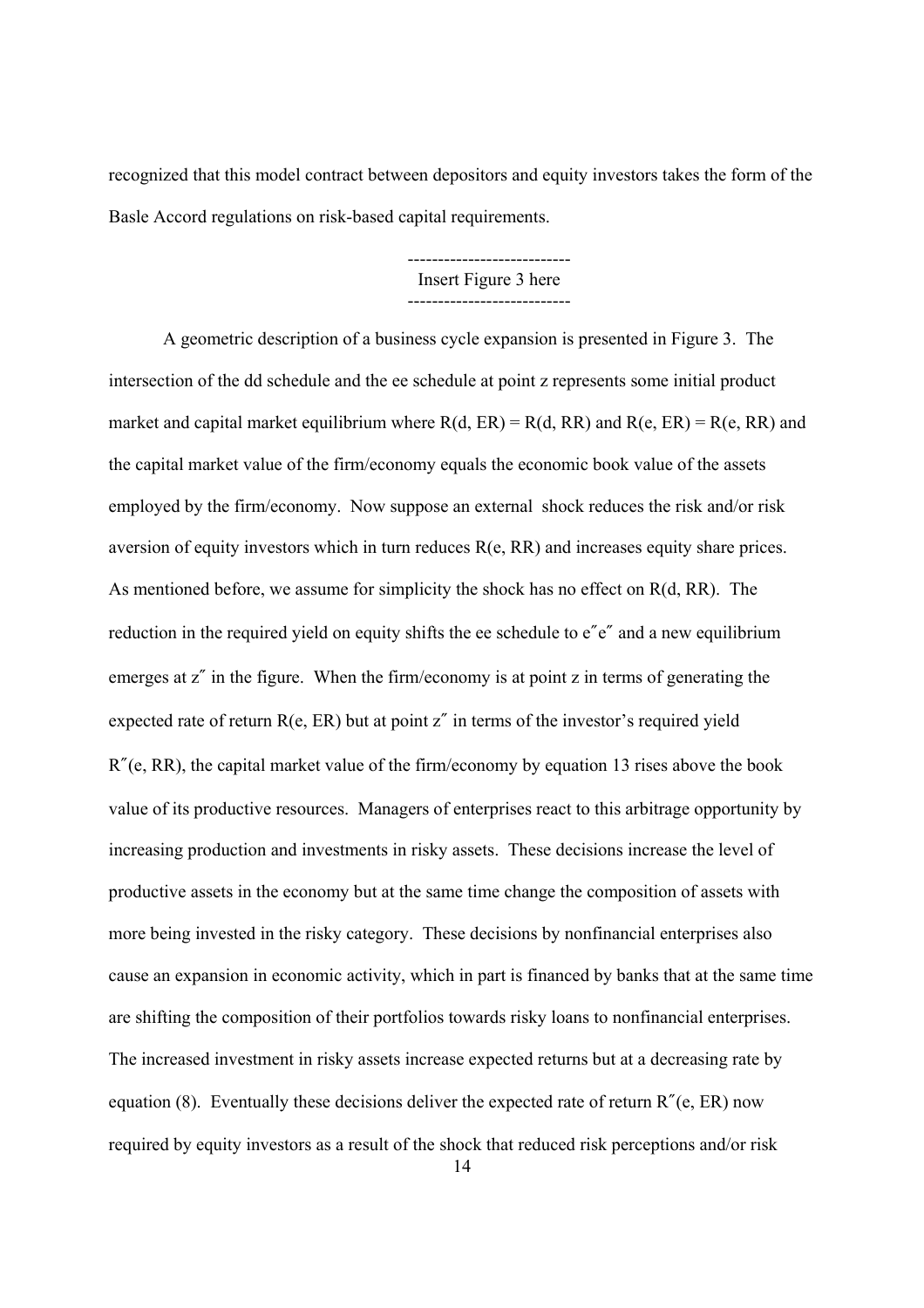aversion. When that occurs the market value of equity shares equals the economic book value of shares. In the new equilibrium at z″ in Figure 3 the firm/economy generates more expected income  $\overline{X}$ , but also (by equation 9) more operating risk  $\sigma$ . To offset the negative effect this increased operating risk would have on debt valuations, the optimal contract that brings debt investors and equity investors together in the same enterprise requires managers to finance the economic expansion with equity. The same is true with banks. The shift in their portfolios towards risky business loans, which helped finance the economic expansion, must now by negotiated contract or Basle-like regulation be followed up with a safe and conservative financial strategy that reduces financial leverage. This can be seen in the figure as a leftward movement in financial leverage  $A(D)/A(E)$ . In the expansion equilibrium at z" both debt investors and equity investors earn their required rate of return and no further arbitrage opportunities between the capital market and product market exist. While there is more operating/portfolio risk in the expansion equilibrium at z″, it has been offset with the contract/regulation induced decision to lower financial risk. A recession induced by an increase in the risk aversion and required yield of equity investors can also be described with a similar geometry but is omitted here in the interest of conserving space.

 The model in this section yields two important predictions. The first prediction is that changes in the market valuation of bank stock sends a cost of capital signal to bank managers to adjust their holdings of risky loans and relatively safe cash and securities. In this model procyclicality in bank lending is driven by the stock market reflecting investor risk perceptions and/or risk aversion, and not countercyclical movements in agency costs of bank customers or the systematic mis-judgements of bank managers and regulators. The second and related prediction is that portfolio adjustments that change portfolio risk, induce bank managers to make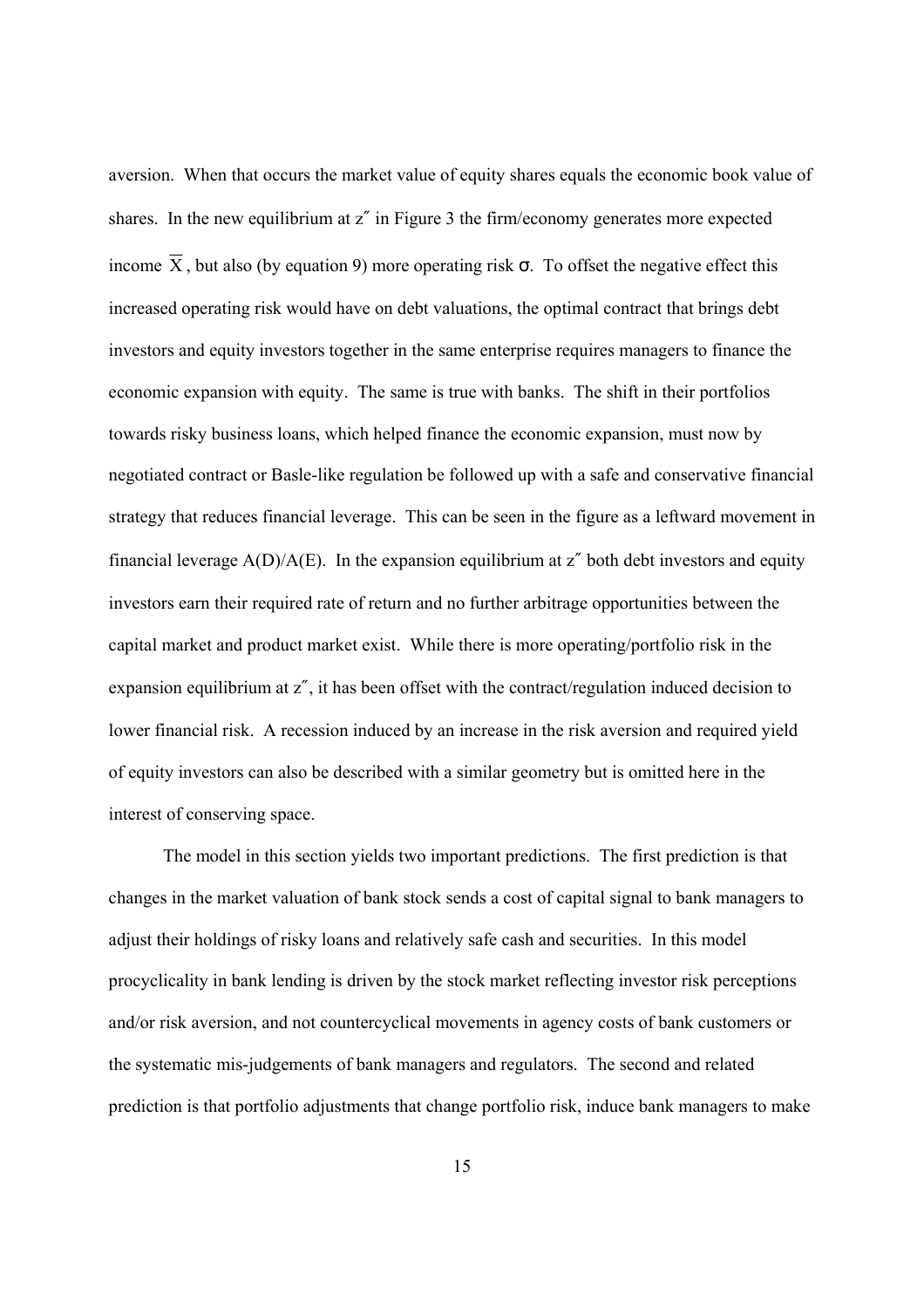financial adjustments that change financial risk in an offsetting way. These predictions from the theory will be empirically tested in the next section.

# **III. ASSET ADJUSTMENTS AND FINANCING ADJUSTMENTS FOR U.S. BANKS: SOME EMPIRICAL EVIDENCE**

### **A. Data**

The main objective of this section will be to test the two recursive balance sheet relationships between: 1) asset allocation decisions and lagged equity share valuations; and 2) financing decisions and asset allocation decisions implied by the model in Section II for U.S. banks over the business cycle. The data that will be used to measure the portfolio adjustments and matched financing adjustments of U.S. banks comes from the aggregate balance sheets and income statements of all FDIC insured commercial banks. Aggregate time series data is used in this study since the focus of this research is on the macroeconomic relationships between the stock market, the banking system, and the business cycle. The FDIC makes this data available on the Web under the heading of Historical Statistics on Banking.<sup>6</sup> The empirical question that will be studied below is what factors determine how much of the year to year marginal change in total bank assets will be invested in relatively risky private loans and how much in relatively safe assets like cash and securities. On the financing side the empirical question is what factors determine how much of a given change in total bank assets will be financed with equity and how much with deposits and other forms of debt. Since the denominator in the portfolio adjustment variable and the financial adjustment variable is the change in total assets, it is important to note up front that this variable is positive for every year over the sample time period. Moreover, there are statistical advantages associated with this specification in that the Q-statistic indicates there is no significant autocorrelations up to order twenty in the regression residuals reported below, and the CUSUM test fails to reject the hypothesis that the parameter estimates are stable over the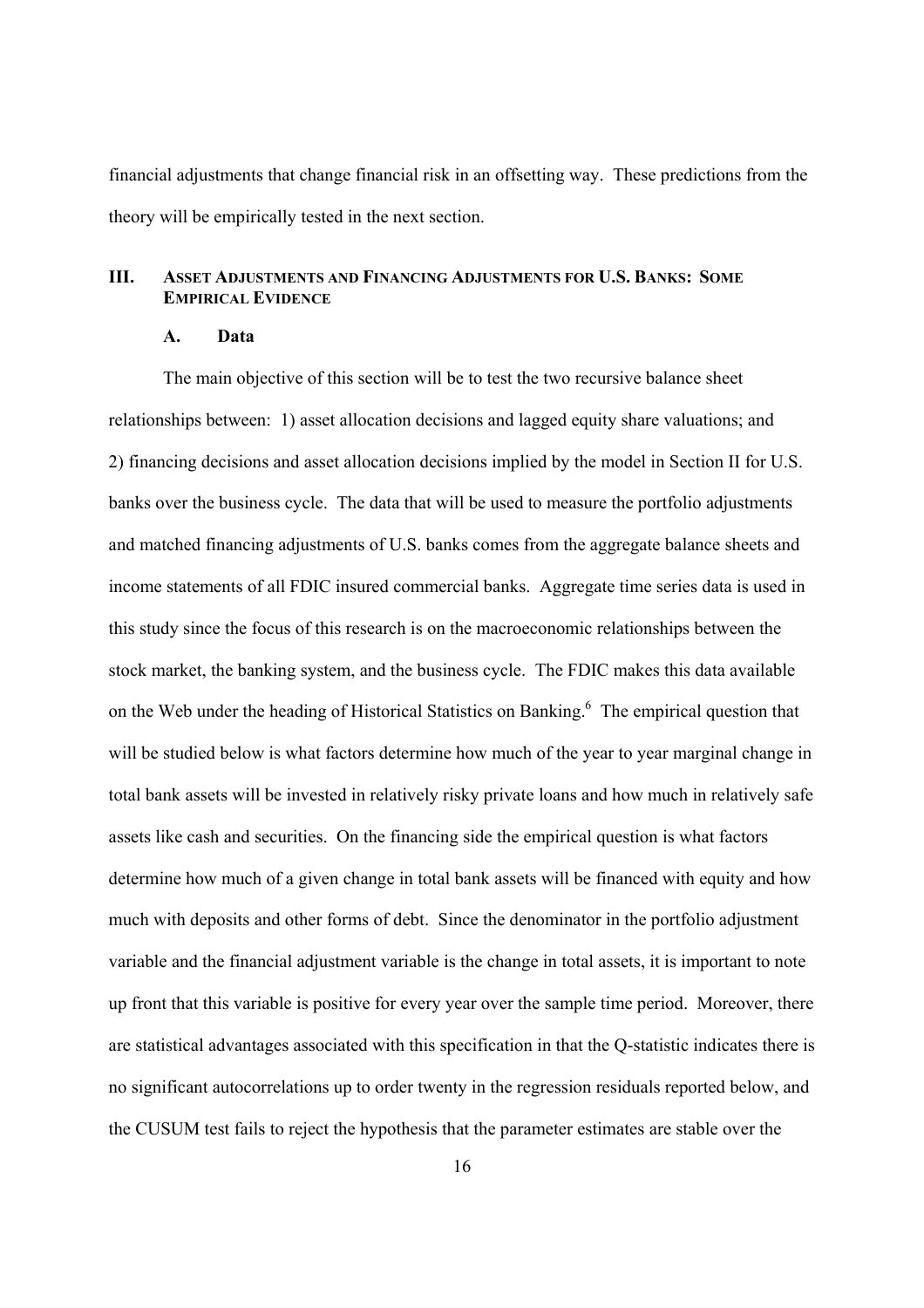sample time period. The specific balance sheet variables representing the portfolio allocation decisions that will be used in various figures and regressions presented below are as follows.

$$
\left(\frac{\Delta \text{Loans}}{\Delta A}\right) \qquad \qquad \text{The ratio of the change in Net Loans and Leases (net of allowance for losses in loans and leaves) to the change in Total Assets, a proxy for a risky investment strategy.}
$$

$$
\frac{\Delta(Cash + Securities)}{\Delta A} = \text{The ratio of the change in the sum of Cash and Investment Securities to the change in Total Assets, a proxy for a safe investment strategy.}
$$

The financing decisions are measured in the following way.

$$
\left(\frac{\Delta \text{ Equity}}{\Delta A}\right) \qquad \qquad = \qquad \text{The ratio of the change in Total Equity Capital to the change in Total} \\ \text{Assets. This is a proxy for the change in Tier 1 Capital relative to the} \\ \text{change in bank assets.}
$$

$$
\left(\frac{\Delta(\text{Tier 1+Tier 2})}{\Delta A}\right) = \text{ The ratio of the change in the sum of Total Equity Capital, the} \text{Allowance for Losses in Loans and Leases, and Subordinated Notes to the Change in Total Assets. The latter two items are a proxy for Tier 2 capital.}
$$

 Bank share valuations play a key role in the model presented in Section II. They are an advanced signal for a change in the portfolios of banks. The share valuation measures used in this study are based on the Standard & Poor index of 26 major regional banks.<sup>7</sup> Specific bank share price variables used in the regressions presented below are as follows.

$$
\Delta SP_{t-1} = \text{The Change in lagged real (i.e., nominal share prices defined by the consumer price index) share prices of banks.}
$$

$$
\Delta \left[ \frac{SP_{t-1}}{(Div + RE)_t} \right] = \frac{The change in the ratio of lagged real bank share prices to the sum of cash dividends declared and retained earnings. Retained earnings is the difference between net income and total cash dividends declared. This variable is one measure of a price-earnings ratio.
$$

$$
SP_{t-1}^{Cyc}
$$
 = The deviation in lagged real bank share prices from their computed  
Hodrick-Present trend.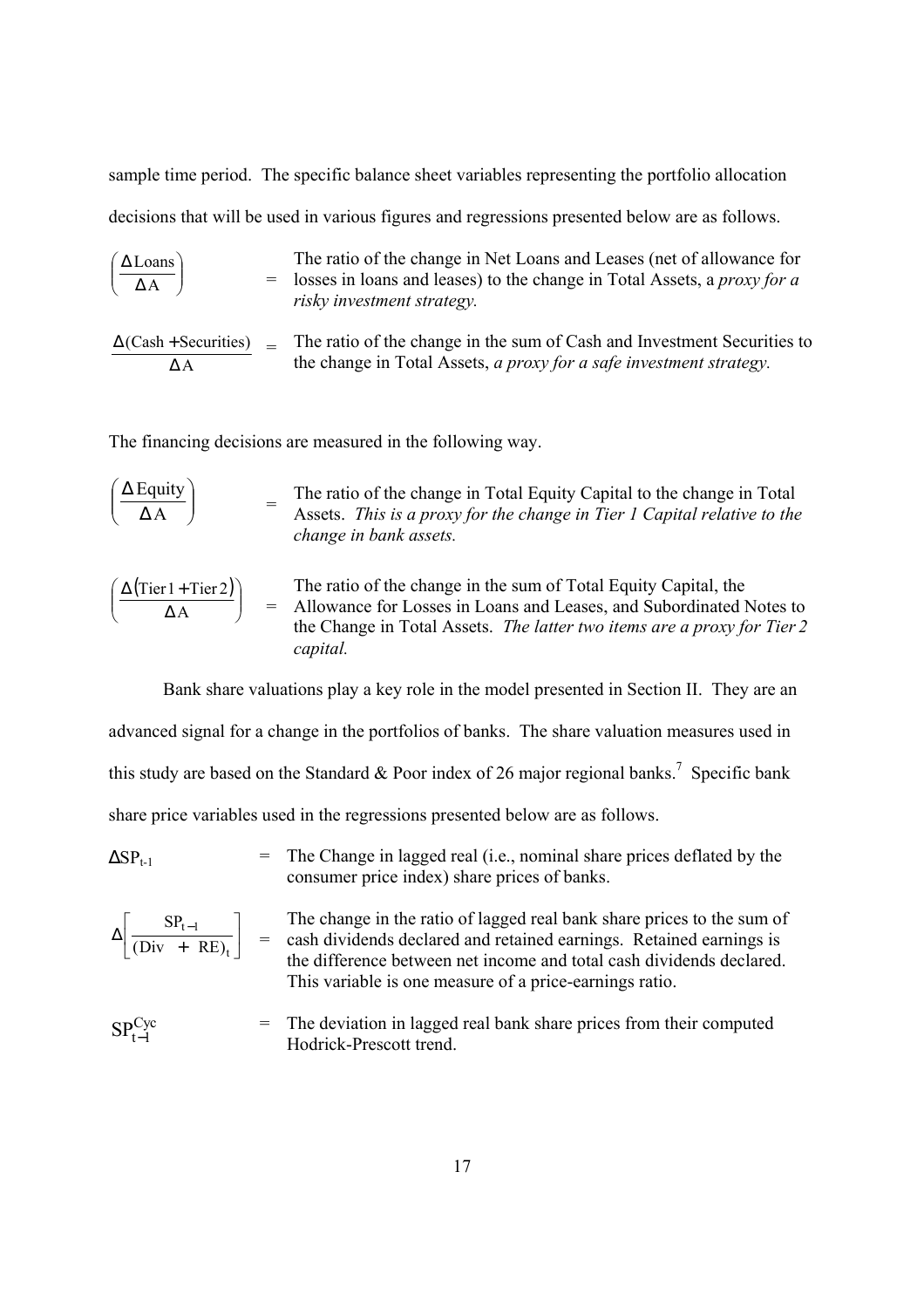#### **B. Results**

The presentation of the empirical results begins in Figure 4 with a time series plot of the risky loan variable, (∆Loans/∆A) and relatively safe investments in cash and securities,  $\Delta$ (cash + securities)/ $\Delta$ A). As can be seen there are three large spikes for these two portfolio allocation variables over the sample time period. One spike occurs in 1959 when loans grew more than twice as much as the total assets of U.S. banks. In this year the variable (∆Loans/∆A) took on its highest value (more than three standard deviations above the mean) over the sample time period. According to the Federal Reserve this sharp increase in bank loans was the result of an attempt by nonfinancial enterprises (particularly metal fabricating companies) to build up their inventories of steel in anticipation of a well-publicized steel strike scheduled for mid-1959.<sup>8</sup> Much of this speculative inventory accumulation was financed with bank loans. The Federal Reserve also noted that there was a sharp increase in charge card and credit card debt by consumers in response to a heavy promotional campaign by the card companies in this relatively new financial service business.<sup>9</sup>

# --------------------------- Insert Figure 4 here ---------------------------

The second and third large spikes occurred in 1991 and 1992. These are the only two years in the entire sample for which the change in bank loans is negative, namely, −\$57 billion in 1991 and −\$20.1 billion in 1992. What were the reasons for this sharp decline in bank loans for these two years? One important reason for the decline in bank loans was the implementation of government mandated risk-based capital requirements.10 The FDIC Improvement Act of 1991 (which became fully effective at year end 1992) with its "prompt corrective action" linked the financing of a bank's portfolio to the risk classification of the various categories of assets within the portfolio. The more (or less) risky the asset category, the more (or less) bank equity capital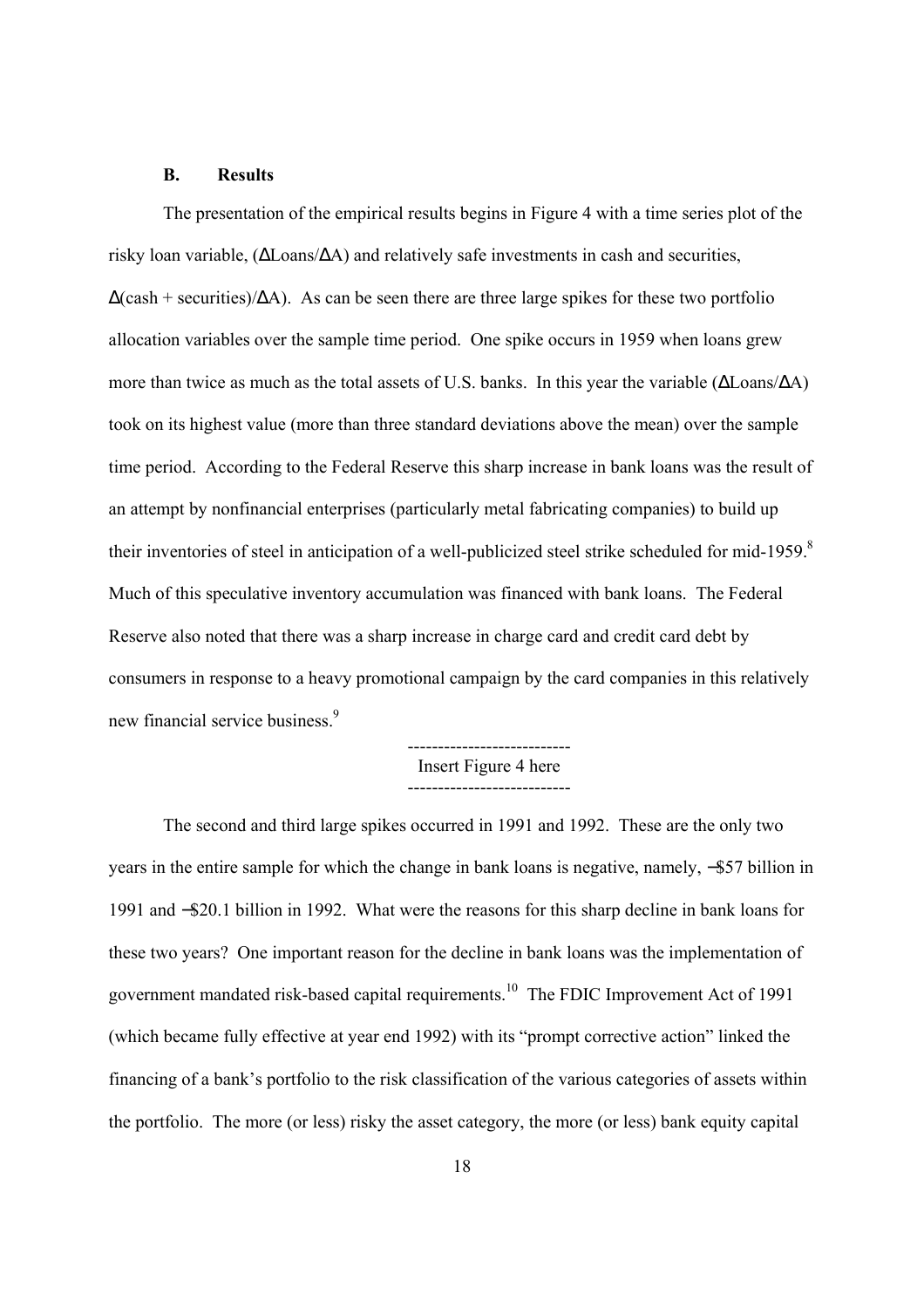was required by the FDIC Improvement Act to finance the portfolio. Loans were classified in the most risky category and therefore required the largest amount of equity finance. Cash and government securities were classified in the least risky category and required the least amount of equity finance. Thus a bank in 1991 and 1992 not in compliance with the new capital requirements could achieve compliance in one or both of two ways. One way is that it could raise more equity capital through earnings retention and/or by issuing new shares on the capital market. The second way would be for banks to reduce their investments in loans that carry a higher equity capital requirement, and increase their investments in cash and government securities that carry a relatively low equity capital requirement. Figures 4 and 5 indicate that U.S. banks adjusted to the new Basle/FDIC capital standards in the early 1990's in both ways. Figure 4 presents time series plots for both (∆Loans/∆A) and ∆(Cash + Securities)/∆A. As can be seen in the figure there is a strong negative relationship between these two components of bank portfolios over the entire sample period. For the years 1991 and 1992 U.S. banks sharply reduced the loan component of their portfolios and correspondingly increased the cash and securities component. On balance this portfolio adjustment reduces the required equity finance mandated by the FDIC. But this was not the only adjustment U.S. banks made to meet the new equity capital standard. Figure 5 indicates that U.S. banks also sharply increased their equity finance in 1991 and 1992. To account for these external factors two dummy variables (one each for the years 1959, and 1991 and 1992) that take on the value of unity in the year(s) in which the event occurred and zero elsewhere will be used in the regression tests presented below.

> --------------------------- Insert Figure 5 here ---------------------------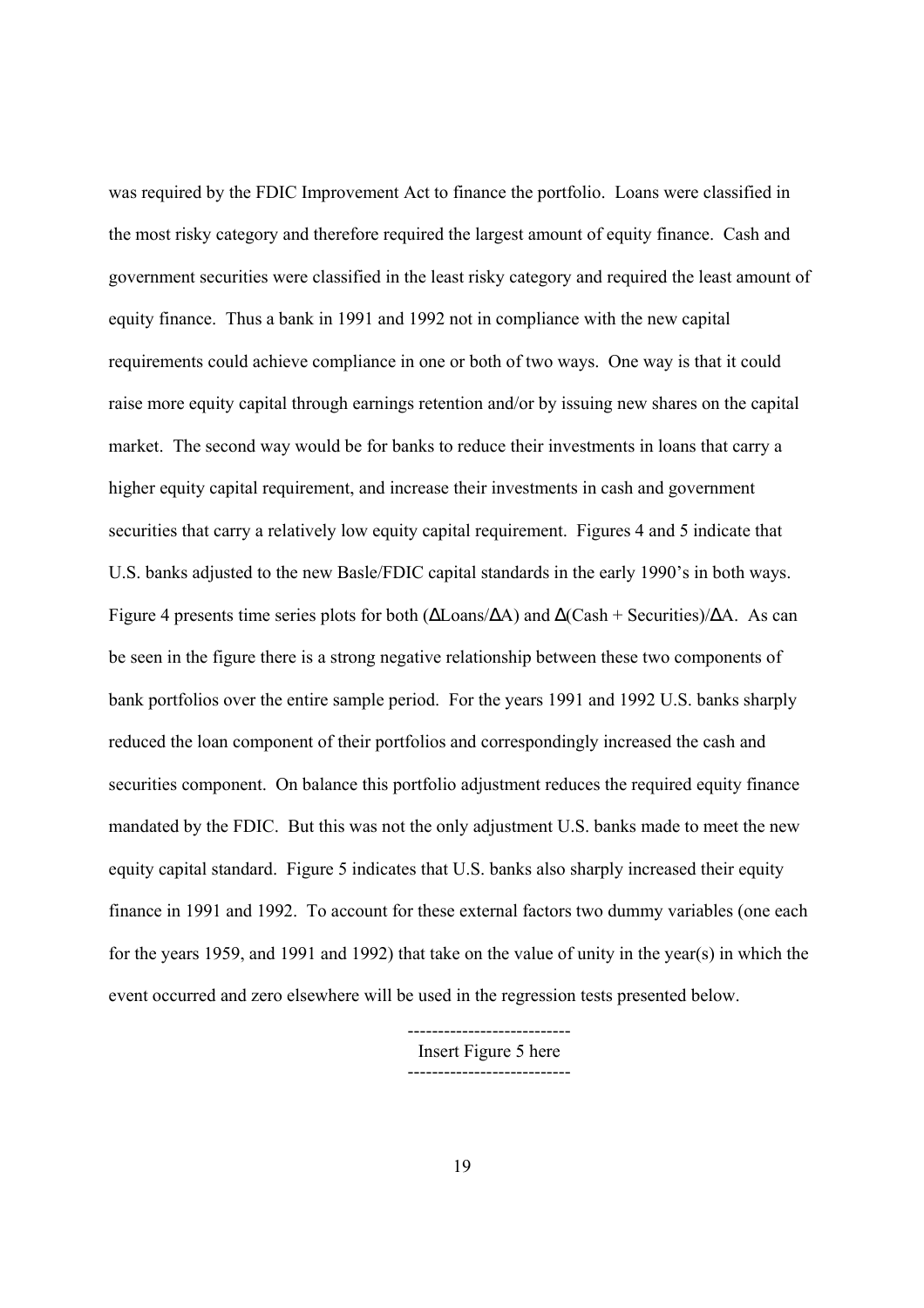With this brief description of the relevant data over the sample time period of 1956-2000, we now move on to test some of the predictions of the model presented in Section II. That model implies that changes in bank share valuations are a cost of capital signal for bank managers to change their portfolio strategy so that it conforms to the risk in the environment and the risk aversion of their equity investors. Table 1 presents the results of the regression tests on asset adjustments by U.S. commercial banks over various sample time periods. Column (1) presents the three different lagged stock market variables used in the regressions. Column (2) presents the two different sample times periods for each of the stock market variables used in the regression tests. Column (3) presents the estimated coefficients on the three stock market variables over the two different sample times periods. Columns (4) and (5) present the Newey-West corrected t-scores and P-values. Column (6) presents the partial correlation coefficient between (∆Loan/∆A) and the three different stock market variables over the two different sample time periods. Finally, Column (7) presents the various dummy variables (all of which were statistically significant) used in each of the six regressions. The regressions are carried out over two different sample time periods: 1) 1956-2000, the entire sample period; and 2) 1956-90, the sample period before the enactment of the FDIC Improvement Act of 1991. The reason for carrying out the regressions over these two time periods is to see whether the capital requirements imposed by Basle/FDIC altered the relationship between the three stock market variables and the bank portfolio allocation variable (∆Loans/∆A). The model presented in Section II above predicts that in the absence of bank capital regulations the risky loan component of bank portfolios is positively related to the lagged stock market valuations of banks.

> --------------------------- Insert Table 1 here ---------------------------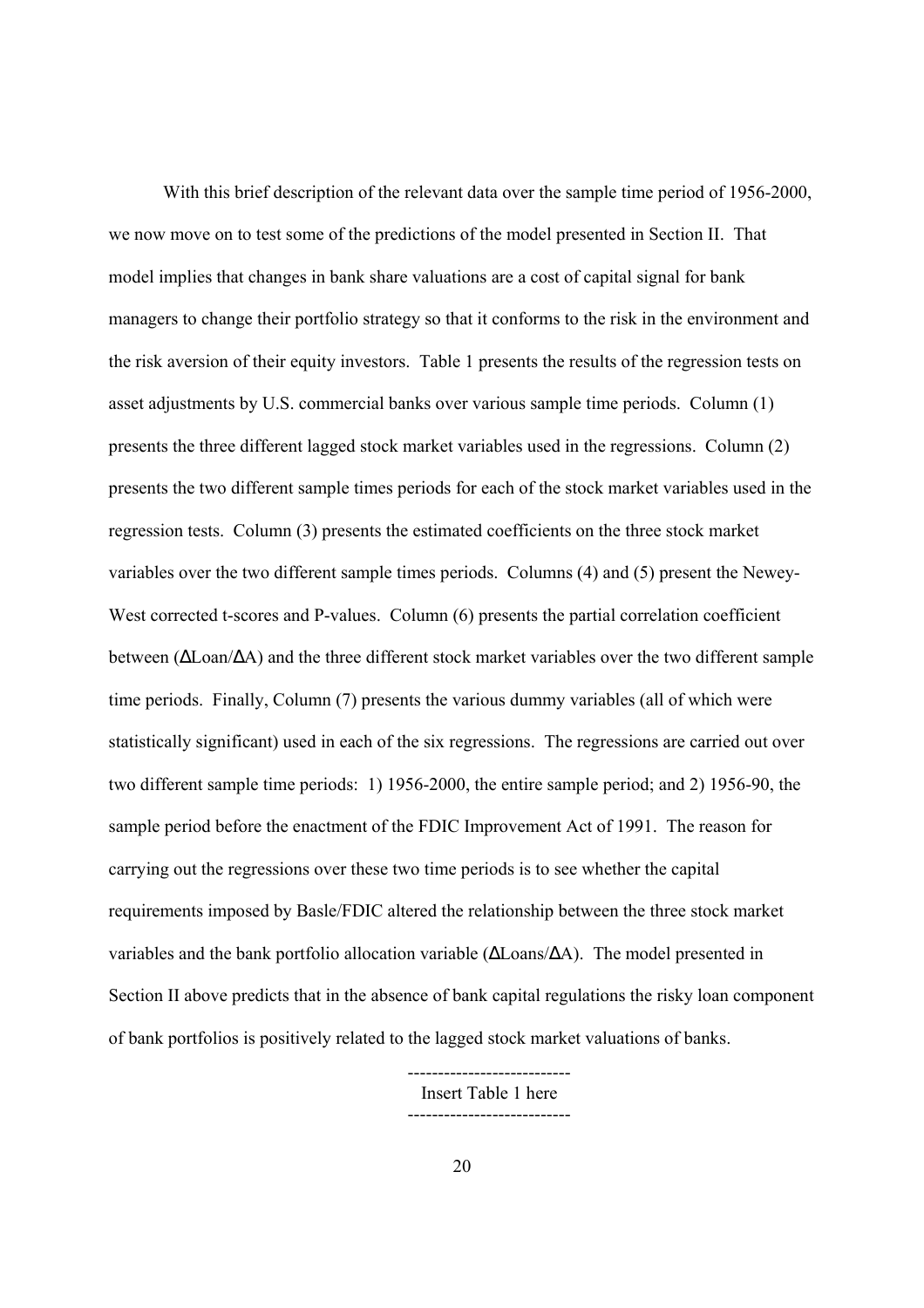As can be seen from Table 1 the regression evidence is consistent with this prediction from the model. To begin with, the estimated coefficients on the three lagged stock market variables in part A, B, and C are all positive and statistically significant for the two sample periods of 1956-2000 and 1956-90. In addition, it is generally the case that the estimated coefficients (and their associated t-scores) on the stock market variables are larger for the 1956- 90 period compared to 1956-2000. The one exception occurs in part B where the stock market variable is the change in the price-earnings ratio for bank stocks,  $\Delta[\text{SP}_{t-1}/(\text{Div} + \text{RE})_t]$ . In this case the estimated coefficient and the t-score/P-value are essentially the same between the two samples time periods. The regression evidence for both time periods is consistent with the view that positive (or negative) changes in bank share valuations signal an increase (or decrease) in the risky loan component of bank portfolios as bank managers adjust their portfolios to reflect changes in the risk perception and/or risk aversion of their shareholders.

At this point we present some robustness checks on the empirical test specification presented in Table 1. To begin with, the specification of the dependent variable in Table 1 takes the view that bank managers at the margin respond to stock market signals by changing the volume of loans they make relative to the change in their total assets. For this to be a valid measure of the portfolio choice variable it is necessary that ∆A not be negative or zero. In our sample time period ∆A was never negative or close to zero. Bank assets along with deposits and the monetary base grew throughout the sample time period as a result of Federal Reserve policy. Nevertheless, it might be useful to present some results for an alternative specification of the portfolio choice variable as a check on the results presented in Table 1. One possible choice here is the change in the ratio of loans to total assets, or, ∆(Loans/A). The results for this alternative specification of the dependent variable for the two sample time periods are presented in Table 2.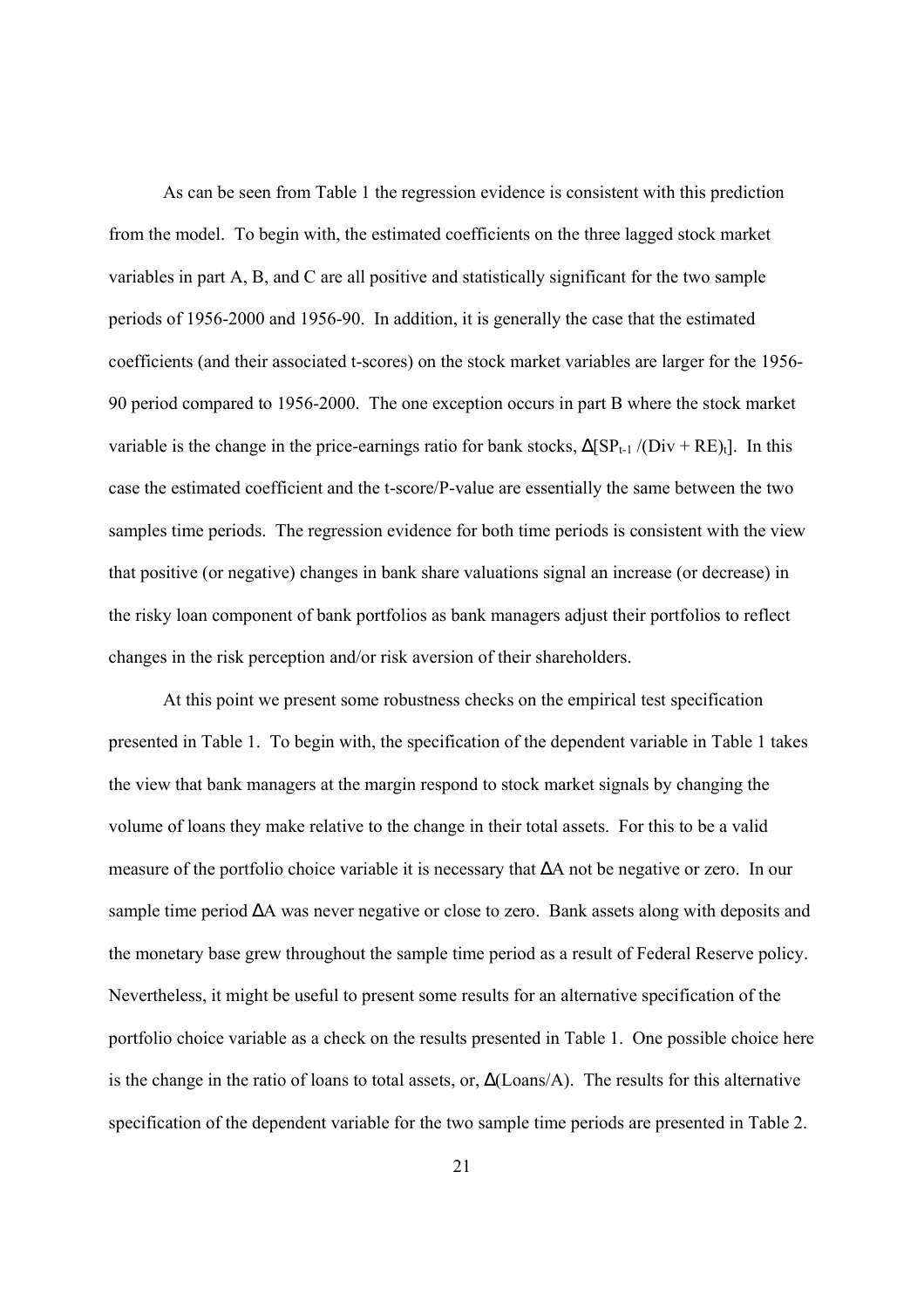--------------------------- Insert Table 2 here ---------------------------

The results in Table 2 indicate that all of the estimated coefficients on the three stock market variables are positive, and for the ∆SP and SP<sup>cyc</sup> measures the estimated coefficients are statistically significant. Moreover with the exception of the  $\Delta[\text{SP}_{t-1}/(\text{Div}+\text{RE})_t]$  measure of the stock market variable, the estimated coefficients are larger for the sample time period that predates the FDIC Improvement Act. This was also the case in Table 1 when (∆Loans/∆A) was the dependent variable. The results in Table 2 do not reject the portfolio allocation hypothesis presented in Section II.

So far our analysis of fluctuations in bank lending has emphasized the supply side. But what about demand? As Rajan (1994, p. 399) reminds us:

"In a rational profit-maximizing world banks should maintain a credit policy of lending if and only if borrowers have positive net present value (NPV) projects. Therefore, a change in the level of bank credit should be a consequence only of a change in the credit quality of borrowers—the demand side."

To test for this possibility in the context of the model in Section II, we include the change in real industrial share prices (the S&P 380 stock index of industrial companies). ∆SP<sup>Ind</sup>, in the regressions of Table 1. The estimated coefficient on this variable is predicted to be positive since in the model of Section II a change in industrial share prices signals a change in the demand for investment by industrial firms (ie., the loan customers of banks) along with the financing of those investments. The results are presented in Table 3. As can be seen in the table the estimated coefficients on  $(ΔSP)$ <sup>Ind</sup> are not significantly different from zero (although in C2 this variable is significantly different from zero at the 8 percent level) indicating that this measure of loan demand from bank customers has little effect on the marginal change in the loan component of bank portfolios.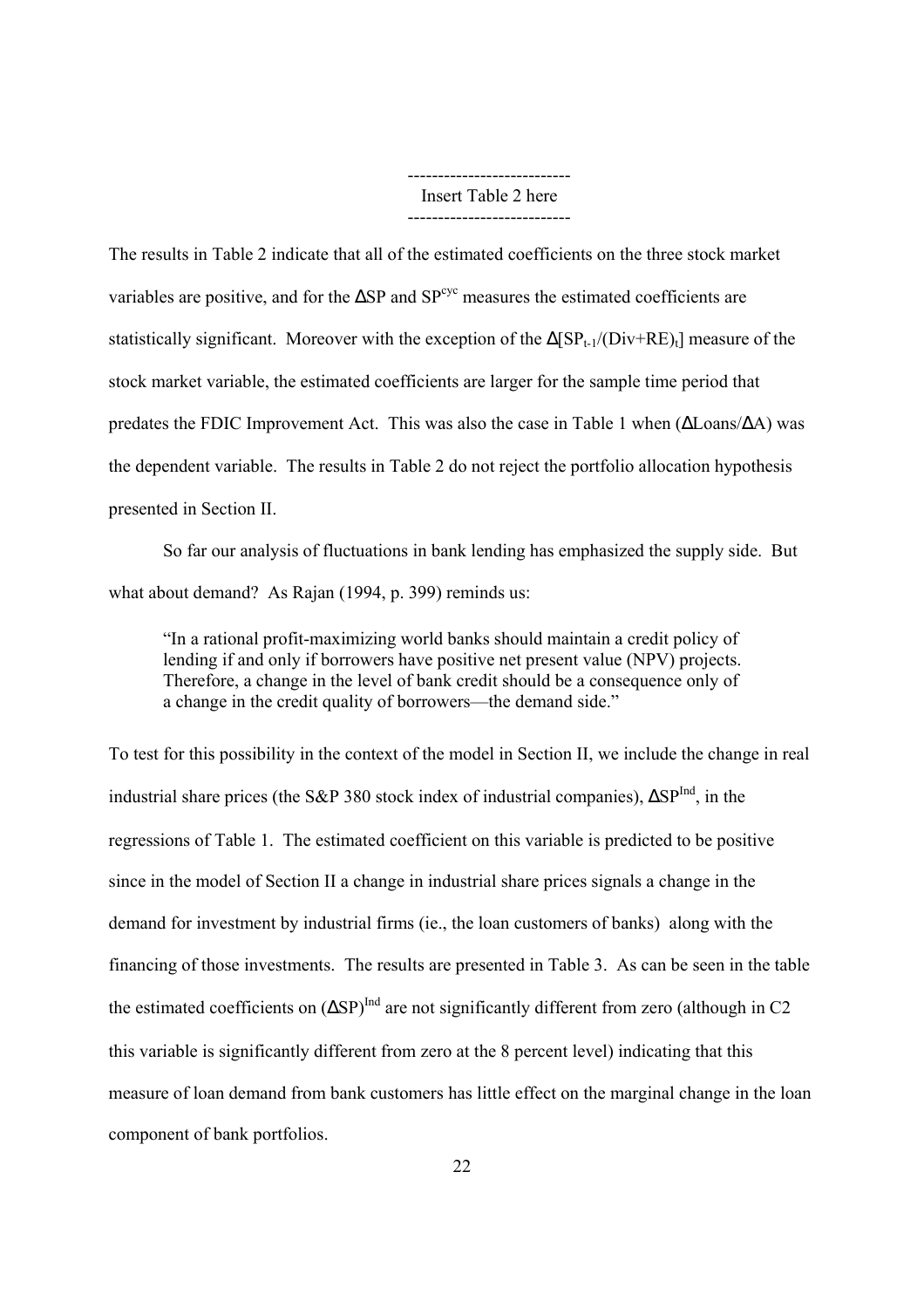--------------------------- Insert Table 3 here ---------------------------

Finally, we also carried out a non-nested hypothesis test proposed by Davidson and MacKinnon (1981) for an alternative specification of the loan regressions in Table 1. In this connection suppose alternatively that (∆ Loans/∆A) depends positively on the difference between the rate of interest on prime bank loans and the Treasury bill rate, (PR-TBR), that in turn reflects changes in the demand for loans by nonfinancial firms. Thus higher (or lower) yield differentials on loans induce banks to make more (or fewer) loans relative to total assets. The two specifications then take the following form.

H1: 
$$
(\Delta \text{ Loans}/\Delta A)_t 1 = k_0 + k_1(\Delta SP)_{t-1} + k_2(DV)^{59} + k_3(DV)^{91,92} + e_1
$$
  
and  
H2: 
$$
(\Delta \text{Loans}/\Delta A)_t 2 = f_0 + f_1(PR\text{-}TRR)_{t-1} + f_2(DV)^{59} + f_3(DV)^{91,92} + e_2
$$

To carry out the Davidson-MacKinnon J-test, we take the fitted values from regression H2 and include them as a regressor in regression H1. If the estimated coefficient on the fitted values variable from H2 is statistically significant, we reject the specification in H1. This procedure is then repeated for H2; namely, take the fitted values from regression H1 and include them as a regressor in regression H2. If the estimated coefficient on this fitted variable is statistically significant, reject the specification in H2. The results for the two sample time periods 1956-2000 and 1956-90 are reported in Table 4. As can be seen in the table the estimated coefficient on (∆Loans/∆A)2 for both sample time periods of 1956-2000 and 1956-1990 is not significantly different from zero, while the estimated coefficient on (∆Loans/∆A)1 is not significantly different from one. Consequently, we reject the specification in H2 and fail to reject the specification in H1.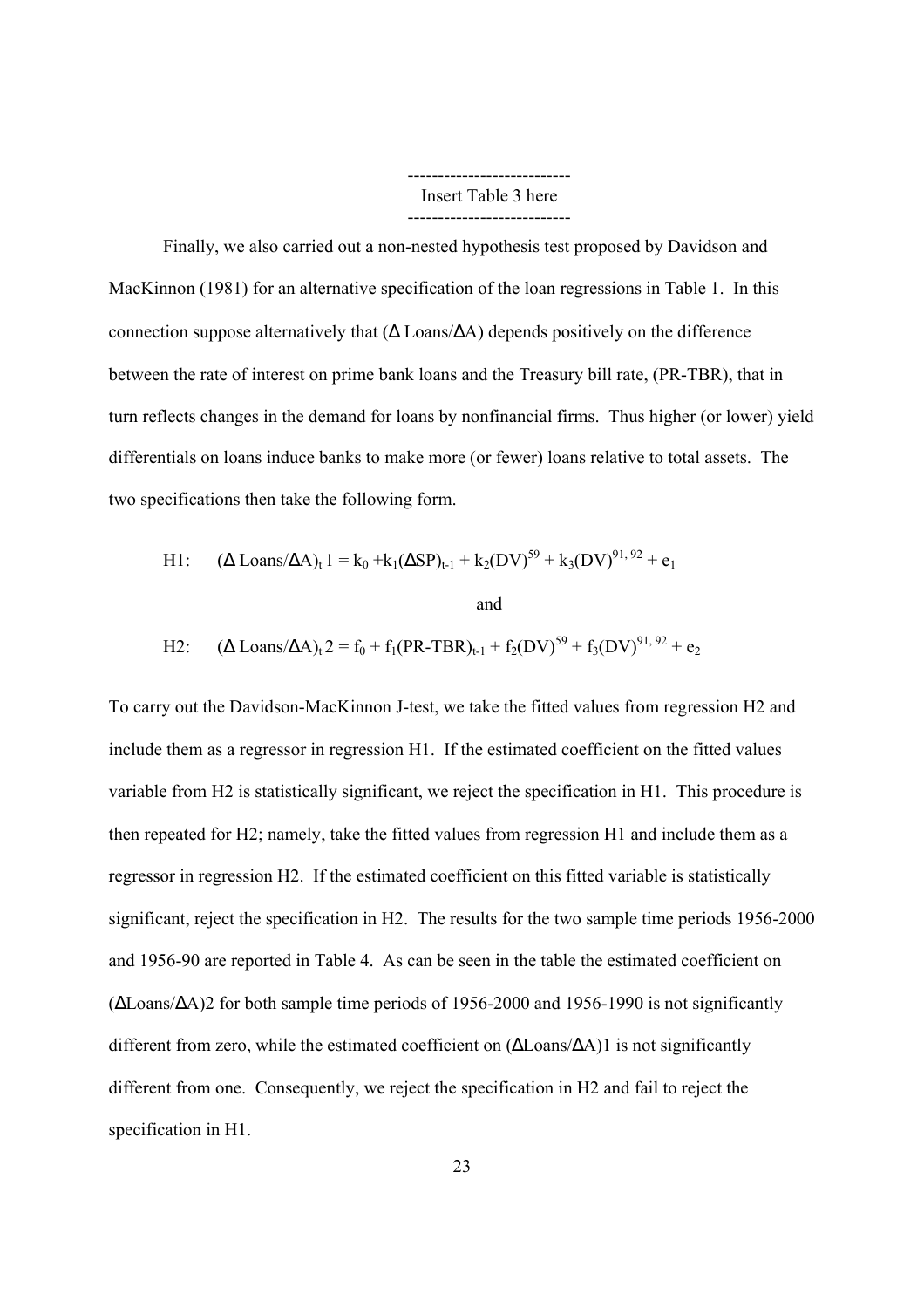--------------------------- Insert Table 4 here

So far in this section we have empirically examined the link between stock market fluctuations and the portfolio adjustments of U.S. banks, a link predicted by the model in Section II. A second prediction of this recursive model is that rational contracting (or regulation) between shareholders and depositors (or the deposit insuring agency) requires banks to adjust their financing to any change in the risk of their portfolios induced by changes in bank share valuations. Thus when banks increase (or decrease) the risk of their portfolios—in response to rising (or falling) share prices—by investing more heavily in risky loans (or by investing more heavily in cash and securities), a rational contract requires them to increase (or decrease) their reliance on equity finance. This is what the Basle Accord attempts to achieve through the regulation of bank capital. However, would private arrangements between shareholders and depositors more or less achieve the same result? Table 5 will provide some evidence on this question.

> --------------------------- Insert Table 5 here ---------------------------

Towards this end Table 5 presents some regression evidence on how financing decisions adjust at the margin to the portfolio decisions of U.S. banks. Column (1) presents two popular measures of adjustment to bank capital. The first is the marginal change in total equity capital relative to the change in total assets of the U.S. banking system, (∆Equity/∆A). Total equity includes both common equity and perpetual preferred stock, and is a fairly close proxy for what the Basle Accord defines as Tier 1 capital. The second measure of bank capital adds the loan loss reserve and subordinated notes of U.S. banks to total equity capital. In the U.S. the sum of the loan loss reserve and subordinated notes is a close proxy for what the Basle Accord defines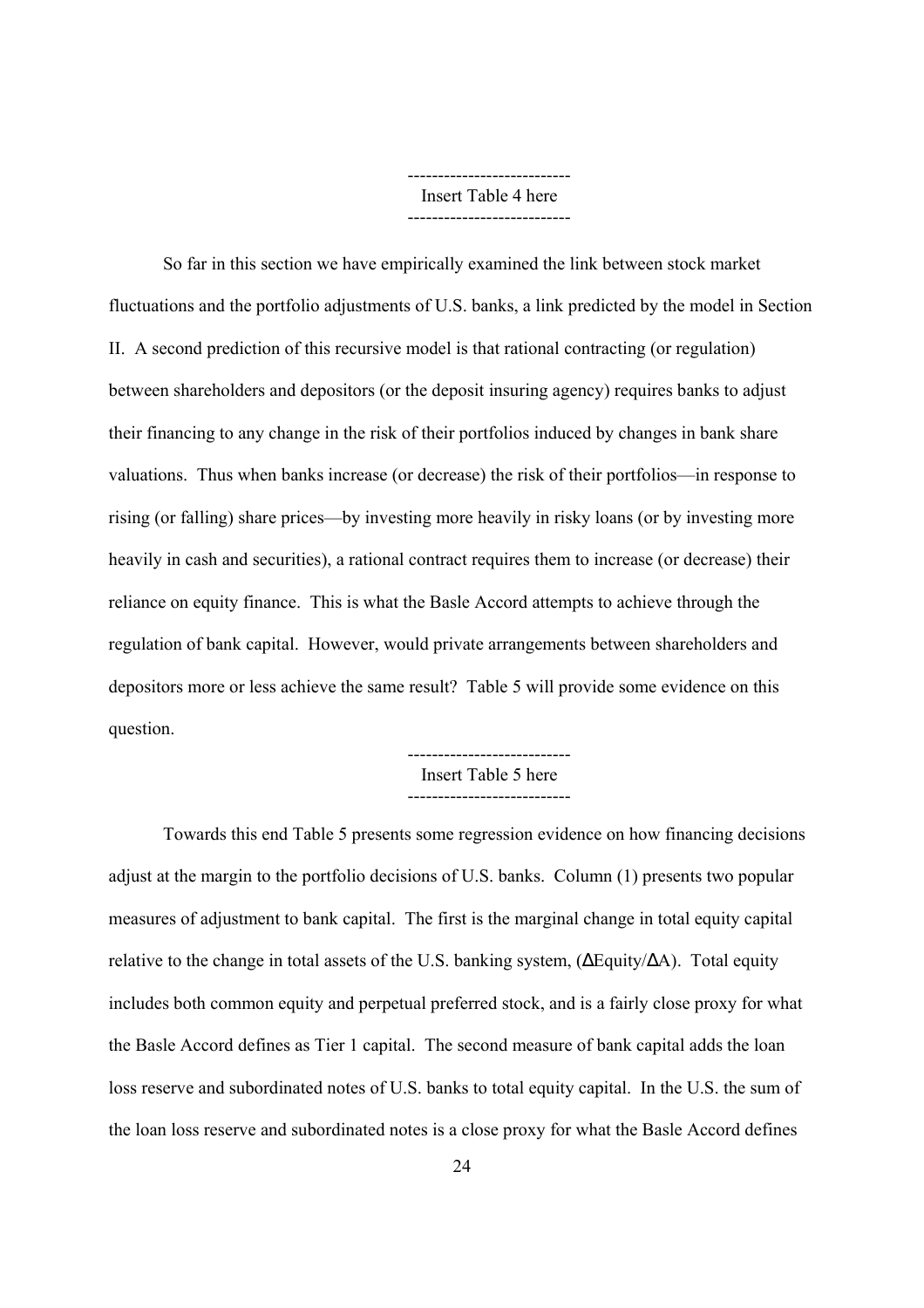as Tier 2 capital. The second measure of financial adjustment is defined to be the sum of the change in Tier 1 and Tier 2 capital relative to the change in total assets,  $\Delta(Tier 1 + Tier 2)/\Delta A$ . Column (2) presents three time period samples. The first two are the same that were used in Table 1, namely: 1) 1956-2000 and 2) 1956-90. Note that there are two regressions for the two sample periods of 1956-2000 and 1956-90. The difference in these two regressions for both sample periods is that the second (i.e., 1b and 2b) includes a dummy variable for the year 1987. The reason for this is that the loan loss reserve for that year had its largest year to year increase (\$21 billion which is more than 5 standard deviations above the mean) in the sample period as U.S. banks were coming under market and regulatory pressure to recognize the losses on risky loans made in the earlier years of the 1980's. The third sample time period is 1956-79. This is the time period in which neither the Basle/FDIC regulations nor its predecessor the so-called CAMEL rating system were in existence. This was the period of time in our sample in which there was the least regulation on the adequacy of bank capital. Column (3) presents the estimated regression coefficient on the risky loan variable, (∆Loans/∆A). Column (4) and (5) present the Newey-West computed t-scores and P-values on the estimated regression coefficients in Column (3). Column (6) presents the partial correlation (and in some cases the simple correlation) coefficient between the marginal change in the two measures of bank capital and the marginal change in risky loans. Finally, Column (7) present the various dummy variables used in the individual regressions over the various sample time periods.

The regression/correlation evidence in Column (3)-(6) of Table 5 is broadly consistent with the financing prediction of the model in Section II. For the sample periods of 1956-2000, 1956-90, and 1956-79 (i.e., regressions 1a, 1b, 2a, 2b, and 3) there is a statistically significant relationship between the marginal change in the two measures of bank capital in Parts A and B,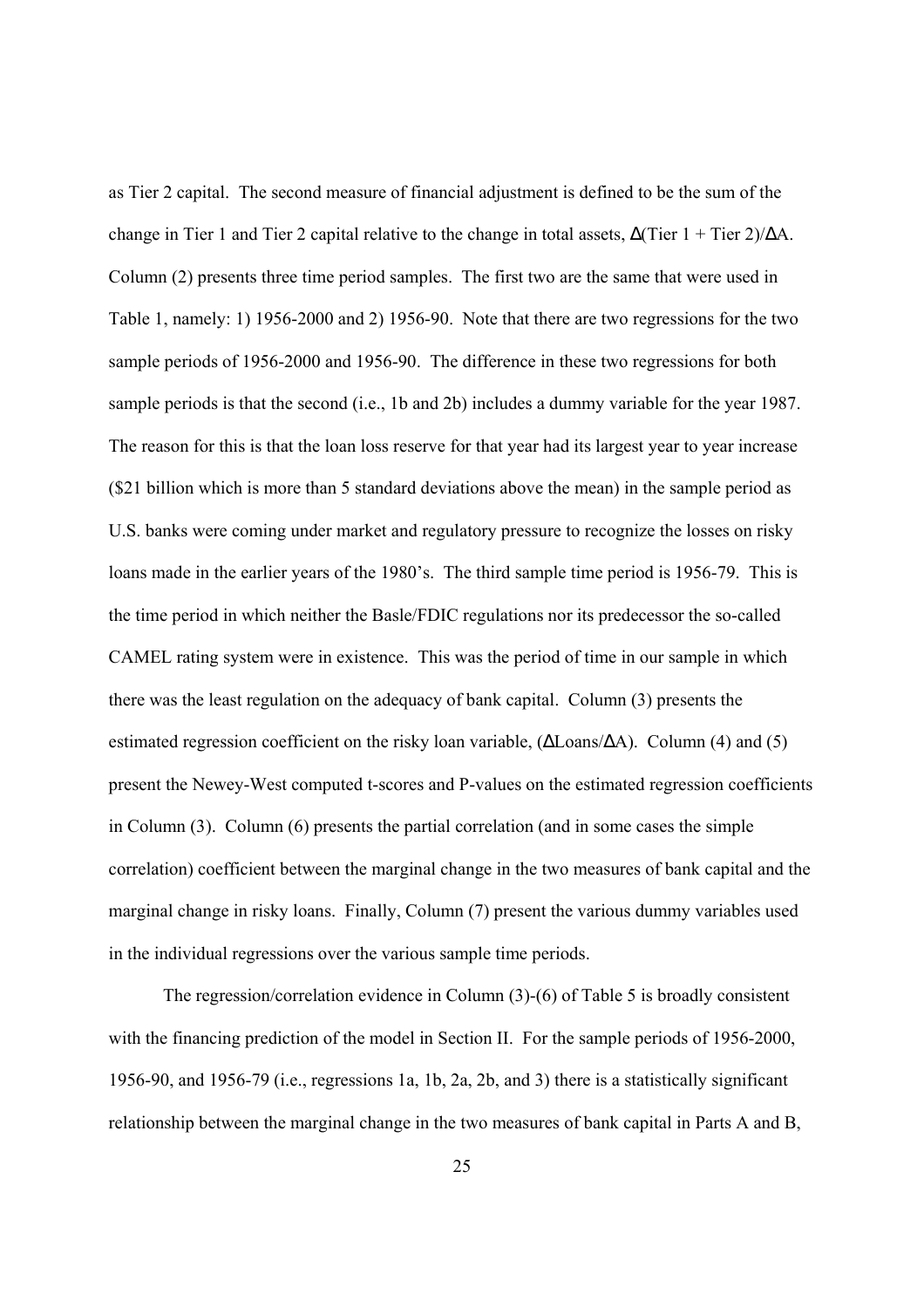and the marginal change in the risky loan component of U.S. bank portfolios (∆Loans/∆A). When banks increase the risky loan component of their portfolios, they match that portfolio adjustment with a financial adjustment that increases their Tier 1 and Tier 2 capital. Moreover regressions 2a and 2b in Parts A and B indicate that they have matched financing adjustments to portfolio adjustments before the Basle/FDIC regulation on capital adequacy. Finally, regression 3 reinforces this matching result for the period 1956-79 which in turn is prior to both the Basle/FDIC capital requirements and the CAMEL rating system. This is the time period of least government regulation for bank capital, and yet we see that banks adjusted their capital to changes in their investment portfolio in much the same way as they did in the 1956-2000 and 1956-90 periods. This is indicated by the fact that the estimated coefficients on (∆Loans/∆A) are not too different between the three sample time periods of 1956-2000, 1956-90, and 1956-79 for which there were varying degrees of government regulation on the adequacy of bank capital. It should finally be noted that the estimated coefficients on  $(\Delta$  Loans/ $\Delta$  A) in Table 5 indicates that the tier 1 and (tier  $1 +$  tier 2) financing adjustments over the various sample periods are all in line with the Basle/FDIC Improvement Act capital requirements. A dollar increase in total assets that is fully invested in loans is matched with a 5-6 percent increase in tier 1 capital and an 8-9 percent increase in (tier  $1 +$  tier 2) capital.

At this point it will again be useful to supplement the results in Table 5 with some robustness checks. According to the theory in Section II, the balance sheet adjustment regressions for banks in Tables 1 and 5 represent a recursive system in that the portfolio adjustment – i.e.,  $(\Delta$  Loans/ $\Delta$  A) – depends on lagged bank share valuations, and the financing adjustment – ( $\Delta$  Equity/ $\Delta$  A) and  $\Delta$ (Tier 1 + Tier 2)/ $\Delta$  A – then depends on the portfolio adjustment. Under these conditions the OLS estimates of k1 in Table 5 are both consistent and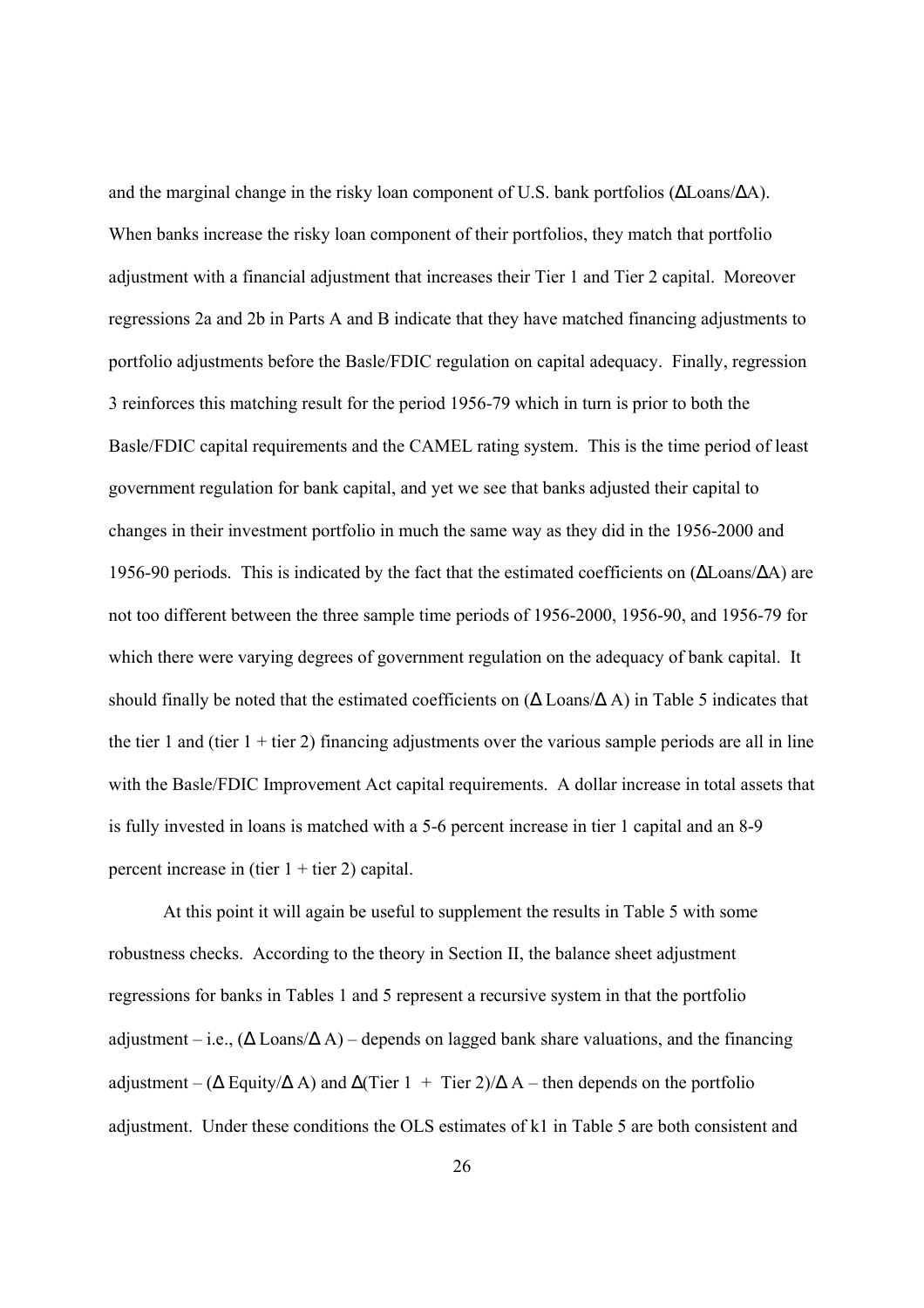efficient. In analyzing this question further we carried out a Houseman test for simultaneity between: i) the loan variable (∆ Loans/∆A) on the one hand, and ii) the two measures of bank capital, (∆ Equity/∆A) and ∆(Tier 1 + Tier 2)/∆A. On the basis of this test (not reported here) we could not reject the null hypothesis of no simultaneity between the loan variable and the two measures of bank capital. An alternative estimation technique would be 2SLS. While 2SLS estimates of k1 will be consistent, they will not necessarily be efficient. To implement 2SLS our instrument list will include the monetary base as a measure of Federal Reserve policy and the predetermined variables in the loan adjustment regressions in Table 1; namely, the lagged change in bank share prices ( $\Delta SP_{t-1}$ ), the 1959 steel strike (DV<sup>59</sup>), and the FDIC Improvement Act  $(DV<sup>91, 92</sup>)$ . The 2SLS parameter estimates for the financial adjustments of banks are presented in Table 6.

> --------------------------- Insert Table 6 here

The results in the table indicate that the 2SLS estimates of the coefficients on (∆Loans/∆A) are fairly close to the OLS estimates reported in Table 5. They are marginally higher for the (∆Equity/∆A) measure of bank capital, and marginally lower on [∆(Tier1 + Tier2)/∆A]. Finally, Table 6 indicates that on average U.S. banks adjusted their capital in response to their portfolio reallocations over the various time period samples in the way prescribed by the Basle Accord and the FDIC Improvement Act.<sup>11</sup>

# **IV. SUMMARY AND CONCLUSIONS**

This paper proposes and tests an equilibrium model describing both the portfolio adjustments and financing adjustments of U.S. banks. These portfolio adjustments facilitate and amplify business cycles. The adjustments are triggered by an external shock that in the end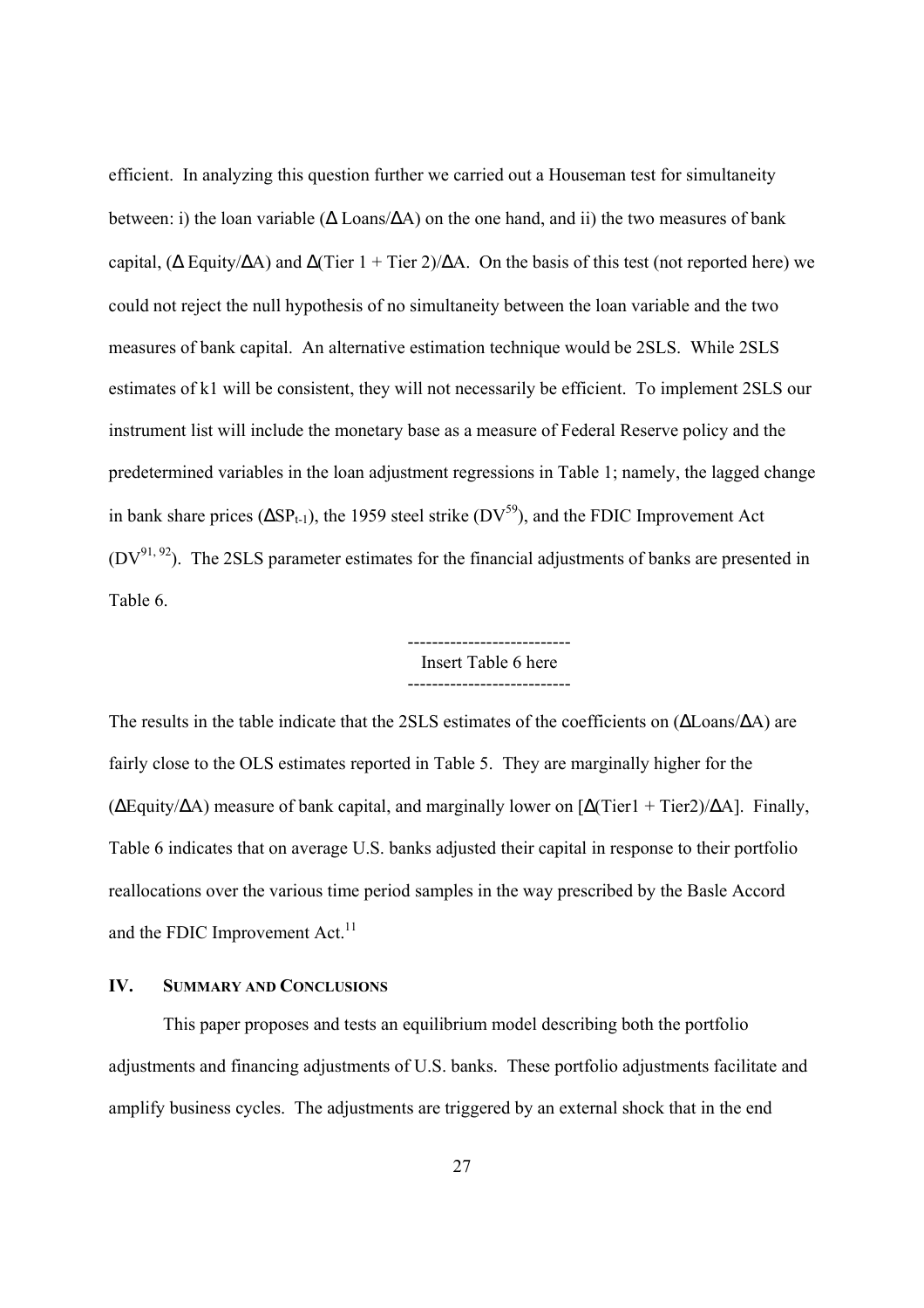changes the required yield, R(e,RR), of investors in bank equity shares. This can occur directly if the shock changes the risk of the underlying economic environment or the risk aversion of investors. It can also occur indirectly when the shock is to future cash flows. In this case changes in future cash flows when discounted back to the present changes current wealth and via Arrow-Pratt changes the risk aversion and required yield of investors. When required yields change, stock prices change. In this model changes in stock prices are a cost of capital signal for managers to change the portfolio strategy of their banks. Thus when stock prices are rising, bank mangers in this model shift the composition of their portfolios towards risky investments like loans. On the other hand when stock prices fall, there is a flight to safety as managers increase their investments in relatively safe assets like cash and securities. Of course, any portfolio adjustment will have differential effects on depositors (and/or the deposit insuring agency) and shareholders. A risky investment strategy, other things remaining equal, increases the probability of bank failure with potential losses for depositors and the deposit insurance fund. For this reason, rational depositors and the deposit-insuring agency will require that banks do something to offset any change in portfolio risk. That something in this model and the Basle Accord is some form of a required adjustment in the bank's financial strategy. More specifically, when banks increase portfolio risk by investing more heavily in increasingly risky loans that finances a speculative business cycle expansion, they match that portfolio strategy with a financial strategy that infuses more equity capital into banks. Conversely when banks reduce portfolio risk by reducing their investments in risky loans—thereby tightening the budget constraint of nonfinancial companies and causing a recession—and increasing their investments in relatively safe cash and government securities, the offsetting financial strategy is to rely more heavily on deposit finance. In this way financial adjustments are linked to portfolio adjustments and the business cycle.

28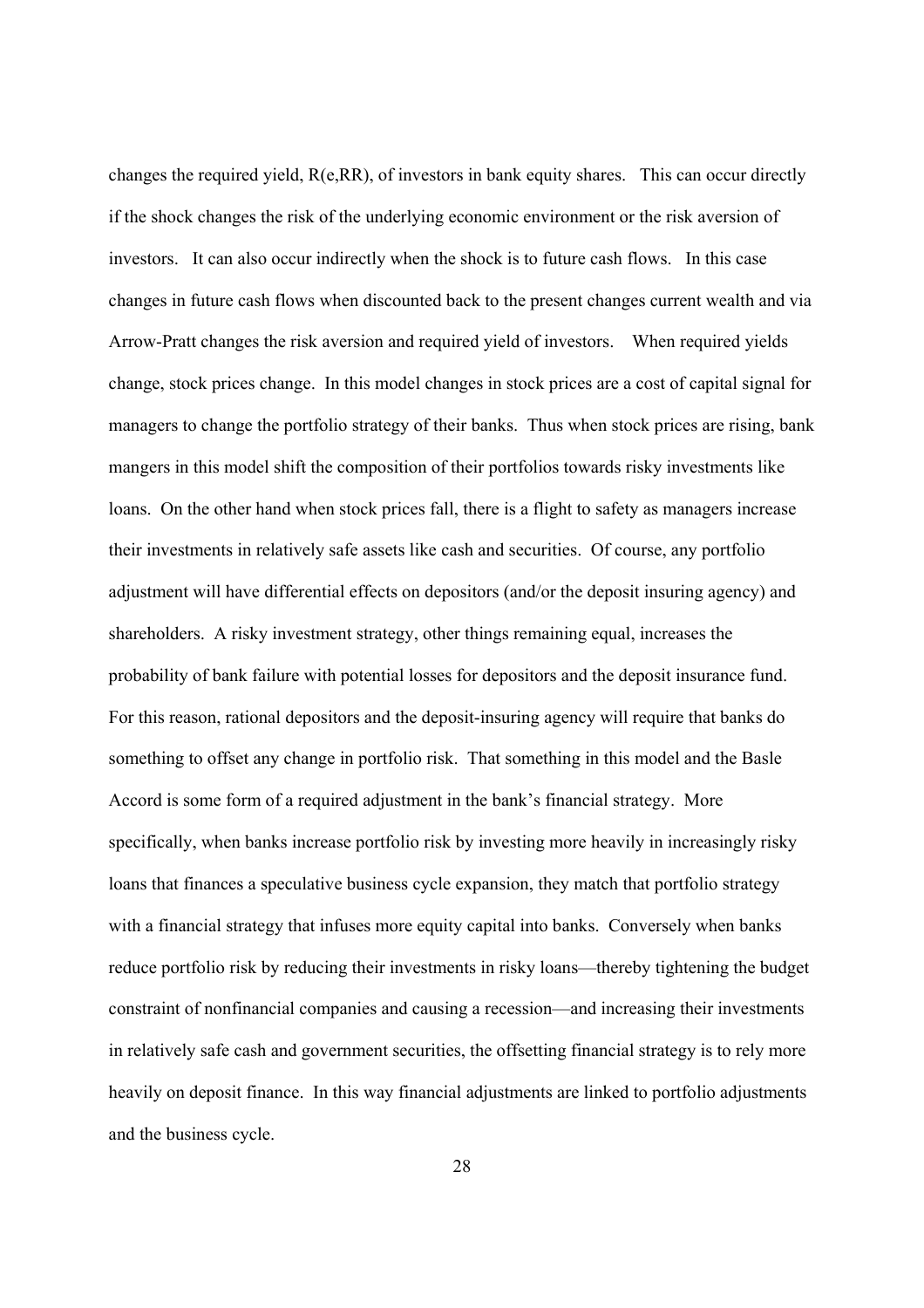Section III presented the results of a number of regression/correlation tests for the two main predictions of the model. The first prediction concerned the link between changes in bank share prices and the risk of bank portfolios. This prediction was tested in Tables 1-4 using three different measures of lagged bank share valuations and conducting the tests over two different sample time periods to account for possible regime shifts. The results of the regression tests in these tables did not reject this prediction of the model. Increases (or decreases) in bank share valuations are followed by marginal increases (or decreases) in the risky loan component of bank portfolios. Bank managers act as if they change bank portfolios in response to changes in investor perceptions of risk and/or risk aversion as reflected in movements in share prices. The second prediction concerned the financing of bank portfolios. This prediction was tested in Tables 5 and 6 using two measures of bank capital and three different sample time periods. The results of the regression tests in Tables 5 and 6 did not reject the prediction of the theory that banks rely more (or less) heavily on equity finance when they take on more (or less) portfolio risk. Furthermore banks adjusted the financing of their portfolios in this way long before the Basle/FDIC capital requirements and the CAMEL rating system were part of the regulatory architecture.

.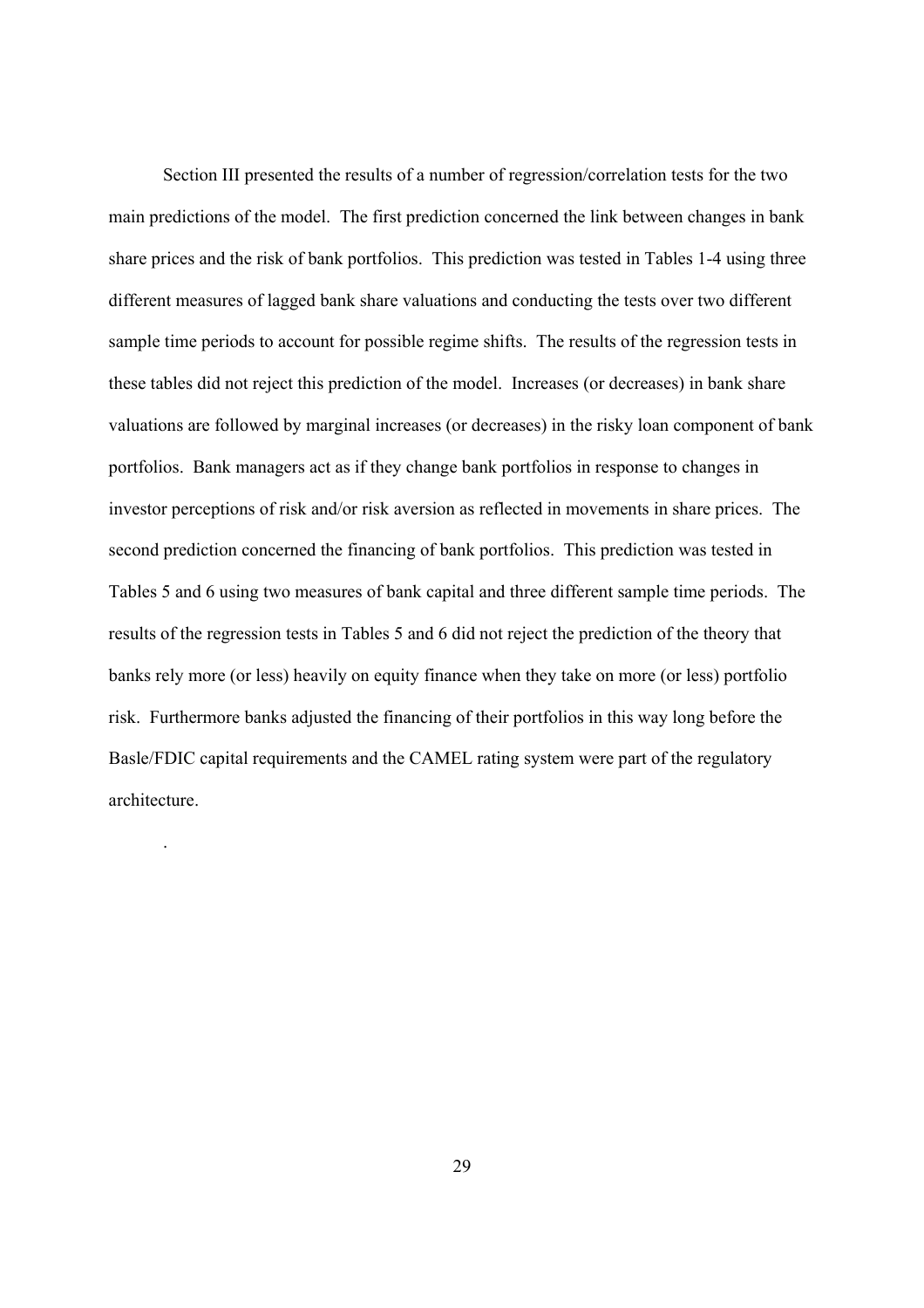#### **Endnotes**

- 1. Other research reaching similar conclusions comes from the second strand of research in this area dealing with the financing choices of banks. In this literature Basle type capital requirements for banks are partly responsible for credit crunches and their negative affects on the real economy. In this connections see: Berger and Udell (1994), Hancock and Wilcox (1994), Peek and Rosengren (1995), Shrieves and Dahl (1995), Wagster (1999), and Furfine (2001) among others..
- 2. See also Bannerjee (1992) and Welch (1992) for a further discussion on herding in financial markets. Gorton and He (2005) develop and empirically test an imperfect competition model where banks herd on their investments in information production. In their model credit crunches arise when banks raise their investments in information production and their credit standards for lending. The bank's decision to invest more or less in information production depends on its' performance relative to other banks.
- 3. Stiglitz (1972, p. 39) used the technology assumption in an analysis of the optimality of investment allocation in a mean-variance economy, but provided no theoretical or empirical justification. Why should risk increase with real investment? One argument is that an expansion in real investment today creates increased supply and competition for sales tomorrow. How individual firms will fare in that increased competition is one source of risk. Moreover if the expansion in real investment is heterogeneous in magnitude across firms and industries, the differential effect on supply in the different sectors of the economy will increase the variability of relative prices which further increases the operating risk of firms. This is because it is more difficult for firms to formulate their production-investment plans when the selling price for their product and the cost price for their inputs are changing at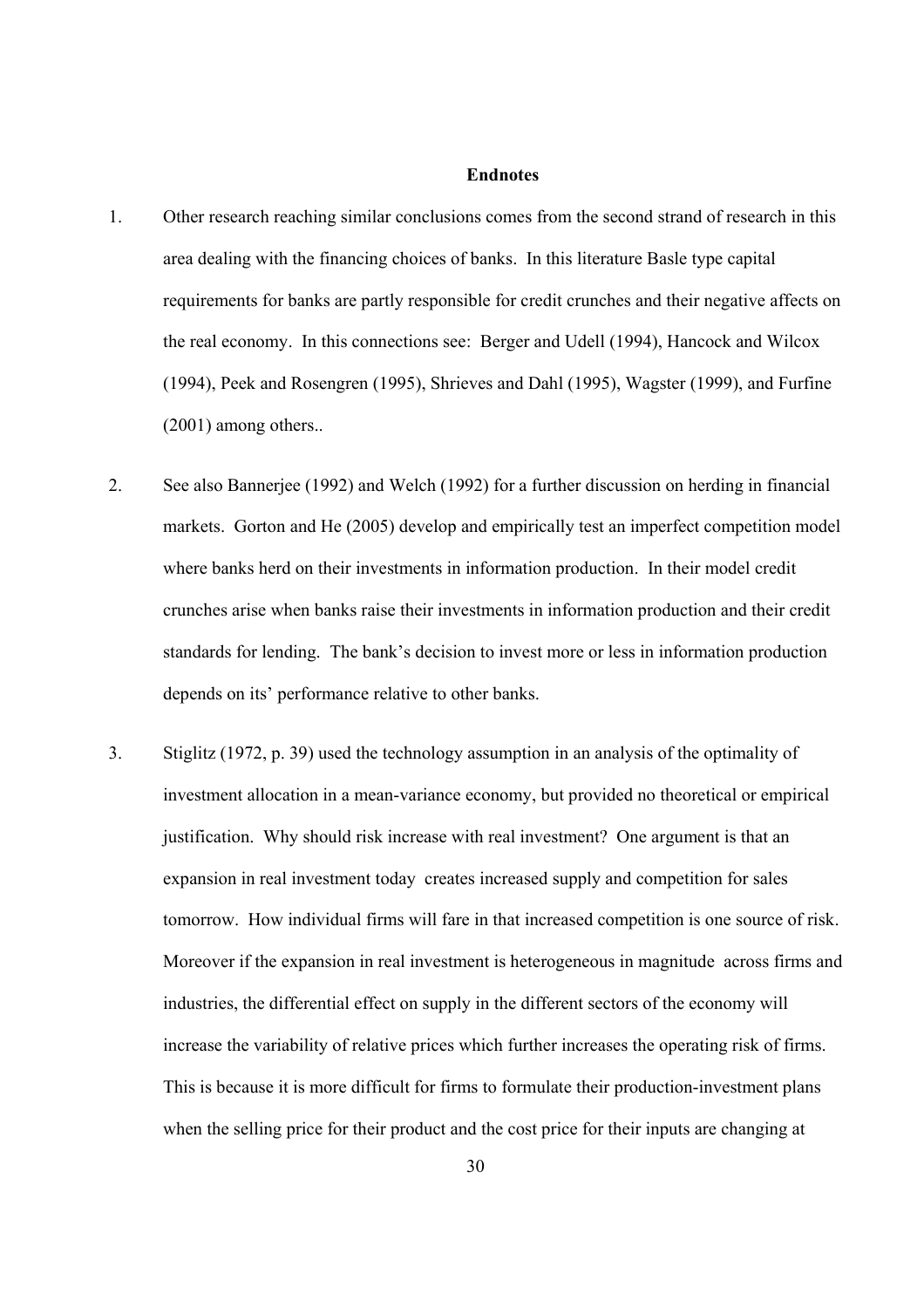different rates. Evidence supporting the procyclical variability of relative prices is presented in Anderson (1994) (2001), Balke and Wynne (2002), Ball and Mankiw (1995), and Parsley (1996) among many others.

Empirical evidence on the cyclical pattern of risk is provided by Brandt and Kang (2003). They use a latent VAR approach to analyze the intertemporal pattern of the variability of stock returns. They find that when the economy is in the trough of a recession (i.e., when real investment is low) the volatility of stock returns is falling. When the economy moves towards a cyclical peak of an expansion (i.e., when real investment is high), the volatility of stock returns is rising. If stock returns reflect the real returns on corporate capital, then this evidence is consistent with the procyclical movement in operating risk assumed in equation (9).

- 4. For evidence on the "flight to safety" see Kashyap, Stein, and Wilcox (1993), Gertler and Gilchrist (1993), Berger and Udell (1990), Corcoran (1992), and Peek, Rosengren, and Tootell (2000).
- 5. For an analysis of the effect of changes in business risk on the price of risky corporate debt in the option pricing model see Merton (1974) and the numerical example in Krainer (1992, pp. 82-86). Merton (1977) used the put option feature in the option pricing model to show that a fixed risk insensitive premium for deposit insurance induces banks to make excessively risky portfolio and financing decisions.
- 6. The Website is: http://www2.fdic.gov/hsob/hsobRpt.asp
- 7. See Standard & Poor's Statistical Service, Security Price Index Record 2000 Edition, p. 285.
- 8. See the Federal Reserve Bulletin, February 1960, Vol. 46, Number 2, p. 121.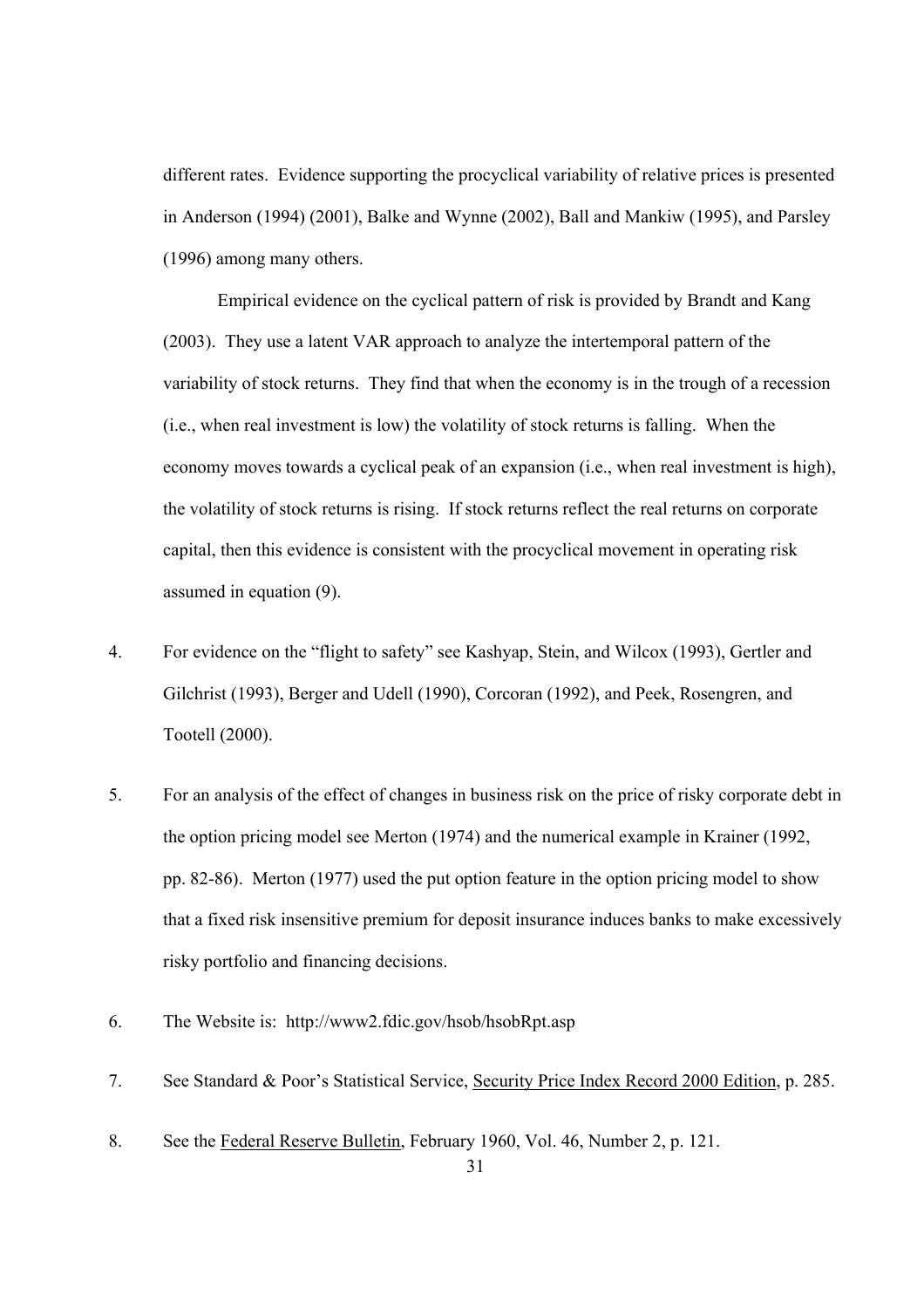- 9. See the Federal Reserve Bulletin, April 1960, Vol. 46, Number 2, p. 360.
- 10. The literature on bank capital regulation is quite substantial and covers a number of topics including: i) the cross-county competition for banking services; ii) the role regulation plays in safeguarding the banking system; iii) any distortionary effects capital regulations might have on the risk-taking behavior of banks; iv) alternative forms regulation might take, and others. For a useful survey on the theoretical and empirical aspects of this literature see Santos (2000) and Jackson et. al. (1999). For the effects of bank capital regulations on the banking systems in specific countries see Aggarwal and Jacques (2001) for the U.S. and Editz, Michael, and Perraudin (1998) for the U.K.
- 11. We also carried out a Grainger causality test between (∆Loans/∆A) and the two measures of bank capital, (∆Equity/∆A) and ∆(Tier1 + Tier2)/∆A. At a lag of one year and at a 5 percent significance level, we were unable to reject the hypothesis that both measures of bank capital do not Grainger cause (∆Loan/∆A). On the other hand, we were able to reject the hypothesis that (∆Loans/∆A) does not Grainger cause the two measures of bank capital. On the other hand, for lags of 2 through 7 years we were unable to reject the hypothesis that (∆Loans/∆A) causes ( $\Delta$ Equity/ $\Delta$ A) and  $\Delta$ (Tier1 + Tier2)/ $\Delta$ A and vise-versa.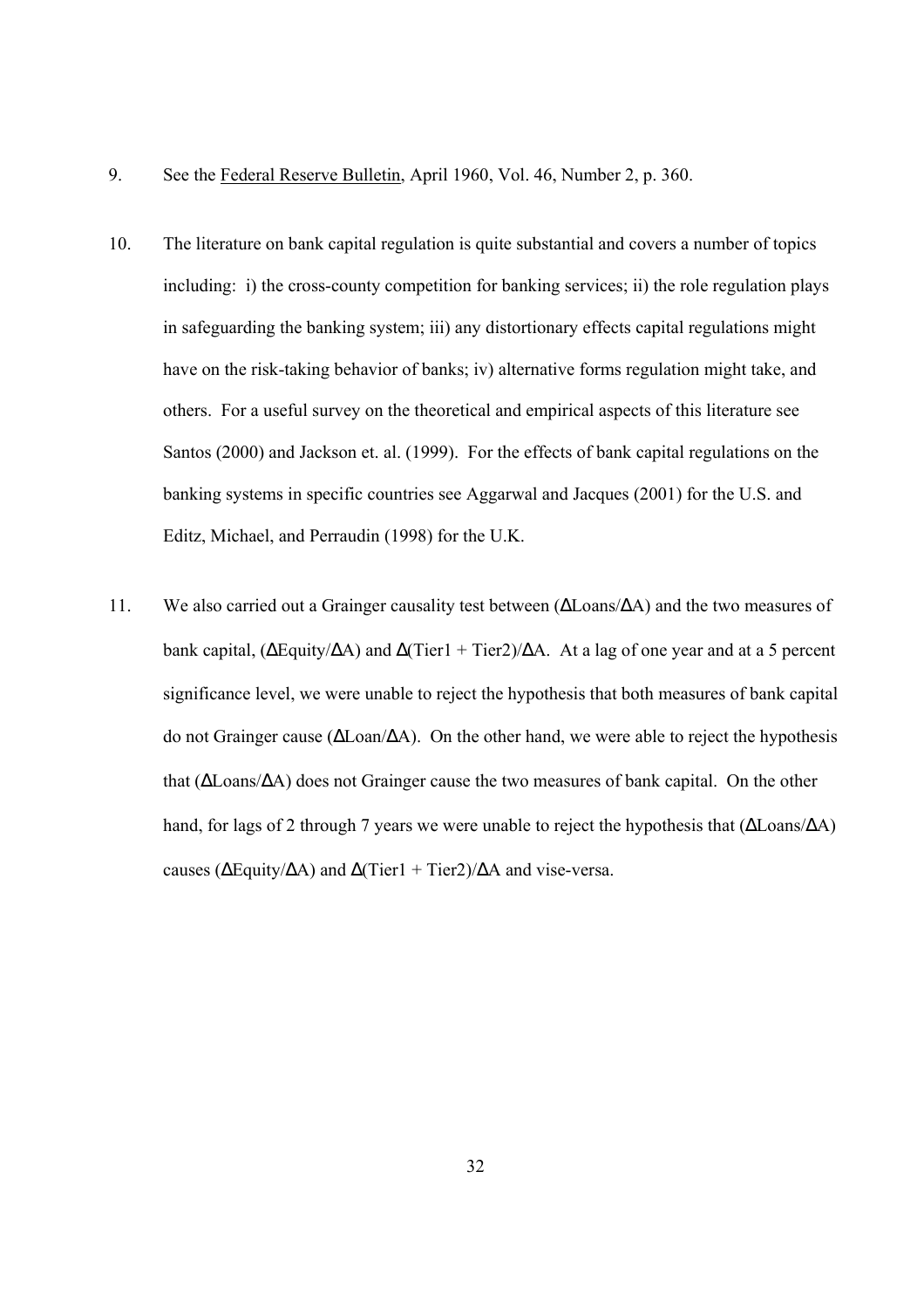#### **Table 1**

| $\left(\frac{\Delta \text{ Loans}}{\Delta A}\right)_t = k_0 + k_1(\text{StockMarketVariable})_{t-1} + \Sigma_i k_i (\text{DummyVariable})_t + U_t$ |  |
|----------------------------------------------------------------------------------------------------------------------------------------------------|--|

| (1)<br><b>Stock Market Variable</b> |                                                       | (2)<br><b>Time Period</b> |                      | (3)<br><b>Estimated</b><br>Coefficient | (4)<br>(5)<br>t-score <sup>®</sup><br><b>P-Value</b> |              | (6)<br>Partial <sup>®</sup> Correlation<br>Coefficient | (7)<br><b>Dummy Variables</b> |               |
|-------------------------------------|-------------------------------------------------------|---------------------------|----------------------|----------------------------------------|------------------------------------------------------|--------------|--------------------------------------------------------|-------------------------------|---------------|
| A.                                  | $\Delta SP_{t-1}$                                     | 1.<br>2.                  | 1956-2000<br>1956-90 | .3427<br>.4068                         | 2.48<br>2.77                                         | .017<br>.009 | $.3745^{\circ}$<br>.4041 <sup>a</sup>                  | $DV^{59}$<br>$DV^{59}$        | $DV^{91, 92}$ |
| <b>B.</b>                           | $SP_{t-1}$<br>Δ<br>(Div)<br>$RE)$ <sub>t</sub><br>$+$ | 2.                        | 1956-2000<br>1956-90 | .7520<br>.7325                         | 2.13<br>2.12                                         | .040<br>.042 | $.3098^{b}$<br>$.3607^b$                               | $DV^{59}$<br>$DV^{59}$        | $DV^{91, 92}$ |
|                                     | $(SP)_{t-1}^{Cyc}$                                    | 2.                        | 1956-2000<br>1956-90 | .4479<br>.7059                         | 2.96<br>4.78                                         | .004<br>.000 | $.3750^{a}$<br>.5371 <sup>a</sup>                      | $DV^{59}$<br>$DV^{59}$        | $DV^{91, 92}$ |

**OLS Estimates** 

- 1. The t-scores on the estimated coefficients are computed using the Newey-West heteroskedastic and autocorrelation correction for calculating standard errors.
- 2.The partial correlation coefficient between the stock market variable and  $\left(\frac{\Delta \text{Loans}}{\Delta A}\right)$ .

a. Indicates that the partial correlation coefficient is significantly different from zero at the 1 percent level.

b. Indicates that the partial correlation coefficient is significantly different from zero at the 2½ percent level.

 $DV^{59}$  = Dummy variable taking on the value of one in 1959 and zero elsewhere.

 $DV^{91, 92}$  = Dummy variable taking on the value of one in 1991 and 1992, and zero elsewhere.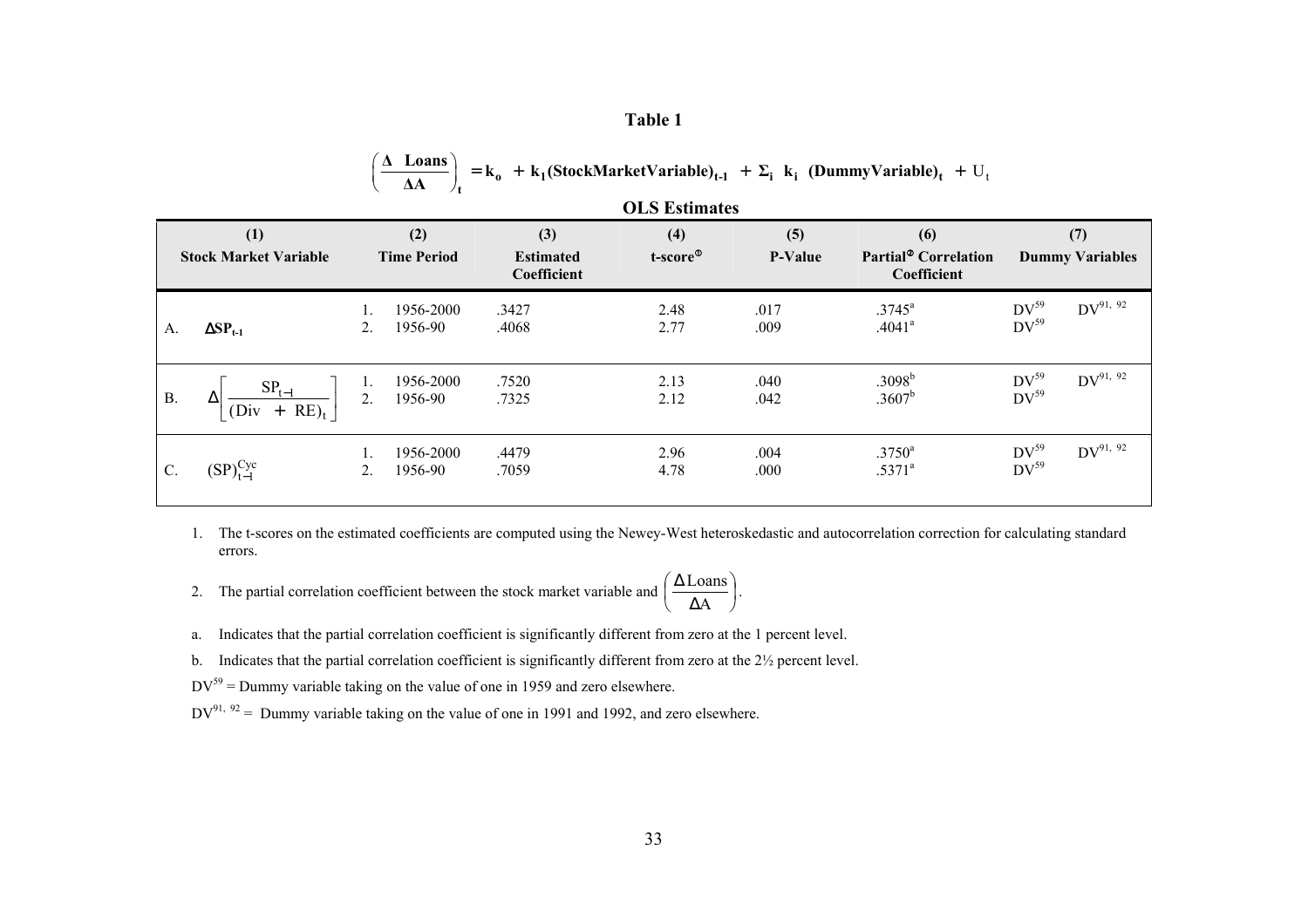#### **Table 2**

|  |  |  |  |  | $\Delta\left(\frac{\text{Loans}}{A}\right)_t = k_0 + k_1 (\text{StockMarketVariable})_{t-1} + \Sigma_1 k_1 (\text{DummyVariable})_r + U_1$ |  |  |
|--|--|--|--|--|--------------------------------------------------------------------------------------------------------------------------------------------|--|--|
|--|--|--|--|--|--------------------------------------------------------------------------------------------------------------------------------------------|--|--|

| (1)<br><b>Stock Market Variable</b> |                                                    | (2)<br><b>Time Period</b> |                      | (5)<br>(3)<br>(4)<br>t-score <sup>®</sup><br>P-Value<br><b>Estimated</b><br>Coefficient |              | (6)<br>Partial <sup>®</sup> Correlation<br>Coefficient | (7)<br><b>Dummy Variables</b>          |                        |               |
|-------------------------------------|----------------------------------------------------|---------------------------|----------------------|-----------------------------------------------------------------------------------------|--------------|--------------------------------------------------------|----------------------------------------|------------------------|---------------|
| A.                                  | $\Delta SP_{t-1}$                                  | 3.<br>4.                  | 1956-2000<br>1956-90 | .0183<br>.0306                                                                          | 2.58<br>3.67 | .014<br>.001                                           | .374 <sup>a</sup><br>$.545^{\circ}$    | $DV^{59}$<br>$DV^{59}$ | $DV^{91, 92}$ |
| <b>B.</b>                           | $SP_{t-1}$<br>$RE)$ <sub>t</sub><br>(Div)<br>$\pm$ | 3.<br>4.                  | 1956-2000<br>1956-90 | .0338<br>.0350                                                                          | 1.73<br>1.69 | .091<br>.100                                           | .261 <sup>c</sup><br>.287              | $DV^{59}$<br>$DV^{59}$ | $DV^{91, 92}$ |
| C.                                  | $(SP)_{t-1}^{Cyc}$                                 | 3.<br>4.                  | 1956-2000<br>1956-90 | .0291<br>.0487                                                                          | 3.29<br>4.41 | .002<br>.000                                           | .457 <sup>a</sup><br>.615 <sup>a</sup> | $DV^{59}$<br>$DV^{59}$ | $DV^{91, 92}$ |

**OLS Estimates** 

1. The t-scores on the estimated coefficients are computed using the Newey-West heteroskedastic and autocorrelation correction for calculating standard errors.

2. The partial correlation coefficient between the stock market variable and  $\left(\frac{\Delta \text{Loans}}{\Delta A}\right)$ .

a. Indicates that the partial correlation coefficient is significantly different from zero at the 1 percent level.

b. Indicates that the partial correlation coefficient is significantly different from zero at the 2½ percent level.

c. Indicates that the partial correlation coefficient is significantly different from zero at the 5 percent level.

 $DV^{59}$  = Dummy variable taking on the value of one in 1959 and zero elsewhere.

 $DV^{91, 92}$  = Dummy variable taking on the value of one in 1991 and 1992, and zero elsewhere.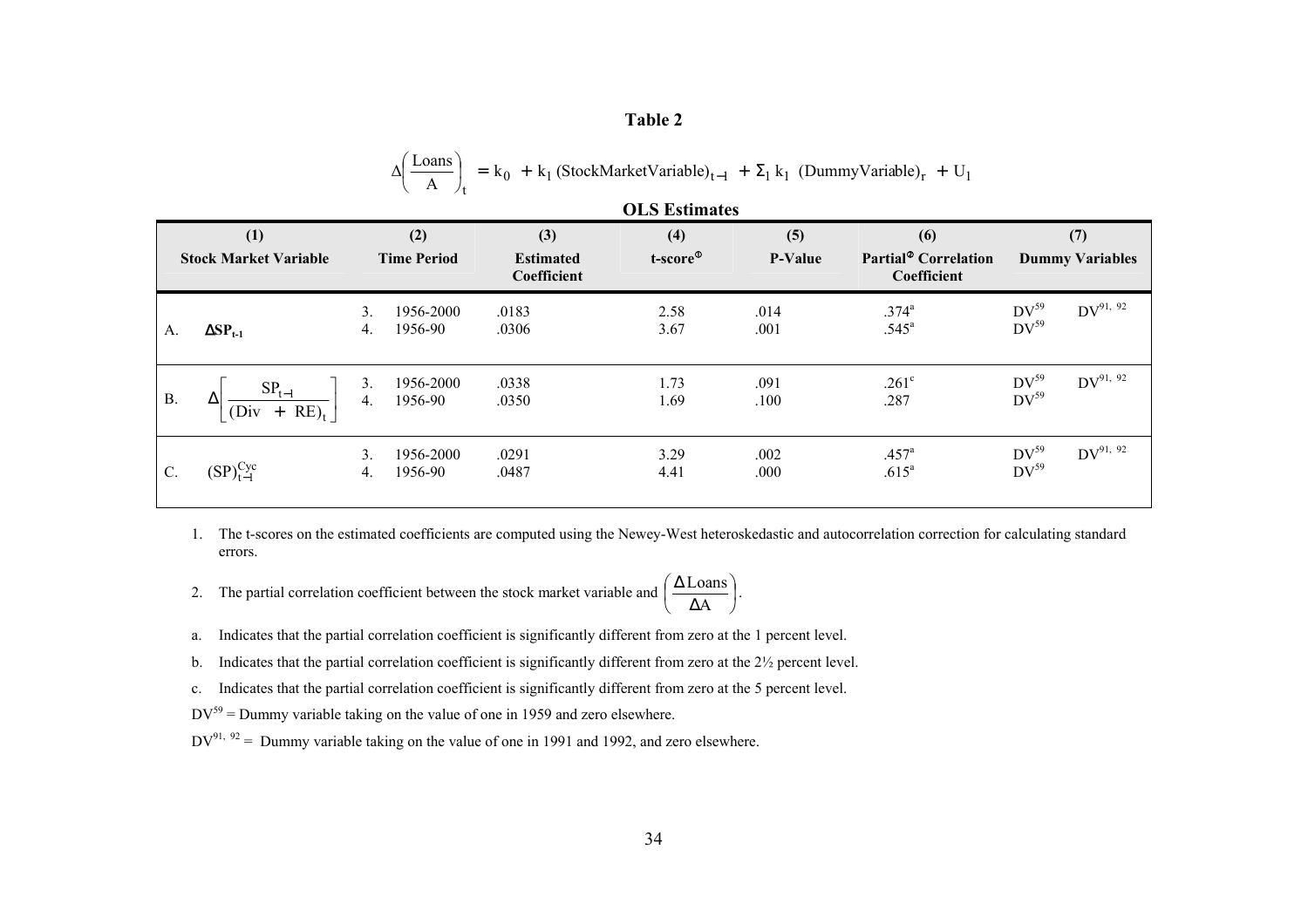| $\left(\frac{\Delta \text{Loans}}{\Delta A}\right)_t = k_0 + k_1$ (Bank Stock Market Variable) <sub>t-1</sub> + k <sub>2</sub> (Industrial Stock Market Variable) <sub>t-1</sub> $\Sigma_i$ k <sub>i</sub> (Dummy Variable) <sub>r</sub> + U <sub>t</sub> |  |
|-----------------------------------------------------------------------------------------------------------------------------------------------------------------------------------------------------------------------------------------------------------|--|
| $\Omega$ $\Gamma$ $\Omega$ $\Omega$ $\Omega$ $\Omega$                                                                                                                                                                                                     |  |

|    |                                                                        |    |                           | <b>OLS Estimates</b>                                                       |                                                                            |           |                               |
|----|------------------------------------------------------------------------|----|---------------------------|----------------------------------------------------------------------------|----------------------------------------------------------------------------|-----------|-------------------------------|
|    | (1)<br><b>Stock Market Variable</b>                                    |    | (2)<br><b>Time Period</b> | (3)<br><b>Estimated Coefficient</b><br>$\mathbf{k}_1$<br>(t=score/P-Value) | (4)<br><b>Estimated Coefficient</b><br>$\mathbf{k}_2$<br>(t-score/P-Value) |           | (7)<br><b>Dummy Variables</b> |
| A. | $\Delta SP_{t-1}$<br>and                                               | 1. | 1956-2000                 | .3558<br>(2.47/0.018)                                                      | $-.0197$<br>$(-.25/.806)$                                                  | $DV^{59}$ | $DV^{91, 92}$                 |
|    | $\Delta {\rm SP}^{\,\rm Ind}_{\,\,t-1}$                                | 2. | 1956-90                   | .4181<br>(2.79/0.009)                                                      | .1201<br>(.95/.348)                                                        | $DV^{59}$ |                               |
| B. | $\frac{\text{SP}_{t-1}}{\text{SP}_{t-1}}$<br>$\Delta$<br>$(Div + RE)t$ | 1. | 1956-2000                 | .7336<br>(1.96/0.058)                                                      | .0162<br>(.21/.84)                                                         | $DV^{59}$ | $DV^{91, 92}$                 |
|    | and<br>$\Delta SP_{t-1}^{Ind}$                                         | 2. | 1956-90                   | .7256<br>(2.05/0.048)                                                      | .0102<br>(.08/.941)                                                        | $DV^{59}$ |                               |
| C. | $(SP)_{t-1}^{Cyc}$                                                     | 1. | 1956-2000                 | .4393<br>(2.50/0.017)                                                      | .0298<br>(.40/.692)                                                        | $DV^{59}$ | $DV^{91, 92}$                 |
|    | and<br>$\Delta SP^{Ind}$                                               | 2. | 1956-90                   | .8029<br>(4.08/000)                                                        | .2146<br>(1.82/0.078)                                                      | $DV^{59}$ |                               |

**Table 3**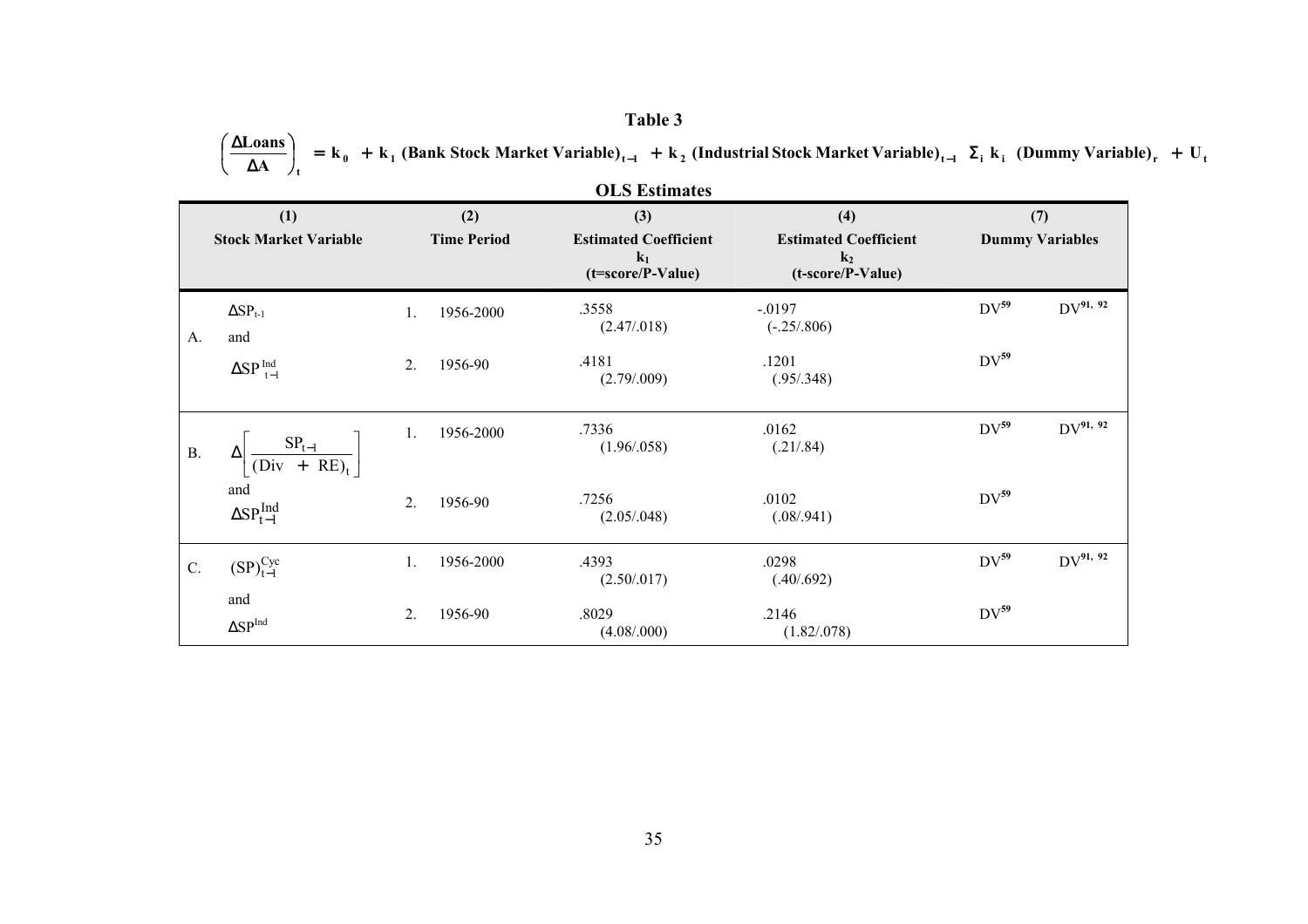|  |  | anı |  |
|--|--|-----|--|
|--|--|-----|--|

**J-Test Results** 

|     | 1956-2000                                                                                                                                                                                                                             |
|-----|---------------------------------------------------------------------------------------------------------------------------------------------------------------------------------------------------------------------------------------|
| A1. | $\left(\frac{\Delta \text{Loans}}{\Delta A}\right)_t = 0.2991 + 0.3400(\Delta SP)_{t-1} + 0.7399(DV)^{59} - 0.6889(DV)^{91,92} + 0.4980$<br>(.22) $(-.21)$ $(-.21)$ $(-.23)$                                                          |
|     | $\overline{R}^2$ = .729 DW = 2.03                                                                                                                                                                                                     |
|     | $\left(\frac{\Delta \text{Loans}}{\Delta A}\right)_t = -0.0129 + 0.8241(\text{PR-TBR})_{t-1} - 0.0237(\text{DV})^{59} - 0.0167(\text{DV})^{91,92} + 0.9921 \left(\frac{\Delta \text{Loans}}{\Delta A}\right)1$<br>$(-0.03)$ $(-0.03)$ |
|     | $\overline{R}^2$ = .729 DW = 2.03                                                                                                                                                                                                     |
|     |                                                                                                                                                                                                                                       |
|     | 1956-90                                                                                                                                                                                                                               |
| A2. | <sup>2</sup> . $\left(\frac{\Delta \text{Loans}}{\Delta A}\right)_t = 2.8586 + .4159(\Delta SP)_{t-1} + 7.0642(DV)^{59} - 3.6653 \left(\frac{\Delta \text{Loans}}{\Delta A}\right)2$<br>(.53) (2.70) (.53) (33)                       |
|     | $\overline{R}^2$ = .609 DW = 1.86                                                                                                                                                                                                     |
|     | $\left(\frac{\Delta \text{Loans}}{\Delta A}\right)_t = -0.0510 + 1.6534(\text{PR-TBR})_{t-1} - 0.1235(\text{DV})^{59} + 1.0314 \left(\frac{\Delta \text{Loans}}{\Delta A}\right)1$<br>(-19) (.42) (-18)                               |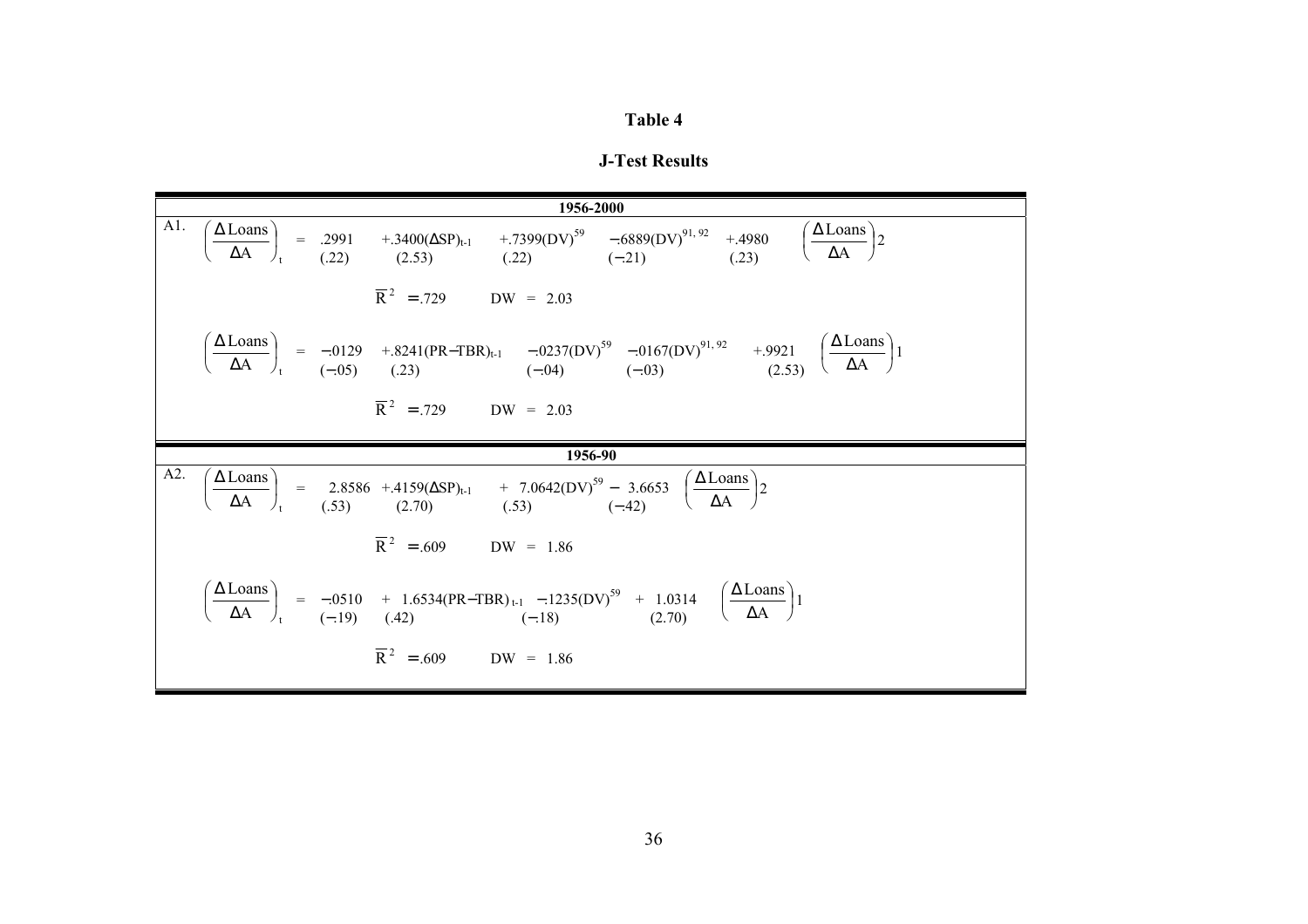**Table 4 (continued)** 

B1.  
\n
$$
\left(\frac{\Delta \text{Loans}}{\Delta A}\right)_{t} = .9400 + .7754\Delta \left[\frac{SP_{t-1}}{(Div + RE)_{t}}\right] + 1.9762(DV)^{59} - 2.1440(DV)^{91,92} - .4736 \left(\frac{\Delta \text{Loans}}{\Delta A}\right)2
$$
\n(63) (2.03) (55) (-61) (-20)  
\n
$$
\overline{R}^{2} = .715 \qquad DW = 2.15
$$
\n
$$
\left(\frac{\Delta \text{Loans}}{\Delta A}\right)_{t} = -.0024 - .7837(PR - TBR)_{t-1} - .0131(DV)^{59} + .0501(DV)^{91,92} + 1.0311 \left(\frac{\Delta \text{Loans}}{\Delta A}\right)1
$$
\n
$$
\overline{R}^{2} = .715 \qquad DW = 2.15
$$
\n1956-90  
\nB2.  
\n
$$
\left(\frac{\Delta \text{Loans}}{\Delta A}\right)_{t} = -3.4873 + .8028\Delta \left[\frac{SP_{t-1}}{(Div + RE)_{t}}\right] - 9.0320(DV)^{59} + 6.7503 \left(\frac{\Delta \text{Loans}}{\Delta A}\right)2
$$
\n(-62) (2.29) (-64) (73)  
\n
$$
\overline{R}^{2} = .587 \qquad DW = 1.80
$$
\n
$$
\left(\frac{\Delta \text{Loans}}{\Delta A}\right)_{t} = -.0002 - 3.0450(PR - TBR)_{t-1} - .0070(DV)^{59} + 1.0961 \left(\frac{\Delta \text{Loans}}{\Delta A}\right)1
$$
\n
$$
\overline{R}^{2} = .587 \qquad DW = 1.80
$$
\n
$$
\overline{R}^{2} = .587 \qquad DW = 1.80
$$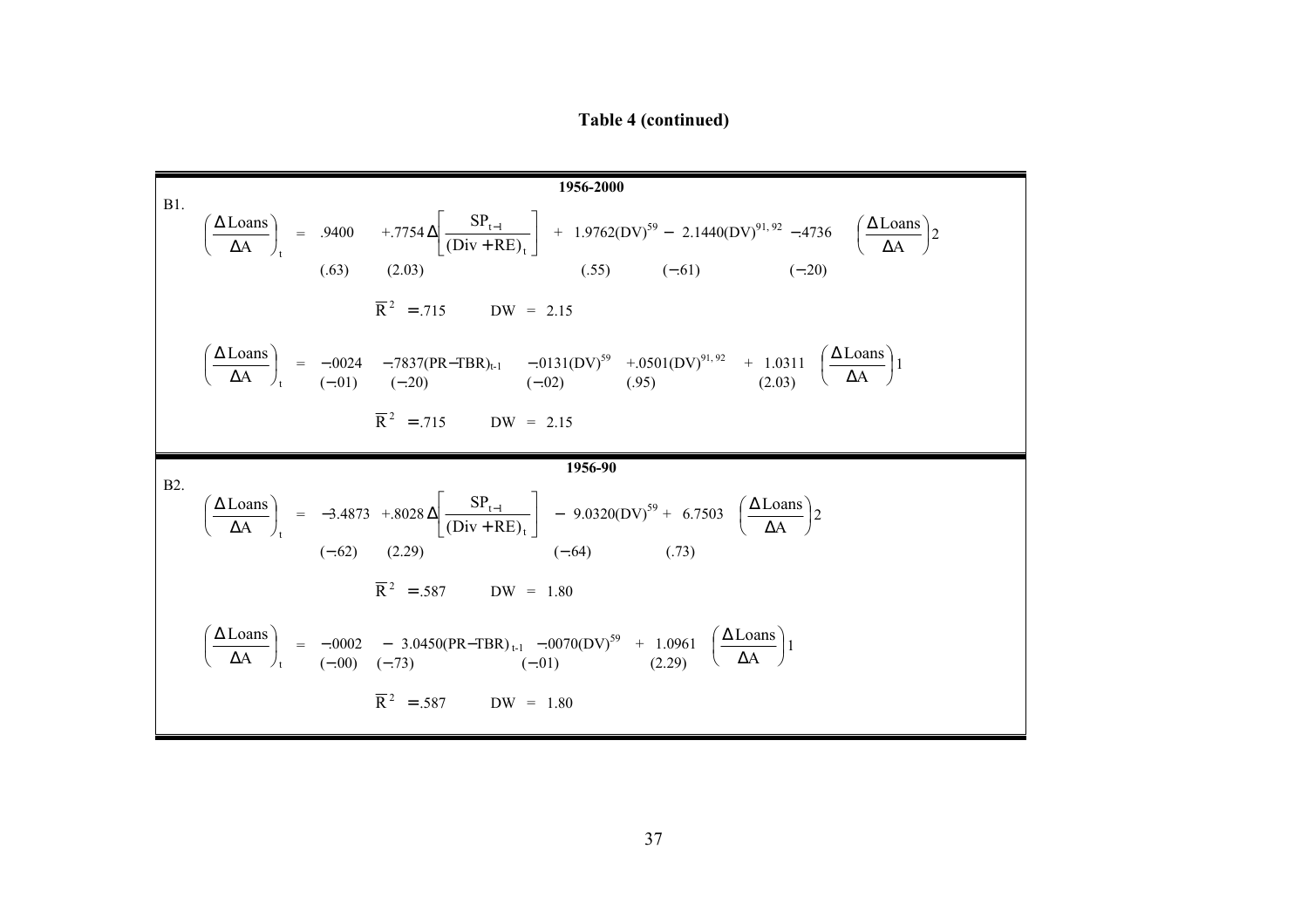**Table 4 (continued)** 

C1. 
$$
\left(\frac{\Delta \text{Loans}}{\Delta A}\right)_t = .1056 + .4458(SP)_{t-1}^{Cyc} + .4077(DV)^{59} - .1606(DV)^{91, 92} + .8134 \left(\frac{\Delta \text{Loans}}{\Delta A}\right)^2
$$
  
\n $\overline{R}^2 = .730$  DW = 2.02  
\n $\left(\frac{\Delta \text{Loans}}{\Delta A}\right)_t = -.0262 + 1.3459(PR-TBR)_{t-1} - .0511(DV)^{59} - .0155(DV)^{91, 92} + .9952 \left(\frac{\Delta \text{Loans}}{\Delta A}\right)^1$   
\n $\overline{R}^2 = .730$  DW = 2.02  
\n $\left(\frac{\Delta \text{Loans}}{\Delta A}\right)_t = (-.10) (.37)$  U = 2.02  
\n1956-90  
\nC2.  $\left(\frac{\Delta \text{Loans}}{\Delta A}\right)_t = 1.0578 + .7060(SP)_{t-1}^{Cyc} + 2.8628(DV)^{59} - .7507 \left(\frac{\Delta \text{Loans}}{\Delta A}\right)^2$   
\n $\overline{R}^2 = .656$  DW = 1.85  
\n $\left(\frac{\Delta \text{Loans}}{\Delta A}\right)_t = -.0075 + .338(PR-TBR)_{t-1} - .0180(DV)^{59} + 1.0016 \left(\frac{\Delta \text{Loans}}{\Delta A}\right)^1$   
\n $\overline{R}^2 = .656$  DW = 1.85  
\n $\frac{\Delta \text{Loans}}{\Delta A} = \frac{-.0075 + .338(PR-TBR)_{t-1} - .0180(DV)^{59} + 1.0016}{(-.03) (3.53)} \left(\frac{\Delta \text{Loans}}{\Delta A}\right)^1$ 

 $\overline{R}^2$  = Adjusted coefficient of determination.

DW = Durbin-Watson statistic.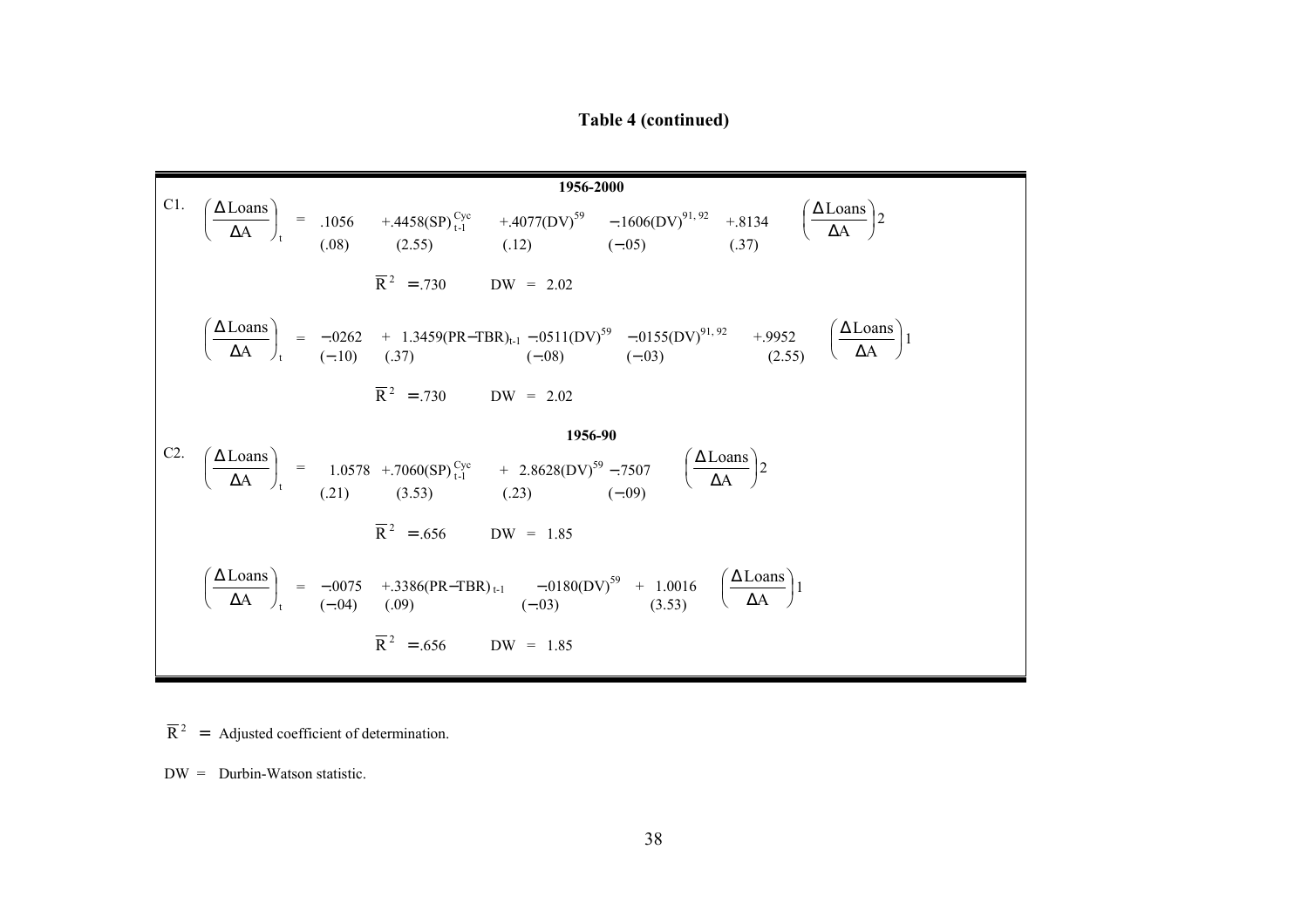| Table 5                                                                                                                                             |
|-----------------------------------------------------------------------------------------------------------------------------------------------------|
| (Banking Capital) <sub>t</sub> = $k_0 + k_1 \left( \frac{\Delta \text{Loans}}{\Delta A} \right)_t + \Sigma_i k_i$ (Dummy Variable) <sub>t</sub> + V |
| <b>OLS</b> Estimates                                                                                                                                |

|       | (1)<br><b>Bank Capital</b> |                | (2)<br><b>Time Period</b> | (3)<br><b>Estimated</b> | (4)<br>t-score <sup>®</sup> | (5)<br>P-Value | (6)<br>Partial <sup>®</sup> Correlation |                  | (7)<br><b>Dummy Variables</b>  |
|-------|----------------------------|----------------|---------------------------|-------------------------|-----------------------------|----------------|-----------------------------------------|------------------|--------------------------------|
|       |                            |                |                           | Coefficient             |                             |                | Coefficient                             |                  |                                |
|       |                            | 1a.            | 1956-2000                 | .0528                   | 4.78                        | .000           | $.4059$ <sup>a</sup>                    |                  | $DV^{91, 92}$                  |
|       |                            | 1b.            | 1956-2000                 | .0581                   | 6.59                        | .000           | $.4776^{a}$                             | $DV^{87}$        | $DV^{91, 92}$                  |
| А.    | $\Delta$ Equity            | 2a             | 1956-90                   | .0505                   | 3.71                        | .008           | .4027a                                  |                  |                                |
|       | ΔΑ                         | 2 <sub>b</sub> | 1956-90                   | .0567                   | 5.53                        | .000           | .4899 <sup>a</sup>                      | $DV^{87}$        |                                |
|       |                            | 3              | 1956-79                   | .0603                   | 5.86                        | .000           | $.5473^a$                               |                  |                                |
|       |                            | 1a.            | 1956-2000                 | .0928                   | 5.07                        | .000           | .4953 <sup>a</sup>                      |                  | $DV^{91, 92}$<br>$DV^{91, 92}$ |
|       |                            | 1b.            | 1956-2000                 | .0829                   | 5.78                        | .000           | .5388ª                                  | DV <sup>87</sup> |                                |
| $B$ . | $\Delta$ (Tier 1 + Tier 2) | $2a$ .         | 1956-90                   | .0866                   | 5.23                        | .000           | .4663 <sup>a</sup>                      |                  |                                |
|       | $\Delta A$                 | 2b.            | 1956-90                   | .0799                   | 6.85                        | .000           | $.5207$ <sup>a</sup>                    | DV <sup>87</sup> |                                |
|       |                            | 3.             | 1956-79                   | .0799                   | 6.61                        | .000           | .6061 <sup>a</sup>                      |                  |                                |

- 1. The t-scores on the estimated coefficients are computed using the Newey-West heteroskedastic and autocorrelation correction for calculating standard errors.
- 2. The partial correlation coefficient between the bank capital variable and  $\left(\frac{\Delta \text{Loans}}{\Delta A}\right)$

a. Significance level of .01.

- $DV^{87} =$  Dummy variable; 1 in 1987, 0 elsewhere.
- $DV^{91, 92}$  = Dummy variable; 1 in 1991 and 1992, 0 elsewhere.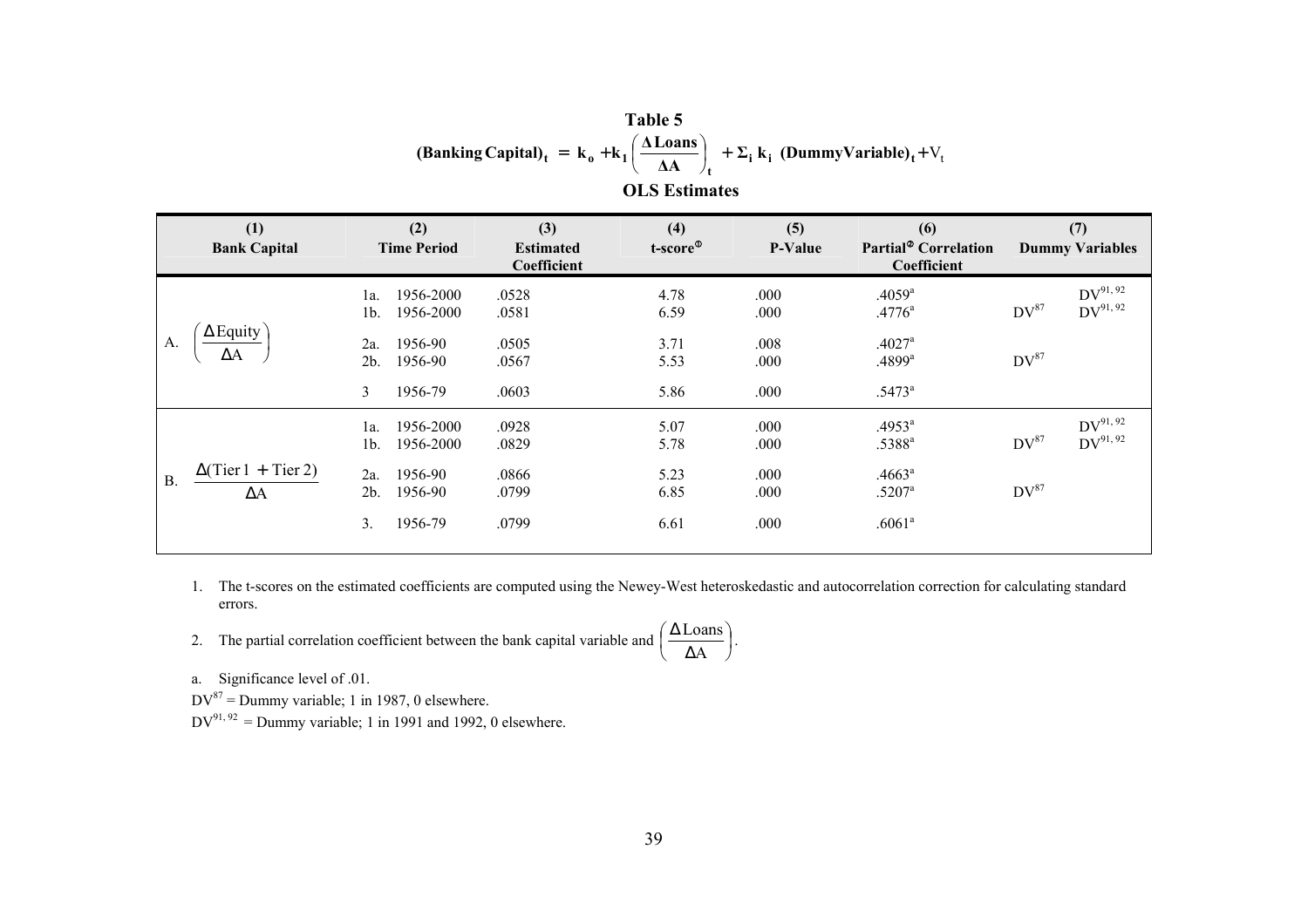| Table 6                                                                                                                                             |
|-----------------------------------------------------------------------------------------------------------------------------------------------------|
| (Banking Capital) <sub>t</sub> = $k_0 + k_1 \left( \frac{\Delta \text{Loans}}{\Delta A} \right)_t + \Sigma_i k_i$ (Dummy Variable) <sub>t</sub> + V |
| <b>2SLS Estimates</b>                                                                                                                               |

| (1)<br><b>Bank Capital</b>                        | (2)<br><b>Time Period</b>                                                                       | (3)<br><b>Estimated</b><br>Coefficient    | (4)<br>t-score <sup>®</sup>          | (5)<br>P-Value                       | (6)<br>Partial <sup>®</sup> Correlation<br>Coefficient                                    |                        | (7)<br><b>Dummy Variables</b>                     |
|---------------------------------------------------|-------------------------------------------------------------------------------------------------|-------------------------------------------|--------------------------------------|--------------------------------------|-------------------------------------------------------------------------------------------|------------------------|---------------------------------------------------|
| $\Delta$ Equity<br>А.                             | 1956-2000<br>1a.<br>1956-2000<br>1 <sub>b</sub><br>1956-90                                      | .0621<br>.0614<br>.0570                   | 7.86<br>7.44                         | .000<br>.000                         | .397 <sup>a</sup><br>.477 <sup>a</sup><br>.396 <sup>a</sup>                               | $DV^{87}$              | $DV^{91, 92}$<br>$DV^{91, 92}$                    |
| ΔΑ                                                | $2a$ .<br>2b.<br>1956-90<br>3<br>1956-79                                                        | .0590<br>.0577                            | 5.81<br>6.86<br>6.87                 | .000<br>.000<br>.000                 | .489 <sup>a</sup><br>$.547$ <sup>a</sup>                                                  | DV <sup>87</sup>       |                                                   |
| $\Delta$ (Tier 1 + Tier 2)<br>$B$ .<br>$\Delta A$ | 1956-2000<br>1a.<br>$1b$ .<br>1956-2000<br>$2a$ .<br>1956-90<br>1956-90<br>2b.<br>1956-79<br>3. | .0769<br>.0779<br>.0789<br>.0744<br>.0723 | 5.51<br>6.42<br>4.87<br>7.68<br>9.17 | .000<br>.000<br>.000<br>.000<br>.000 | .488ª<br>.538 <sup>a</sup><br>.461 <sup>a</sup><br>.521 <sup>a</sup><br>.604 <sup>a</sup> | $DV^{87}$<br>$DV^{87}$ | $\mathrm{DV}^{91,~92}$<br>$\mathrm{DV}^{91,\,92}$ |

- 1. The t-scores on the estimated coefficients are computed using the Newey-West heteroskedastic and autocorrelation correction for calculating standard errors.
- 2. The partial correlation coefficient between the bank capital variable and  $\left(\frac{\Delta \text{Loans}}{\Delta A}\right)$ .

a. Significance level of .01.

- $DV^{87}$  = Dummy variable; 1 in 1987, 0 elsewhere.
- $DV^{91, 92}$  = Dummy variable; 1 in 1991 and 1992, 0 elsewhere.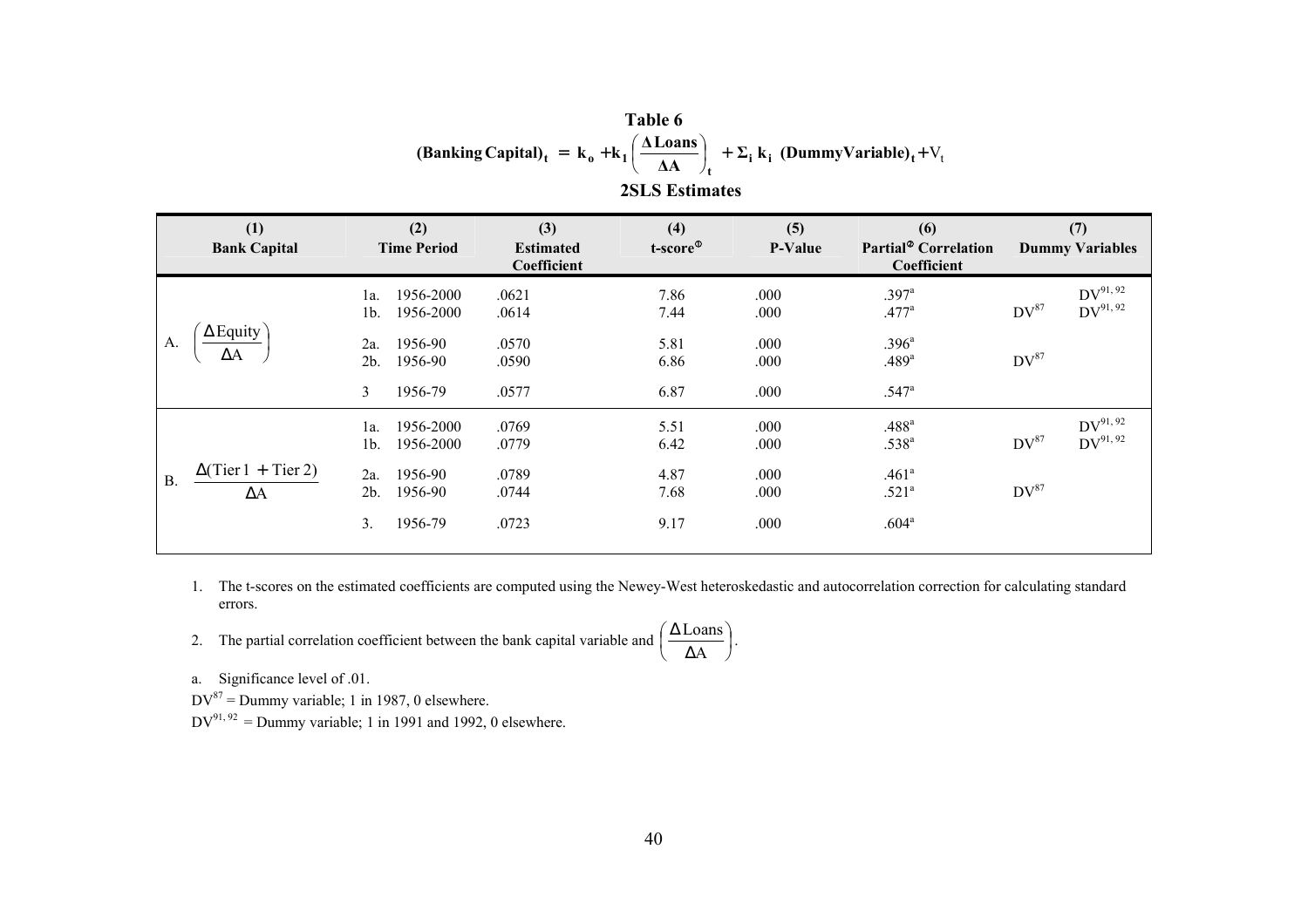

**Input and Expected Output Sharing in an Debt and Equity Economy**

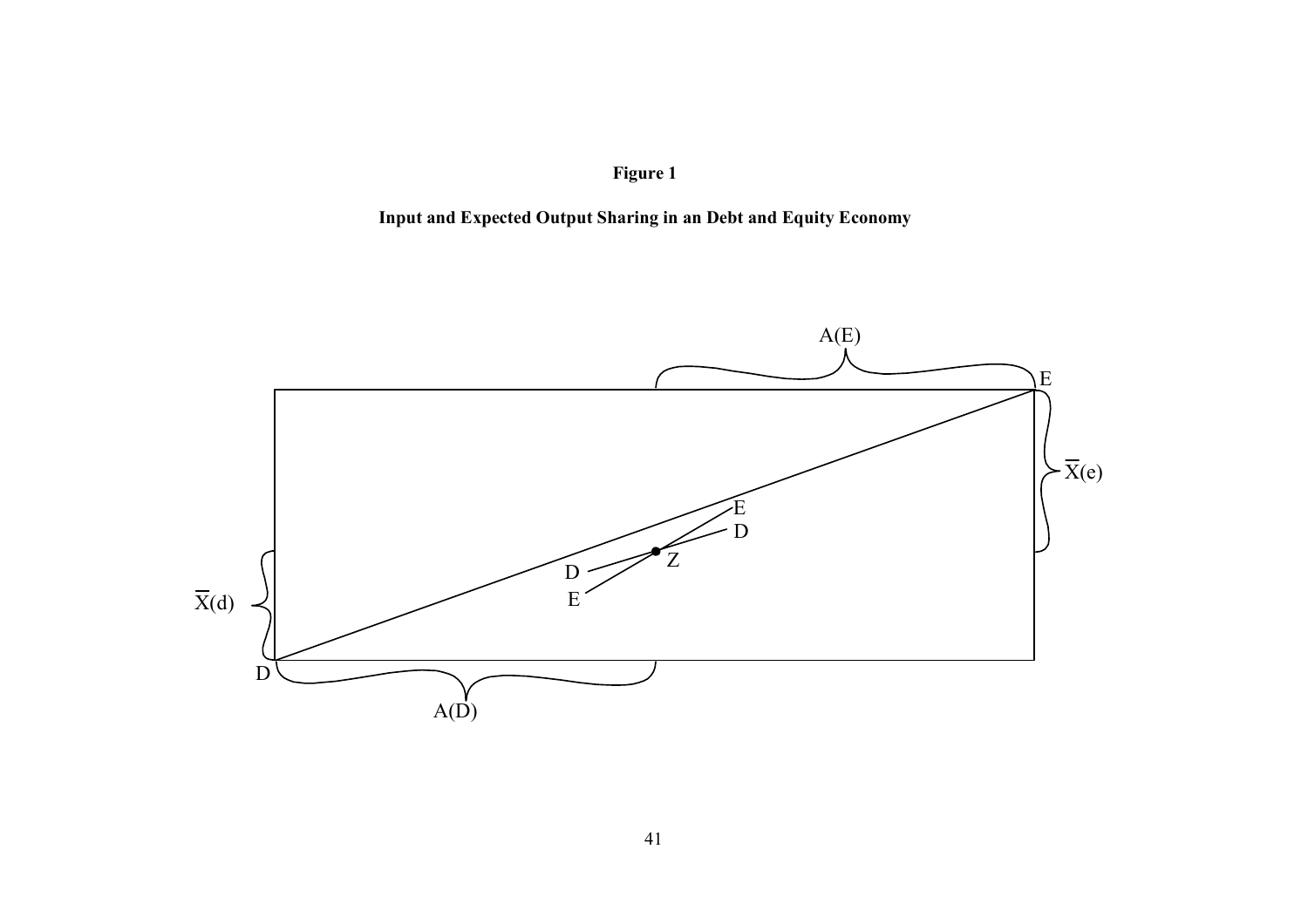**Figure 2** 





 $A(D)/A(E)$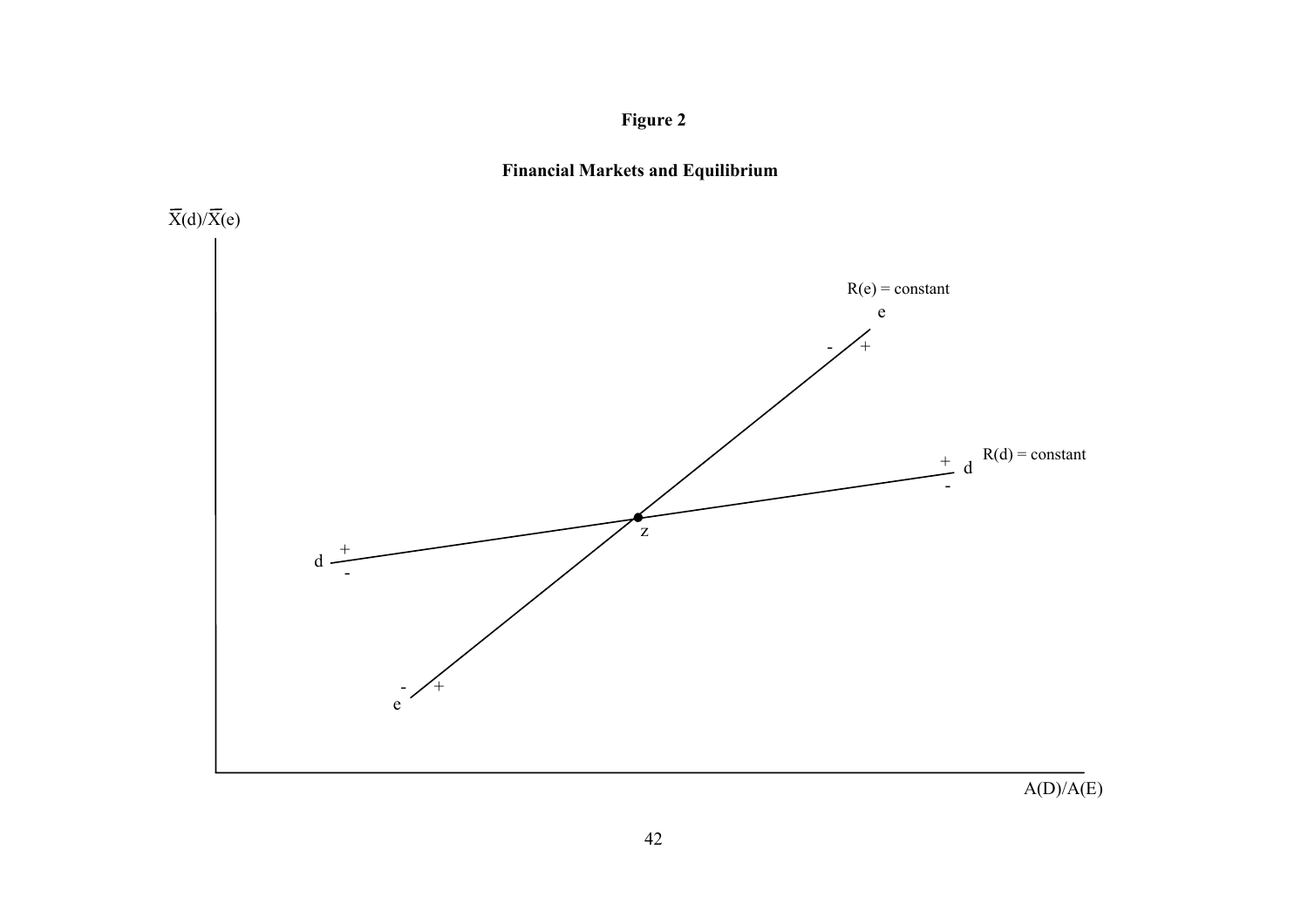**Figure 3** 

# **A Business Cycle Expansion in a Debt and Equity Financed Economy**



 $A(D)/A(E)$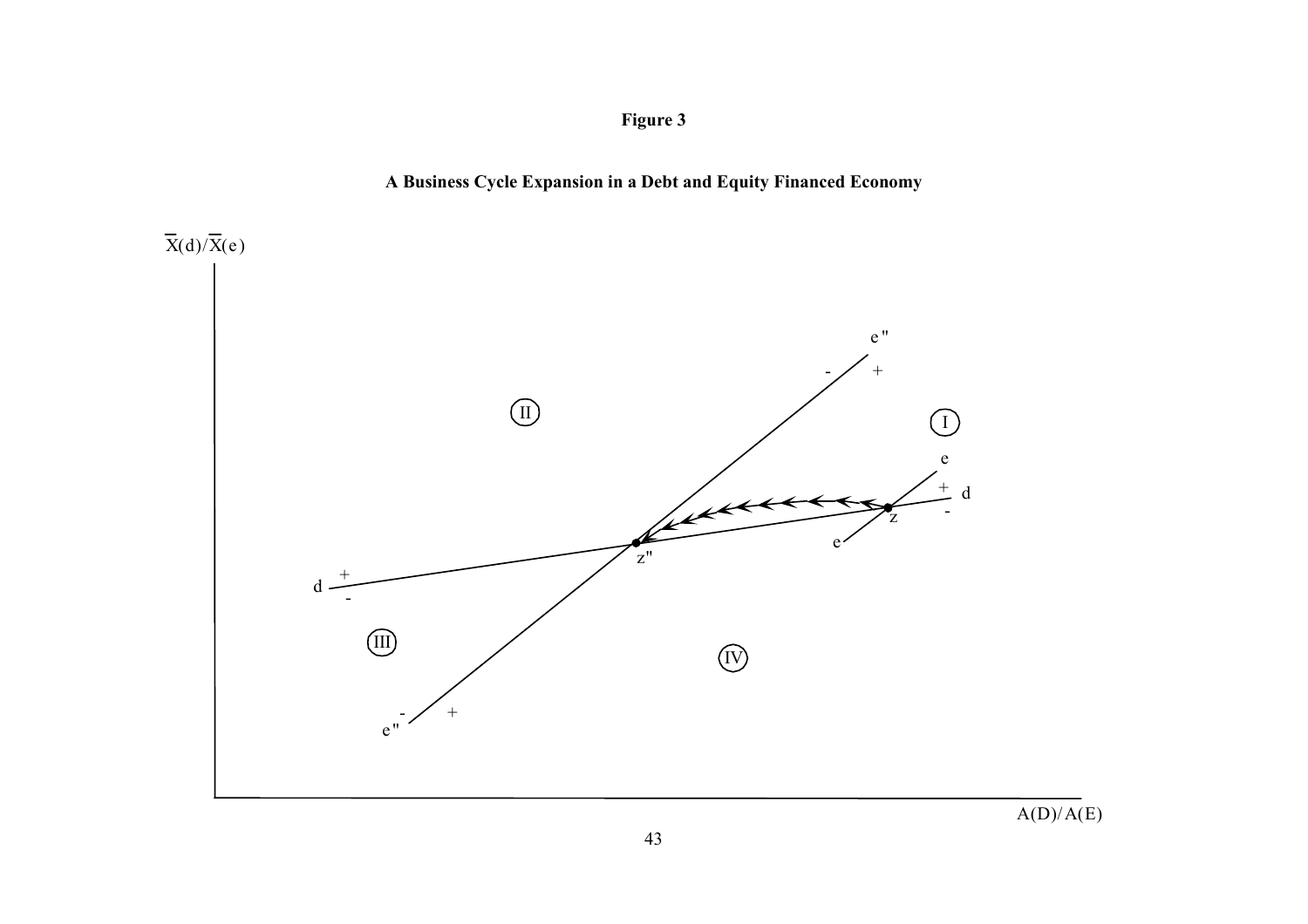**Figure 4**  ∆**(Loans)/**∆**A and** ∆**(cash + securities)/**∆**A 1956-1999** 

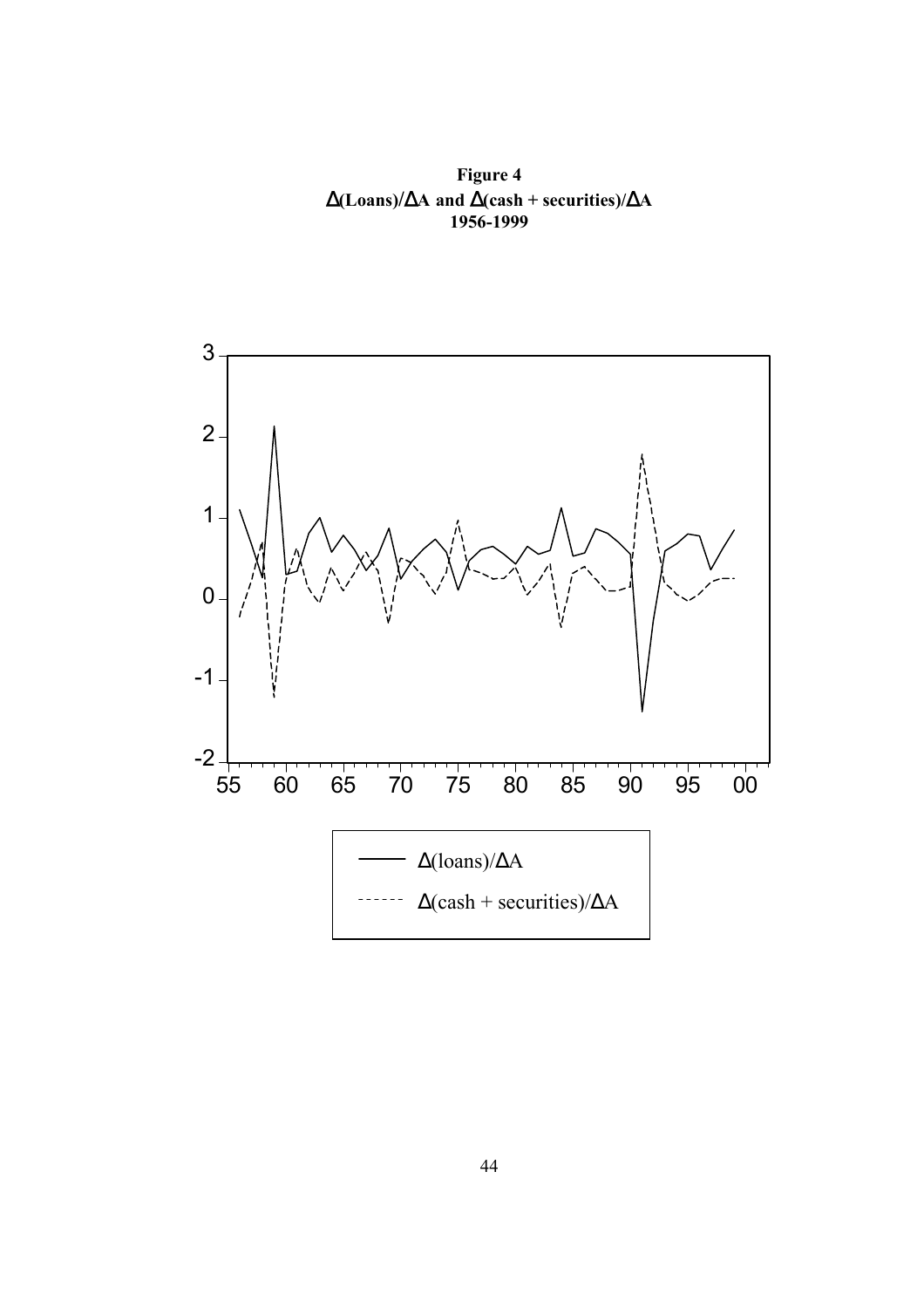

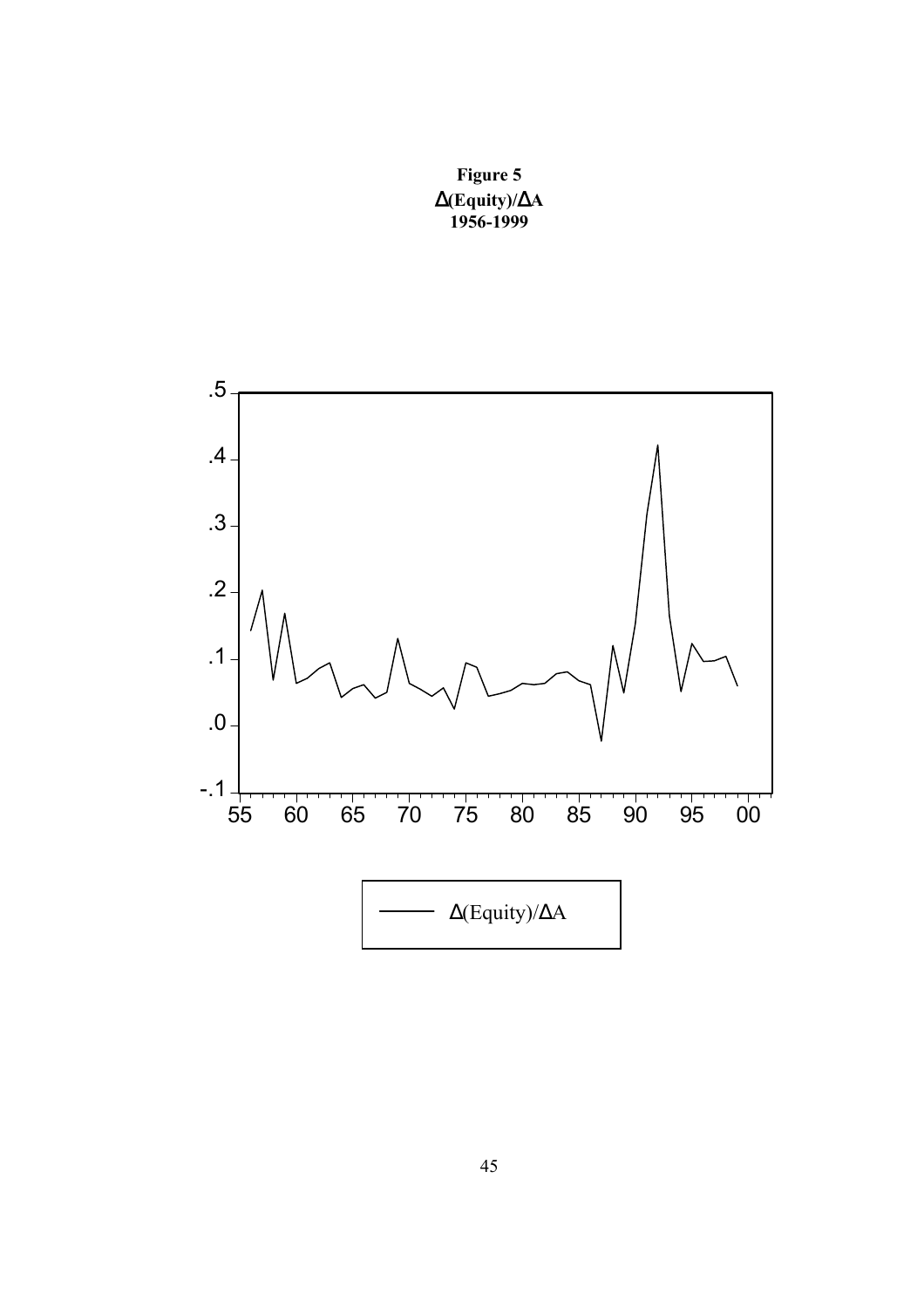# **LITERATURE CITED**

Aggarwal, R. and K. Jacques. 2001 "The Impact of FDICIA and Prompt Corrective Action On Bank Capital and Risk: Estimates Using a Simultaneous Equations Model." *Journal of Banking & Finance 25*, 1139-1160.

Anderson, T. 1994. Price Rigidity-Causes and Implications. Oxford: Oxford University Press.

\_\_\_\_\_\_\_\_\_\_. 2000. "Nominal Rigidities and the Optimal Rate of Inflation." Working Paper No. 2000-19, Centre for Dynamic Economics and Management, University of Aarhus, Denmark.

- Balke, N. and M. Wynne. 2000. "An Equilibrium Analysis of Relative Price Changes and Aggregate Inflation." *Journal of Monetary Economics* 45, 269-292.
- Ball, L. and N. G. Mankiw. 1995. "Relative-Price Changes as Aggregate Supply Shocks." *Quarterly Journal of Economics* 110, 161-193.
- Bannerjee, A. 1992. "A Simple Model of Herd Behavior." *Quarterely Journal of Economics* 107, 797-818.
- Basle Committee on Bank Supervision. 1988. "International Convergence of Capital Measurement and Capital Standards." Bank for International Settlements, Basle, Switzerland.
- Beck, T. and R. Levine. 2002. "Industry Growth and Capital Allocation: Does Having a Market- or Bank-Based System Matter?" *Journal of Financial Economics* 64, 147-180.

\_\_\_\_\_\_, A. Demirguc-Kunt, and R. Levine. 2003. "Law and Finance: Why Does Legal Origin Matter?" *Journal of Comparative Economics* 31, 653-675.

- Bekaert, G., E. Engstrom, and S. Grenadier. 2004. "Stock and Bond Returns with Moody Investors." Unpublished Working Paper Available on the Financial Economics Network.
- Berger, A. and G. Udell. 1990. "Collateral, Loan Quality, and Bank Risk." *Journal of Monetary Economics 25*, 21-42.

\_\_\_\_\_\_\_\_ and \_\_\_\_\_\_. 1994. "Did Risk-Based Capital Allocate Bank Credit and Cause a "Credit Crunch" in the United States?" *Journal of Money, Credit, and Banking* 26, 585-628.

and . 2003. "The Institutional Memory Hypothesis and the Procyclicality of Bank Lending Behavior." Unpublished Working Paper available on the Financial Economics Network.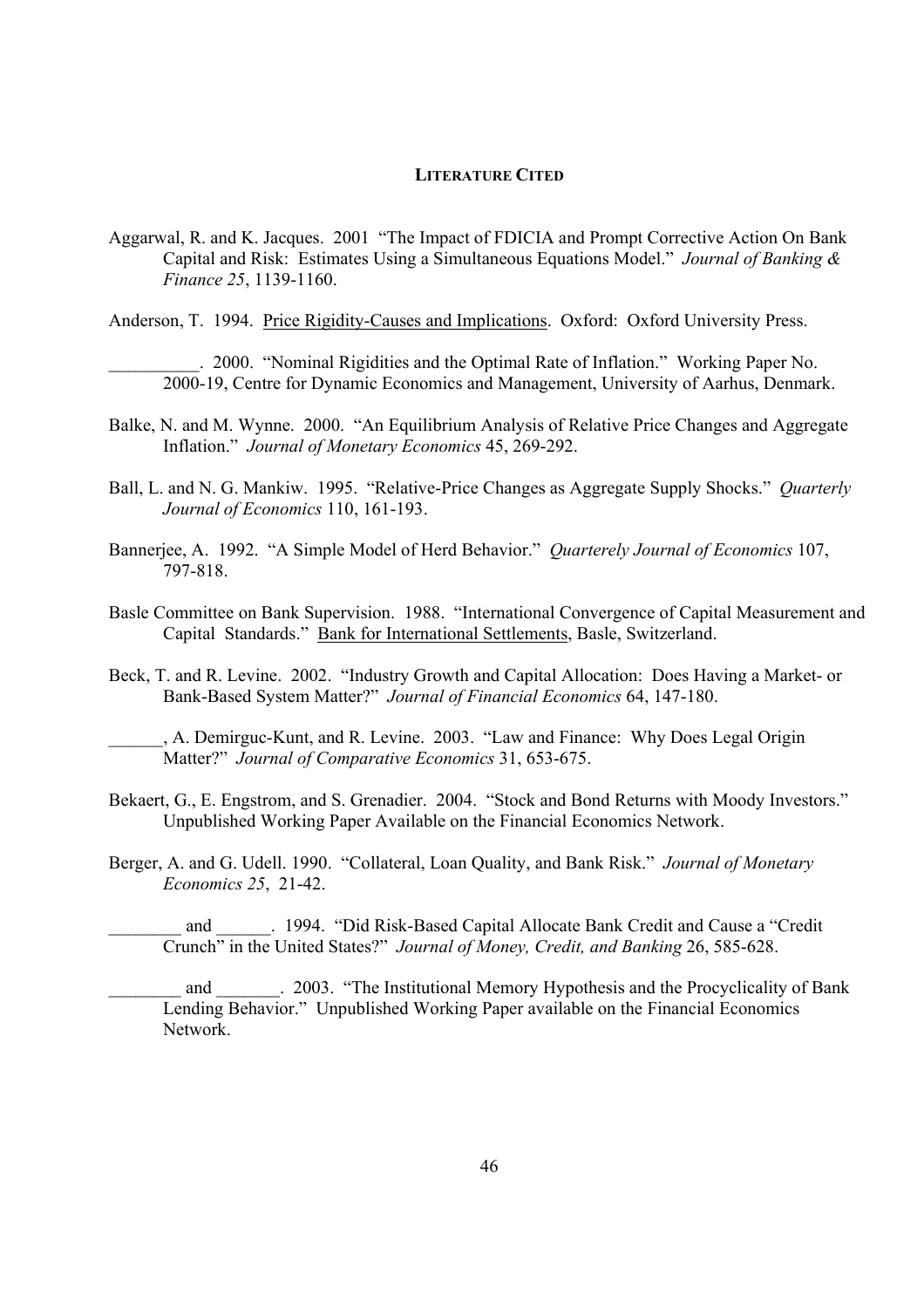- Berger, A., M. Kyle, and J. Scalise. 2001. "Did U.S. Bank Supervisors Get Tougher During the Credit Crunch? Did They Get Easier During the Banking Boom? Did It Matter to Bank Lending? In F. Mishkin, ed., Prudential Supervision: What Works and What Doesn't. University of Chicago Press (Chicago, IL), 301-349.
- Bernanke, B. and M. Gertler. 1989. "Agency Costs, Net Worth, and Business Fluctuations." *American Economic Review 79*, 14-31.
- Bernanke, B., M. Gertler, and S. Gilchrist. 1996. "The Financial Accelerator and the Flight to Quality." *Review of Economics and Statistics LXXVIII*, 1-15.
- Borio, C., C. Furfine, and P. Lowe. 2001. "Procyclicality of the Financial System and Financial Stability: Issues and Policy Options." Bank for International Settlements, BIS Papers No. 1.
- Brandt, M. and Q. Kang. 2003. "On the relationship Between the Conditional Mean and Volatility of Stock Returns: A Latent VAR Approach." *Journal of Financial Economics* 72, 217-257.
- Campbell, J. and J. Cochrane. 1999. "By Force of Habit: A Consumption-Based Explanation of Aggregate Stock Market Behavior." *Journal of Political Economy* 107, pp. 205-251.
- Catarineu-Rabell, E., P. Jackson, and D. Tsomocos. 2002. "Procyclicality and the New Basel Accord— Bank's Choice of Loan Rating System." Unpublished Working Paper available on the Financial Economics Network.
- Chan, Y. and L. Kogin. 2002. "Catching Up with the Jones: Heterogeneous Preferences and the Dynamics of Asset Prices." *Journal of Political Economy 110,* 1255-1285.
- Corcoran, P. 1992. "The Credit Slowdown of 1989-1991: The Role of Supply and Demand." Federal Reserve Bank of Chicago, Proceedings of the 28th Annual Conference on Bank Structure and Competition.
- Davidson, R. and J. MacKinnon. 1981. "Several Tests for Model Specification in the Presence of Alternative Hypotheses." *Econometrica 49,* 781-793.
- Editz, T., I. Michael, and W. Perraudin. 1998. "The Impact of Capital Requirements on U.K. Bank Behavior." Economic Policy Review of the Federal Reserve Bank of New York, October, 15-23
- Fama, E. and K. French. 1989. "Business Conditions and Expected Returns on Stocks and Bonds." *Journal of Financial Economies* 25, 23-49.
- Federal Reserve Bulletin. February 1960. Board of Governors of the Federal Reserve System.
- Federal Reserve Bulletin. April 1960. Board of Governors of the Federal Reserve System.
- Ferson, W. and C. Harvey. 1991. "The Variation of Economic Risk Premium." *Journal of Political Economy 99,* 385-415.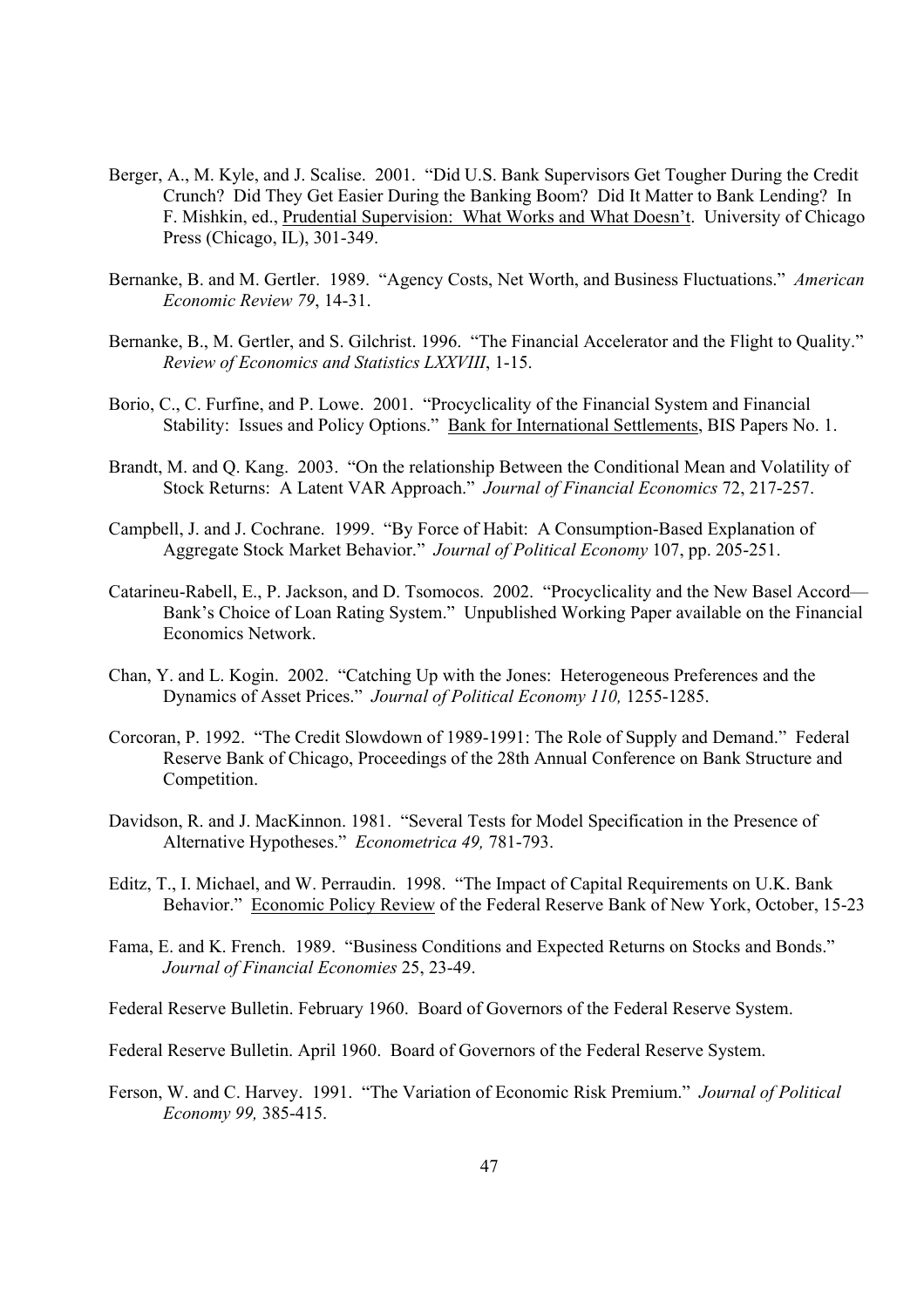- Furfine, C. 2001. "Bank Portfolio Allocation: The Impact of Capital Requirements, Regulatory Monitoring, and Economic Conditions." *Journal of Financial Services Research* 20, 33-56.
- Gertler, M. and S. Gilchrist. 1993. "The Role of Credit Market Imperfections in the Monetary Transmission Mechanisms: Arguments and Evidence." *Scandinavian Journal of Economics 95*, 43-64.
- Gilchrist, S., C. Himmelberg, and G. Huberman. 2004. "Do Stock Price Bubbles Influence Corporate Investment?" NBER Working Paper 10537.
- Gorton, G. and P. He. 2005. "Bank Credit Cycles" Upublished Working Paper available on the Financial Economics Network.
- Hancock, D. and J. Wilcox. 1994. "Bank Capital and the Credit Crunch: The Roles of Risk-Weighted and Unweighted Capital Regulations." *Journal of the American Real Estate and Urban Economics Association* 22, 59-94.
- Hardouvelis, G. and T. Wizman. 1992. "The Relative Cost of Capital for Marginal Firms Over the Business Cycle." *Quarterly Review of the Federal Reserve Bank of New York*, Autumn, 44-58.
- Harrison, P. and H. Zhang. 1999. "An Investigation of the Risk and Return Relation at Long Horizons." *Review of Economics and Statistics* 81, 399-408.
- Harvey, C. 2001. "The Specification of Conditional Expectations." *Journal of Empirical Finance* 8, 573-637.
- Jackson, P., C. Furfine, H. Groeneveld, D. Hancock, D. Jones, W. Perraudin, L. Redecki, and M. Yoneyama. 1999. "Capital Requirements and Bank Behavior: The Impact of the Basle Accord." Basle Committee on Banking Supervision. Working Paper No. 1.
- Kashyap, A., J. Stein, and D. Wilcox. 1993. "Monetary Policy and Credit Conditions: Evidence from the Composition of External Finance." *American Economic Review 83*, 78-98.
- Kau, J., J. Linck, and P. Rubin. 2004. "Do Managers Listen to the Market?" Unpublished Working Paper available on the Financial Economics Network.
- Kiyotaki, N. and J. Moore. 1997. "Credit Cycles." *Journal of Political Economy 105*, 211-248.
- Krainer, R. 1985. The Financial System and the Coordination of Economic Activity. NewYork: Praeger.

\_\_\_\_\_\_\_\_. 1992. Finance in a Theory of the Business Cycle: Production and Distribution in a Debt and Equity Economy. Cambridge MA & Oxford UK: Blackwell.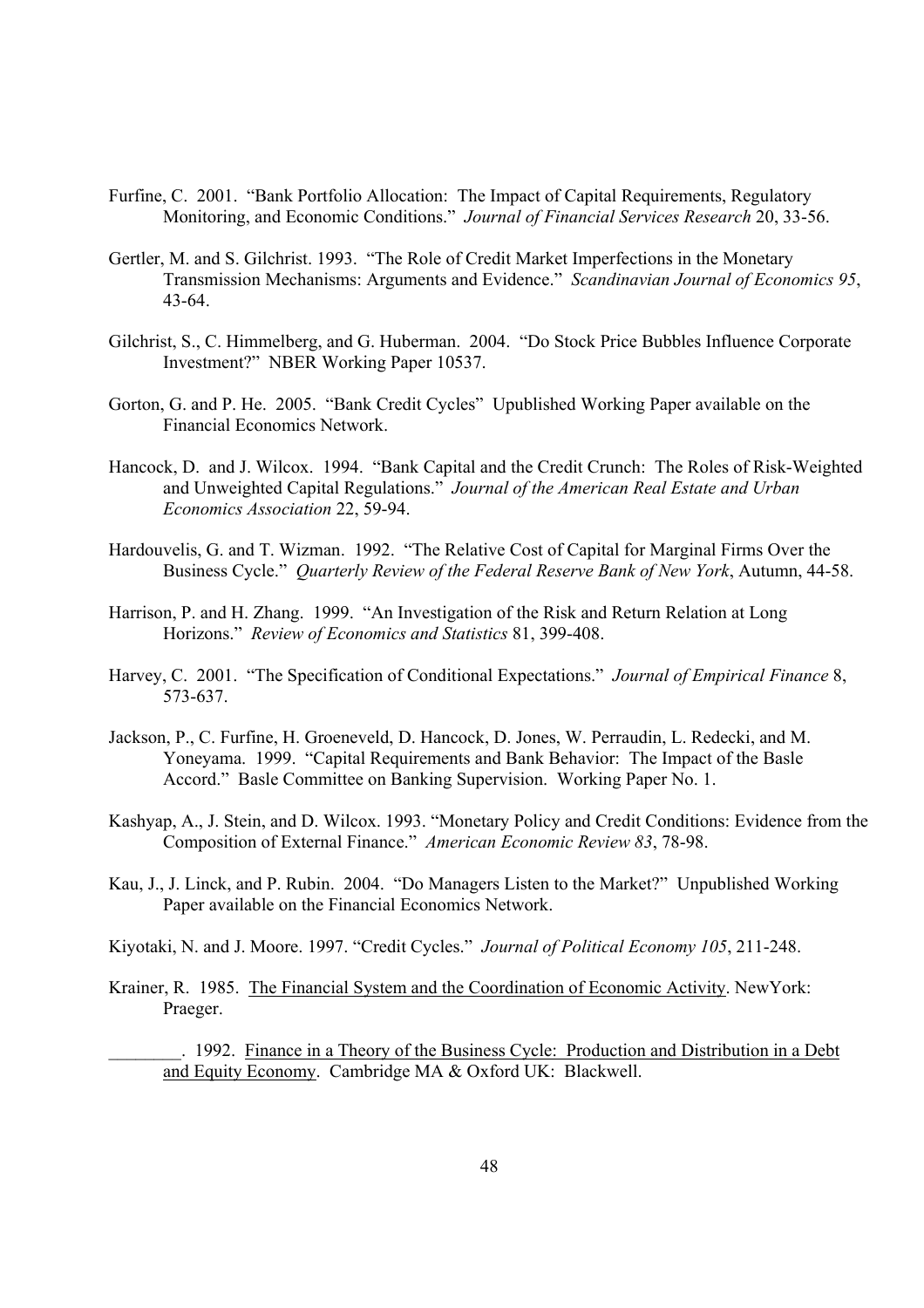\_\_\_\_\_\_\_\_. 1996. "Financial Aspects of Business Cycles: A Cross Country Comparison." in Empirical Issues in Raising Equity Capital. Edited by M. Levis. Amsterdam: Elsevier Science.

\_\_\_\_\_\_\_\_. 2000. "Risk Sharing, Return Sharing, and Arbitrage: A Contribution to the Corporate Finance of Business Cycles." *Banque & Marches 47*, 15-24.

\_\_\_\_\_\_\_\_. 2003. Corporate Finance, Governance and Business Cycles. Amsterdam: North-Holland Elsevier.

- Lang,W. and L. Nakamura. 1992. "Flight to Quality in Bank Lending and Economic Activity." Unpublished Working Paper, Federal Reserve Bank of Philadelphia.
- LaPorta, R., F. Lopez-de-Silanes, A. Shleifer, and R. Vishny. 1998. "Law and Finance." *Journal of Political Economics* 105, 1113-1155.
- Levine, R. 2002. "Bank-Based or Market-Based Financial Systems: Which Is Better?" *Journal of Financial Intermediation* 11, 398-428.
- Merton, R. 1974. "On the Pricing of Corporate Debt: The Risk Structure of Interest Rates." *Journal of Finance 29*, 449-470.

\_\_\_\_\_\_\_\_. 1977. "An Analytical Derivation of the Cost of Deposit Insurance and Loan Guarantees." *Journal of Banking and Finance* 1, 512-520.

- Panagreas, S. 2003. "Speculation, Overpricing, and Investment-Theory and Evidence." Unpublished Working Paper available on the Financial Economics Network.
- Parsley, D. 1996. "Inflation and Relative Price Variability in the Short- and Long-Run: New Evidence from the United States." *Journal of Money, Credit, and Banking* 28, 323-342.
- Peek, J. and E. Rosengren. 1995. "Bank Regulation and the Credit Crunch." *Journal of Banking and Finance* 19, 679-692.
- , and G. Tootell. 2000. "Identifying the Macroeconomic Effect of Loan Supply Shocks." Unpublished Working Paper, Federal Reserve Bank of Boston.
- Polk, C. and P. Sapienza. 2003. "The Real Effects of Investor Sentiment." Unpublished Working Paper available on the Financial Economics Network.
- Rajan, R. 1994. "Why Bank Credit Policies Fluctuate: A Theory and Some Evidence." *Quarterly Journal of Economics* 109, 399-441.
- Santos, J. 2000. "Bank Capital Regulation in Contemporary Banking Theory: A Review of the Literature." BIS Working Paper No. 90.